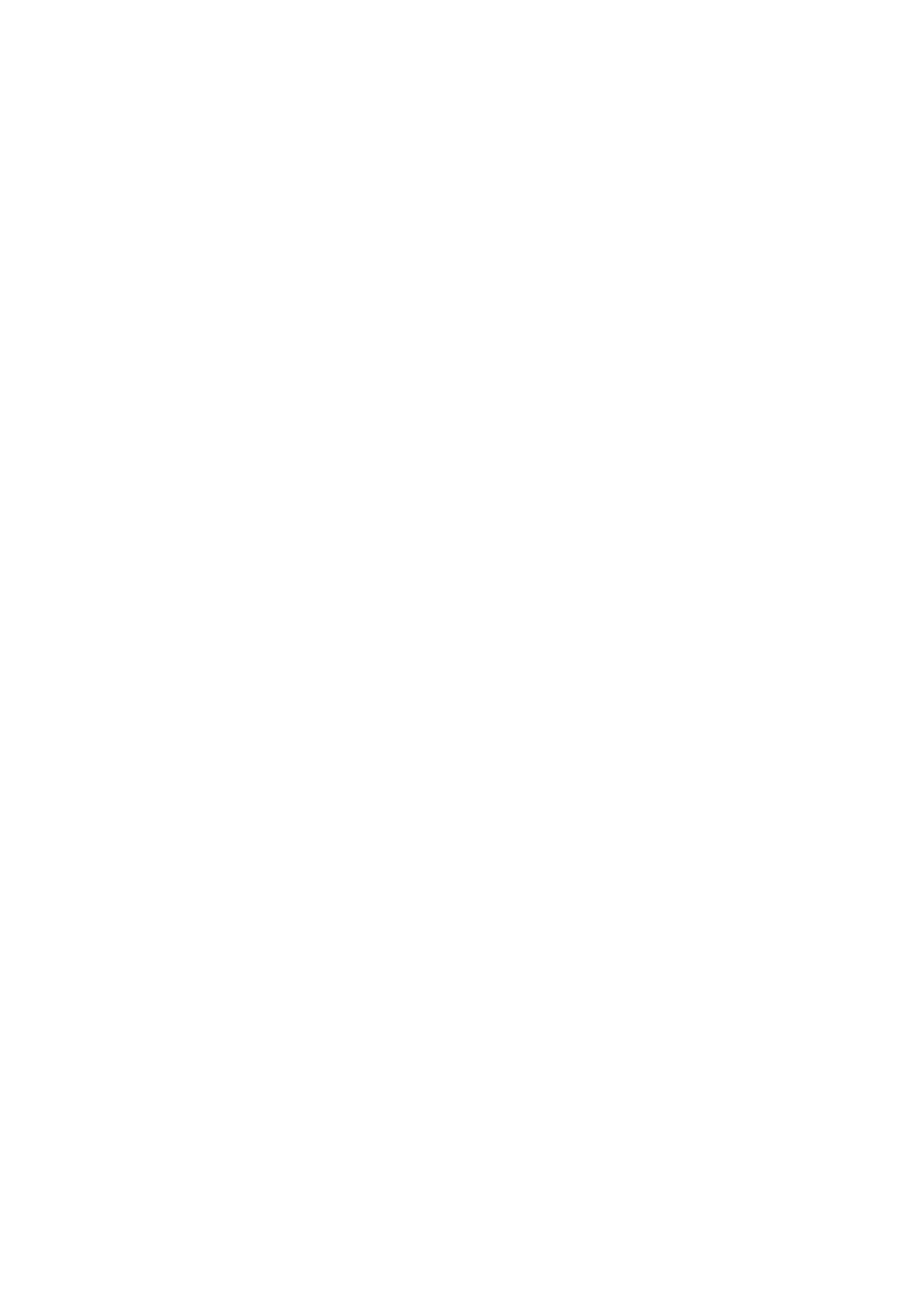## **GUIDELINES FOR CHILD-FRIENDLY LEGAL AID FOR CHILDREN IN CONFLICT WITH THE LAW**

*Recommendations and inspiring practices aimed at legal aid providers and policy makers*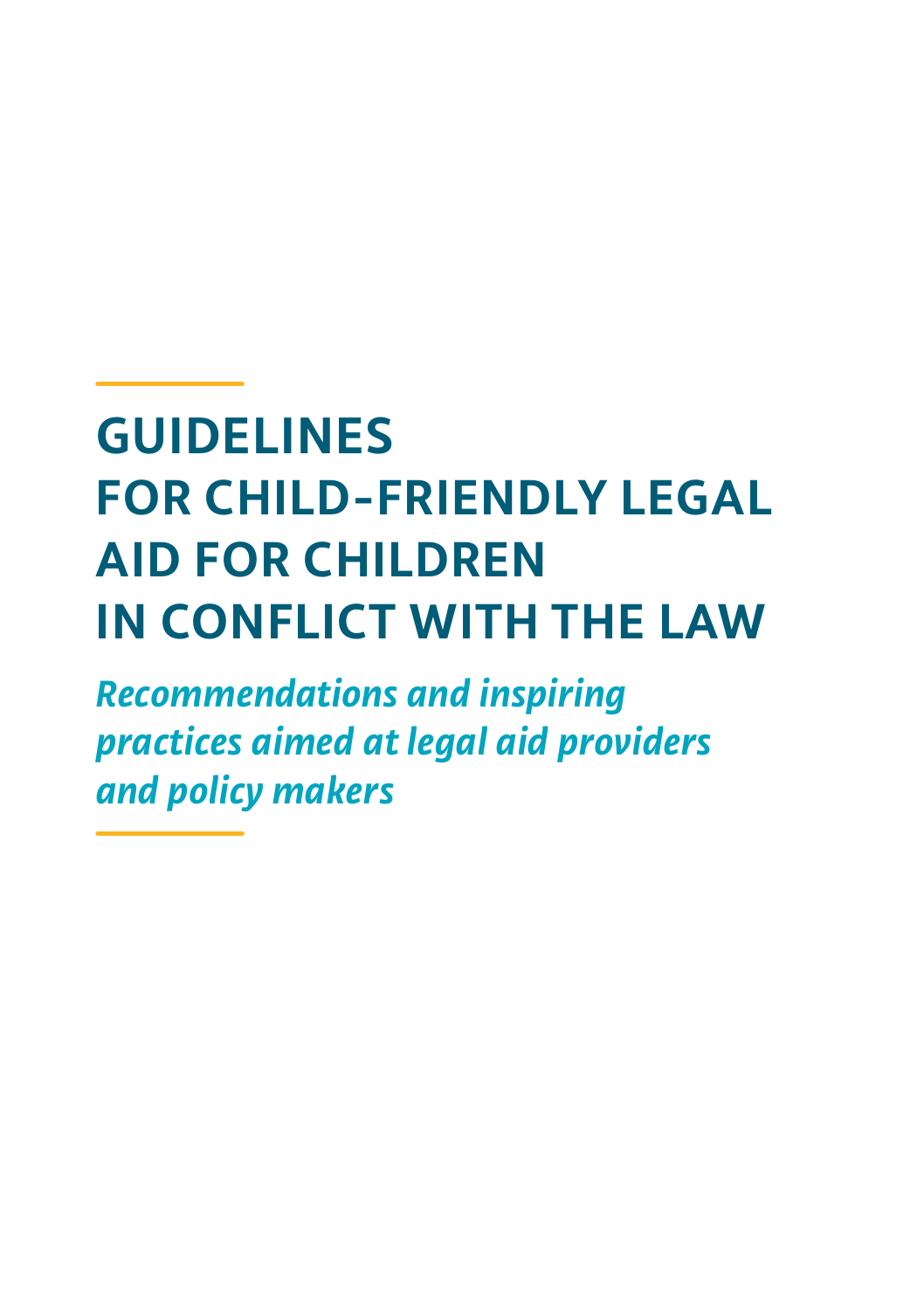



This document has been prepared in the context of the project "Legal aid for children in criminal proceedings: developing and sharing best practices (LA CHILD)", financed by the Justice program of the European Commission. The content of this document does not necessarily reflect the position of the European Commission and thus does not imply in any way its endorsement of the views expressed in this report. If inaccuracies or mistakes are to be found in this document, they can only be attributed to its authors.

© 2020-2021, "LA CHILD " project

Registration number at the Royal Library of Belgium: D/2021/14.132/2

ISBN: 978-2-931126-08-0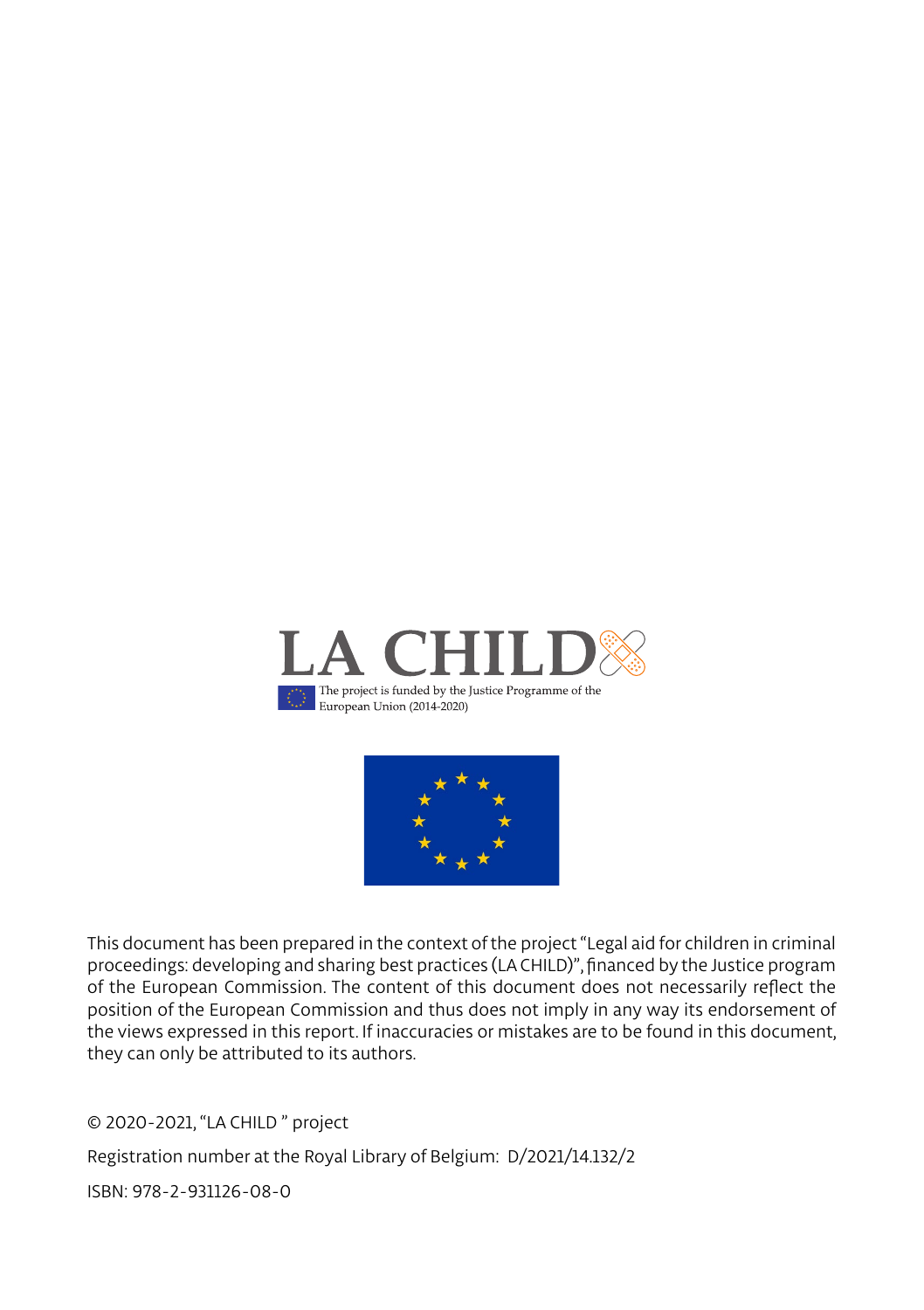### Foreword

For a long time, children, especially those 'in conflict with the law', were not considered to be subjects of justice and rights in the same way as adults, and even less so appreciated for their unique needs.

Many statements sought to justify this position: he/she is too young to understand, the adults will decide for him/her, the judges are responsible for the best interests of the children, so he/ she does not need a lawyer,...

Historically, the defence of children in court has thus for a long time relied on volunteer lawyers, who did so for "charitable" purposes and asked for little or no remuneration. Moreover, these were often young lawyers working without much preparation or specific training; in a way, they were learning by doing, on the back of their young clients.

We now know, and this guide demonstrates it sufficiently, that one does not improvise oneself as a "child's lawyer" and that this function is certainly much more complex than many other services provided by lawyers.

Fortunately, the systems are gradually evolving, thanks to some pioneers lawyers who have understood the requirements of the function and have started to implement a quality defence and to create specialised lawyers' sections. And also thanks to the evolution of standards and the clarification of international jurisdictions which have become increasingly precise on what is expected from children's lawyers, the qualities required, the scope of the function and the importance of multidisciplinary training.

In order to ensure a quality intervention, free of charge, accessible to all children and adapted to their needs, it is essential that the public authorities, who are primarily responsible for the respect of children's rights, put in place a legal aid system that guarantees the full respect of all the principles outlined in this guide. We cannot rely solely on the goodwill of some.

And that is the importance of this guide: not only to identify the main features of a legal aid system for children and the main tasks of the lawyers in charge of its implementation, but also to give practical examples and present experiences found in different countries. Based on analyses completed in 14 European countries, the LA CHILD project has also identified the main obstacles in the development of a legal aid system worthy of the name, and this guide offers numerous recommendations to overcome hurdles and improve the systems as a whole.

Finally, it should be recalled that the existence of an adequate system of access to justice is also in line with the Sustainable Development Goals, adopted by the United Nations in 2015, and more particularly with objective 16.3 which aims to "Promote peaceful and inclusive societies for sustainable development, ensure access to justice for all, and develop effective, accountable and inclusive institutions at all levels". Achieving this goal, which is a prerequisite for achieving the whole of the UN 2030 Agenda, requires the establishment of a child-friendly, accessible and efficient legal aid system staffed by qualified lawyers. May this guide contribute to these ambitious goals.

> Benoit Van Keirsbilck Member of the UN Committee on the Rights of the Child and Director of Defence for Children International Belgium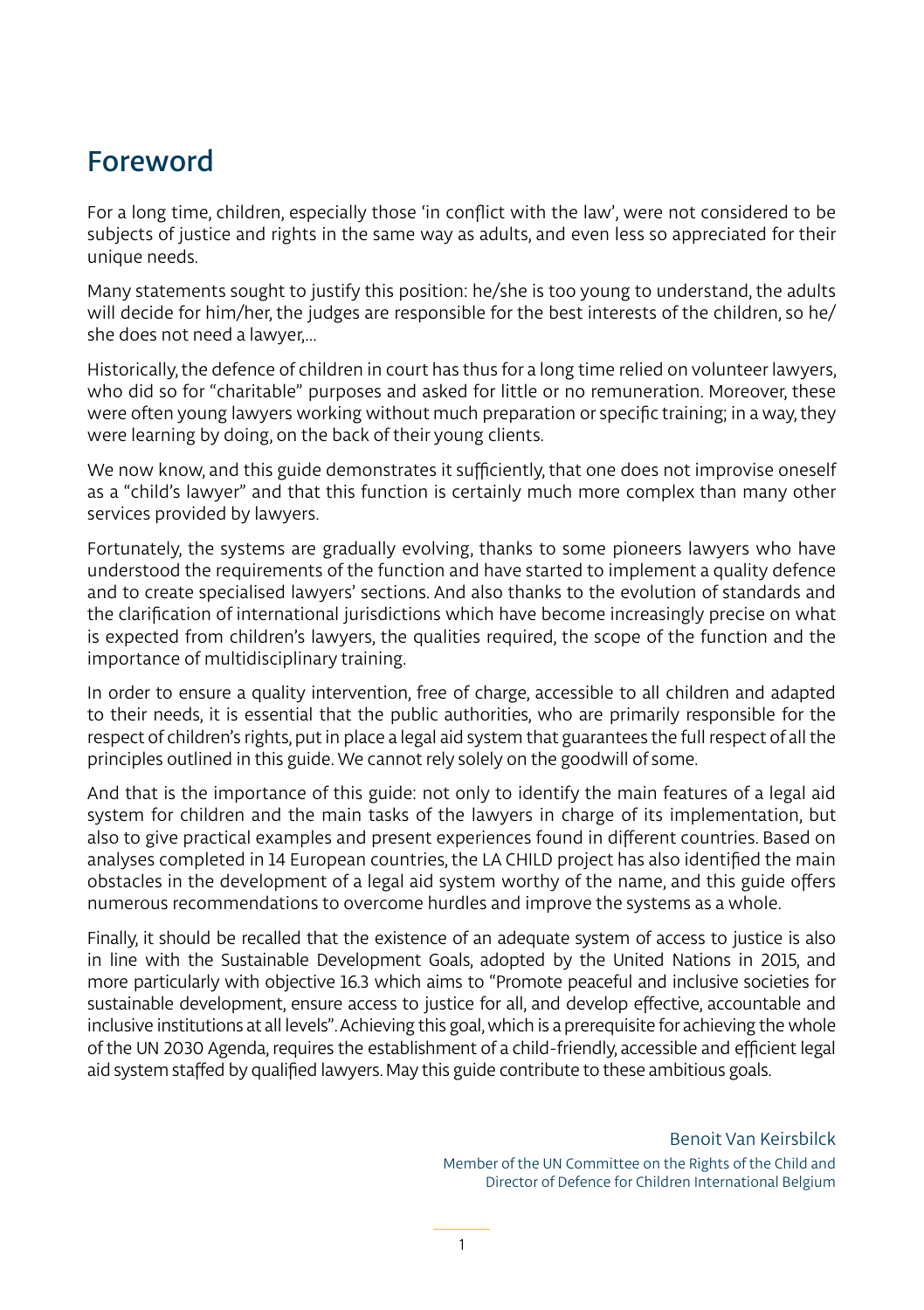# **TABLE OF CONTENTS**

| <b>INTRODUCTION</b>            | 4 |
|--------------------------------|---|
| Objectives of these Guidelines | 4 |
| Who are these Guidelines for?  | 4 |
| How to use the Guidelines      | 5 |
| Project and authors            | 5 |
| Acknowledgements               | 6 |
| <b>KEY DEFINITIONS</b>         | 7 |

|    | PART 1 - GUIDELINES FOR POLICY MAKERS                                                                      | 9  |
|----|------------------------------------------------------------------------------------------------------------|----|
|    | 1. A legal framework that includes specific provisions on legal aid for children in conflict with the law  | 10 |
|    | 2. Appropriate public resources allocated to legal aid for children                                        | 11 |
|    | 3. Unconditional free legal aid for every child in conflict with the law                                   | 13 |
|    | 4. Representation of children through all stages of legal proceedings                                      | 14 |
| 5. | Effective access to legal aid for children deprived of liberty                                             | 15 |
|    | 6. Strict limitation and control of the waiver of legal assistance                                         | 17 |
|    | 7. Specialised lawyers for children                                                                        | 19 |
|    | 8. Mandatory initial and continuous training for youth lawyers                                             | 20 |
|    | 9. Encouraging collaboration among the actors assisting and supporting children during legal procedures 22 |    |
|    | 10. The right to interpretation                                                                            | 23 |
|    | 11. Confidentiality and privacy of communications between the child and the legal aid provider             | 24 |
|    | 12. Free choice of lawyer in the context of legal aid                                                      | 25 |
|    | 13. The possibility of changing lawyer                                                                     | 27 |
|    | 14. Children in need of specialist assistance in various legal aid areas                                   | 28 |
|    | 15. Child-friendly information about legal aid for children in conflict with the law                       | 29 |
|    | 16. Available and widely distributed information about legal aid                                           | 31 |
|    | 17. Common standards for legal aid lawyers working with children                                           | 33 |
|    | 18. Monitoring of legal aid provided to children and complaints procedures                                 | 34 |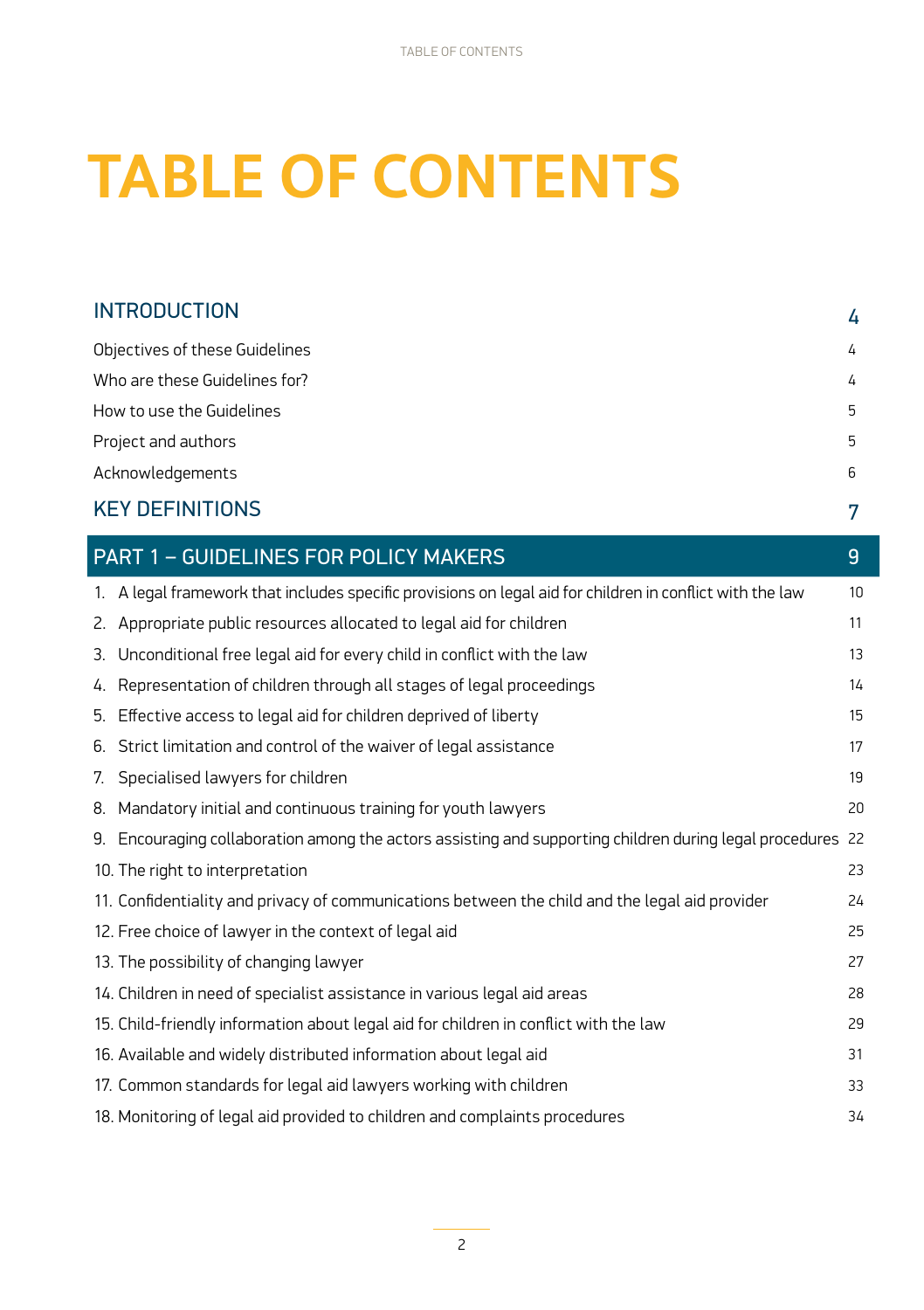| PART 2 - GUIDELINES FOR LEGAL AID PROVIDERS                                                            | 37 |
|--------------------------------------------------------------------------------------------------------|----|
| Introduction: ensuring the best interests of the child are a primary consideration                     | 38 |
| 19. Availability and participation of the legal aid provider at every stage of the procedure           | 39 |
| 20. The defence of the child                                                                           | 40 |
| 21. Access to due information                                                                          | 41 |
| 22. The role of a lawyer as the child's spokesperson                                                   | 43 |
| 23. Representing the child, not his/her parents or legal guardians                                     | 45 |
| 24. Ensuring confidentiality                                                                           | 46 |
| 25. Representation of a child who is deprived of liberty                                               | 47 |
| 26. Need for continuous multidisciplinary training                                                     | 49 |
| 27. Child-friendly communication                                                                       | 51 |
| 28. Trust-based relationship                                                                           | 53 |
| 29. Preparation of the interview with the child                                                        | 54 |
| 30. Collaboration with the family and other professionals quided by the best interests of the child    | 58 |
| 31. Collaboration with an interpreter                                                                  | 60 |
| 32. Children in need of specialised legal assistance in various legal areas                            | 62 |
| MAIN INTERNATIONAL AND EUROPEAN STANDARDS REGARDING LEGAL AID<br>FOR CHILDREN IN CONFLICT WITH THE LAW | 64 |
| Hard Law                                                                                               | 64 |
| Soft Law                                                                                               | 65 |
| Other resources                                                                                        | 65 |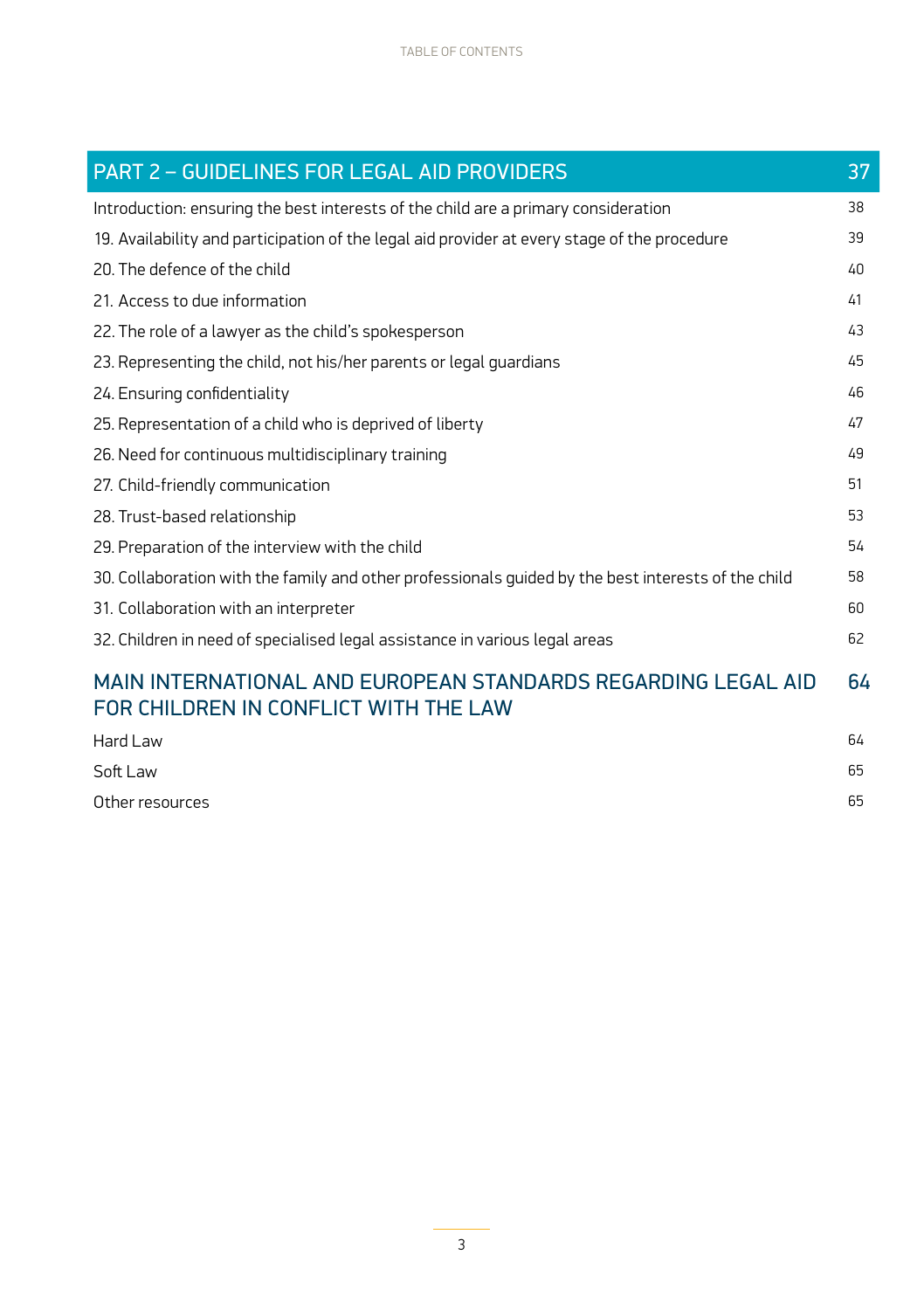# <span id="page-7-0"></span>**INTRODUCTION**

### Introduction Objectives of these Guidelines

These Guidelines aim to make accessible principles and advice for all stakeholders that have an impact on legal aid for children in conflict with the law across Europe.

They draw particularly on the research carried out in the 14 of the European countries implementing the LA Child project and the inspiring practices collected throughout. LA Child's international conference in which experts from different states shared their knowledge and insights was also a valuable resource in the development of the Guidelines. This mutual learning provided ideas that have allowed us to go further within the field of legal aid for children in conflict with the law.

### Who are these Guidelines for?

These Guidelines are designed for all professionals who intervene in or have an impact on legal aid for children in conflict with the law. Firstly, we hope that they will be a practical and useful tool for all **lawyers** providing legal assistance to children in conflict with the law. The Guidelines can help them to be more aware of international and European standards, as well as reflect on their own practice and find recommendations and inspiring practices that may help improve it.

Secondly, given that child-friendly legal aid also relies on a global system and on the effective organisation of legal aid, **policy makers and legal aid authorities** should also be careful readers of these Guidelines. The aim is to present, in a clear and precise document, good practices in the field of legal aid for children in conflict with the law, and to highlight concrete ways to achieve it.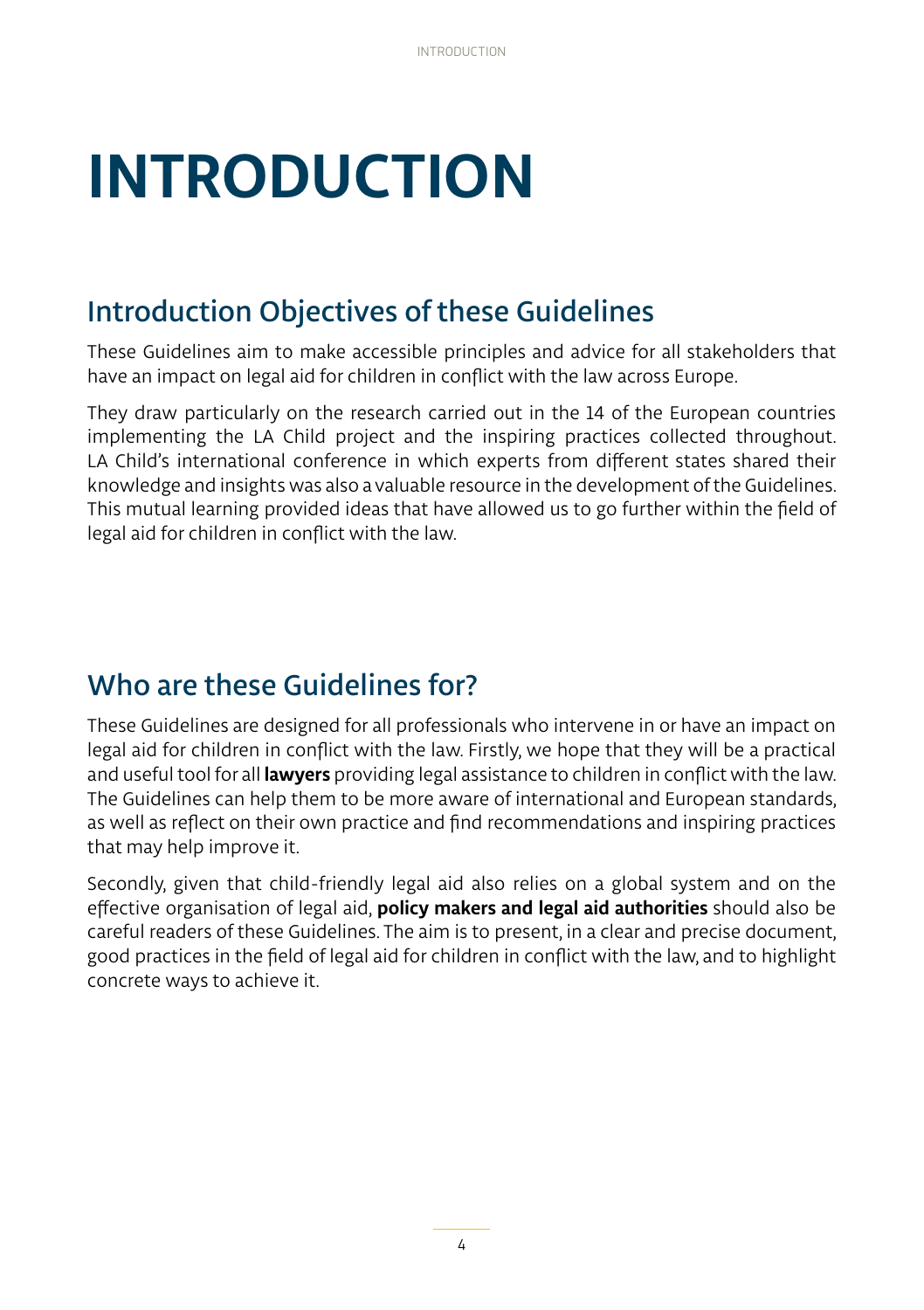## <span id="page-8-0"></span>How to use the Guidelines

32 key factors for child-friendly legal aid are identified, listed and explained in these Guidelines. Under each key factor, the reader can find:

- 1. References to relevant European and international standards that provide guidance;
- 2. The benefits of applying said key factor with respect to the rights of the child but also the various obstacles professionals may face in implementing it;
- 3. Concrete recommendations for responding effectively to each key factor (the core of the Guidelines);
- 4. Example(s) of practices observed in various European countries that can inspire other countries and/or professionals.

The Guidelines are divided into two separate parts. The first part is aimed at policy makers and legal aid authorities. The second part is aimed specifically at lawyers working with children in conflict with the law, as it contains practical suggestions and advice on how to assist a child in conflict with the law.

#### *Icons:*

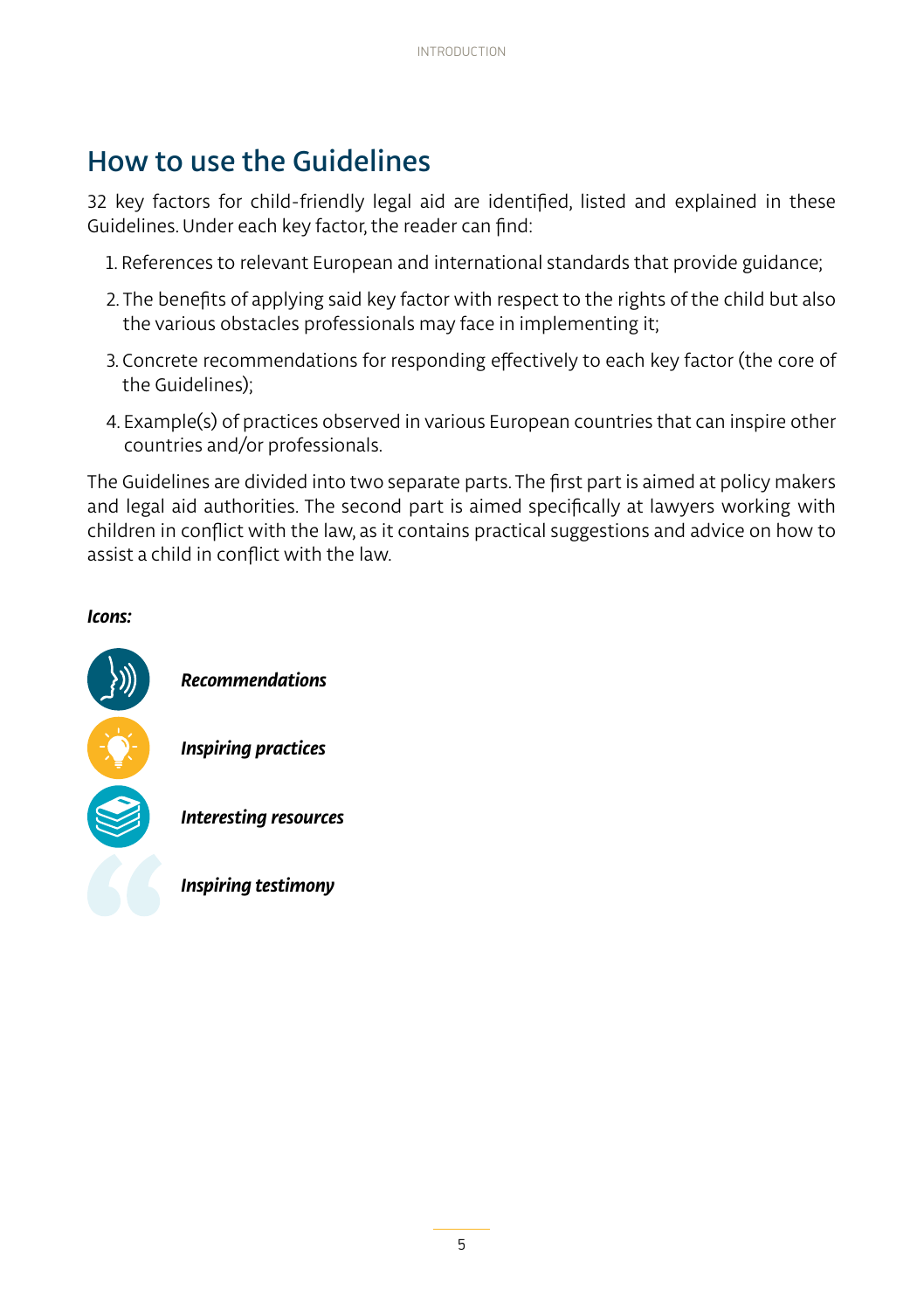## <span id="page-9-0"></span>Project and authors

These Guidelines are one of the main outcomes of the **LA Child project**. This EU co-funded project **Legal aid for children in criminal proceedings: developing and sharing best practices (LA CHILD)** is implemented by the **Law Institute of the Lithuanian Centre for Social Sciences (LIL, leading partner), Defence for Children International (DCI)** – Belgium and the **Center of Integrated Legal Services and Practices (CILSP, Albania)**. The project started in February 2020 and will end in December 2021.

The project's overall objective is to enhance the protection of the rights of children in conflict with the law, while fostering the coherent implementation of Directive 2016/800 on procedural safeguards for children in conflict with the law $^1$  with regard to legal aid.

The present document was written by Ms. Eva Gangneux (DCI - Belgium), Ms. Zoé Duthuillé (DCI – Belgium), Dr. Agne Limante (Project leader, LIL), Dr. Simonas Nikartas (LIL), Dr. Ruta Vaiciuniene (LIL), Mr. Klodian Gega (CILSP).

All the outcomes of the project are available on the website: https://lachild.eu

## Acknowledgements

The authors would like to thank all the partners and experts involved in the LA Child project for their extremely valuable contributions in preparing these Guidelines.

Firstly, we thank the pro-bono Europe section of **DLA Piper** who coordinated desk studies in 11 countries at the national level, and the DLA Piper lawyers who analysed legal aid for children in these countries.

We would also like to thank **all the professionals who agreed to be interviewed for this project** in Albania, Belgium and Lithuania and who, in sharing their experience as legal aid providers for children in conflict with the law, enabled us to go further in understanding what the reality and challenges of this work entail.

We also express our sincere thanks to **the experts who participated in the international conference** in February 2021; their interventions have been extremely useful and constructive in the context of preparing these Guidelines.

Finally, our thanks go to the main financial contributor to this project, the **Justice Program of the European Union**, without which the project would not have been possible.

<sup>1</sup> Directive (EU) 2016/800 of the European Parliament and of the Council of 11 May 2016 on procedural safeguards for children who are suspects or accused persons in criminal proceedings. OJ L 132, 21.5.2016, p. 1–20.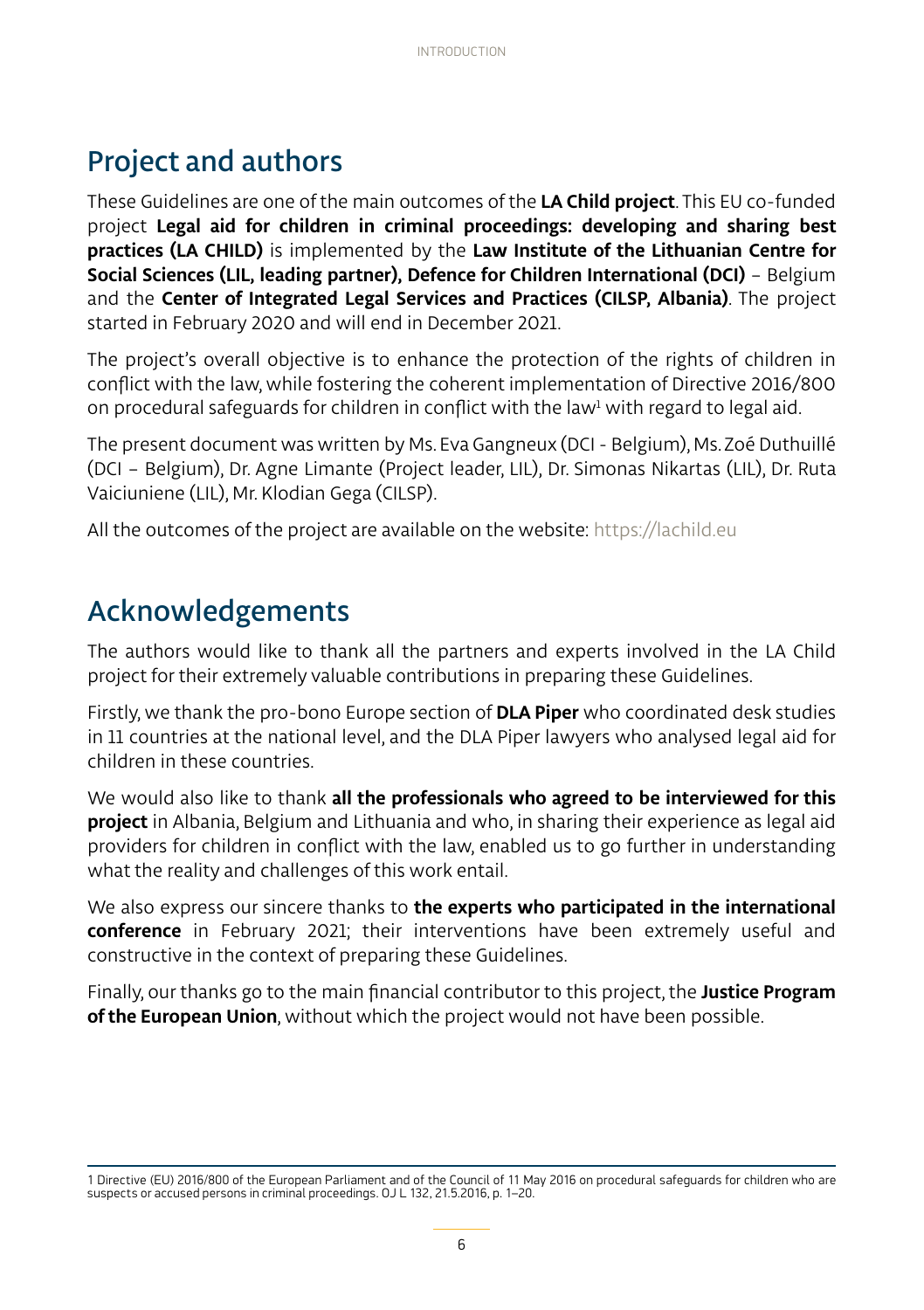# <span id="page-10-0"></span>**KEY DEFINITIONS**

#### CHILD

A human being under the age of 18.

#### CHILD IN CONFLICT WITH THE LAW

A person who has reached the age of criminal responsibility but not the age of majority (18 years old), who is suspected or accused of having committed an offence under his or her national criminal law. (CRC/C/ GC/10, Introduction, §1) The age that needs to be taken into consideration to determine whether a child is in conflict with the law is no later than the individual's age at the time of committing the offence.

#### CHILD JUSTICE SYSTEM

The legislation, norms, standards, procedures, mechanisms and provisions specifically applicable to, and institutions and bodies set up to deal with, children considered as offenders. (CRC/C/GC24, III. Terminology, §8)

#### LEGAL AID

The provision of legal advice, assistance and representation at the expense of the State on the conditions and in accordance with the procedures established under the national law for persons detained, arrested or imprisoned; for persons suspected or accused of, charged with or convicted of a criminal offence; and for victims and

witnesses in the criminal justice process. Legal aid includes legal education, access to legal information and other services provided through alternative dispute resolution mechanisms and restorative justice processes.<sup>2</sup>

#### LEGAL AID AUTHORITY

The authority established under national law for the purpose of managing, coordinating and monitoring the provision of legal aid.<sup>3</sup>

#### LEGAL AID PROVIDER

Any person providing legal aid pursuant to national law.

#### PRIMARY AND SECONDARY LEGAL AID

In many European countries, legal aid is organised at several levels. The main two levels are primary and secondary legal aid. Primary (first line) legal aid includes consultations and legal advice on legal matters, while secondary (second line) legal aid is meant to provide assistance in pre-trial and trial proceedings.

The LA Child research focuses mainly on secondary legal aid, and therefore it is to secondary legal aid that this document refers, unless stated otherwise.

2 Model Law on Legal Aid in Criminal Justice Systems. United Nations. Vienna, 2017.: www.unodc.org/documents/justice-and-prisonreform/LegalAid/Model\_Law\_on\_Legal\_Aid.pdf 3 *Ibid*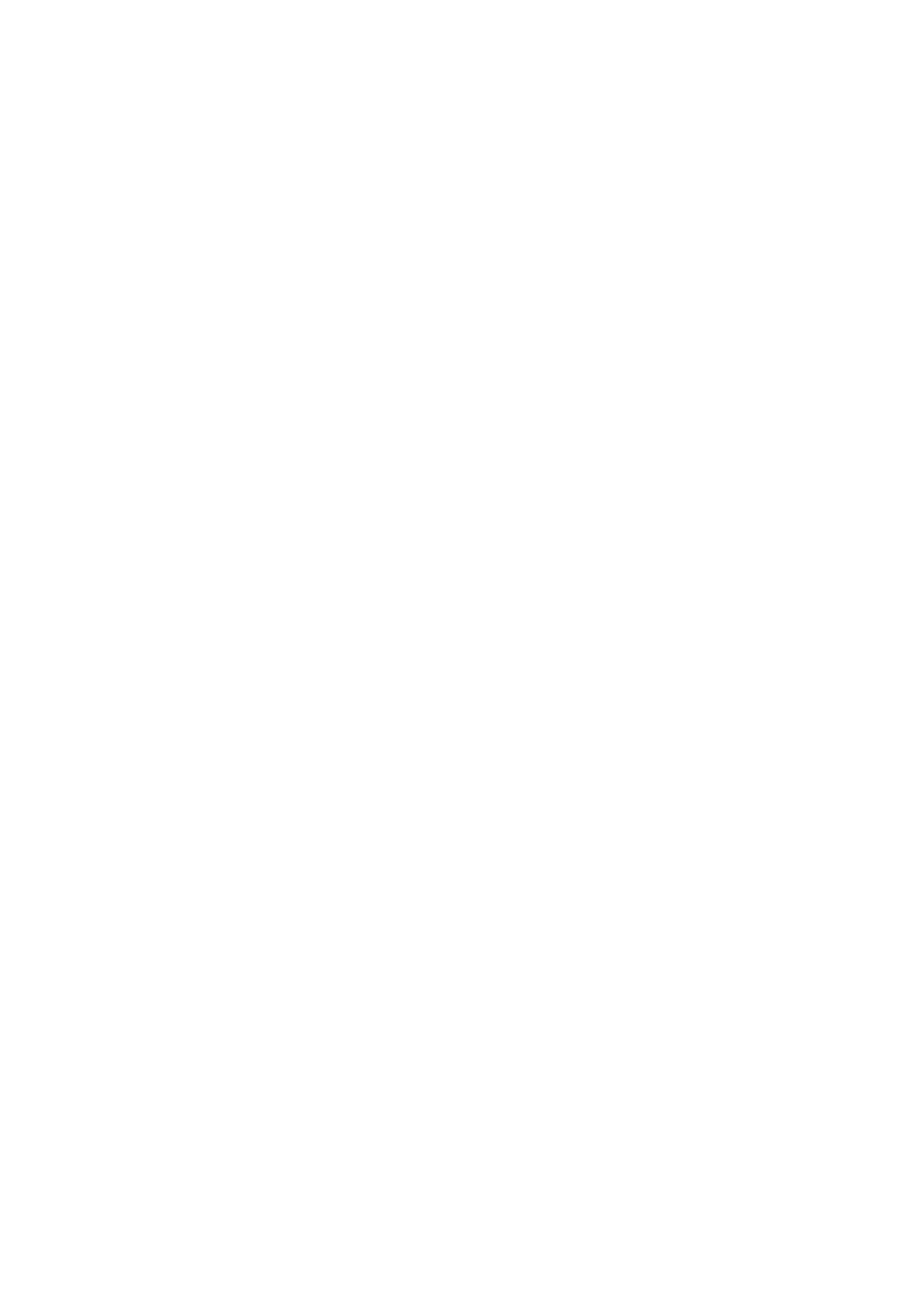## <span id="page-12-0"></span>**PART 1**

# GUIDELINES FOR POLICY MAKERS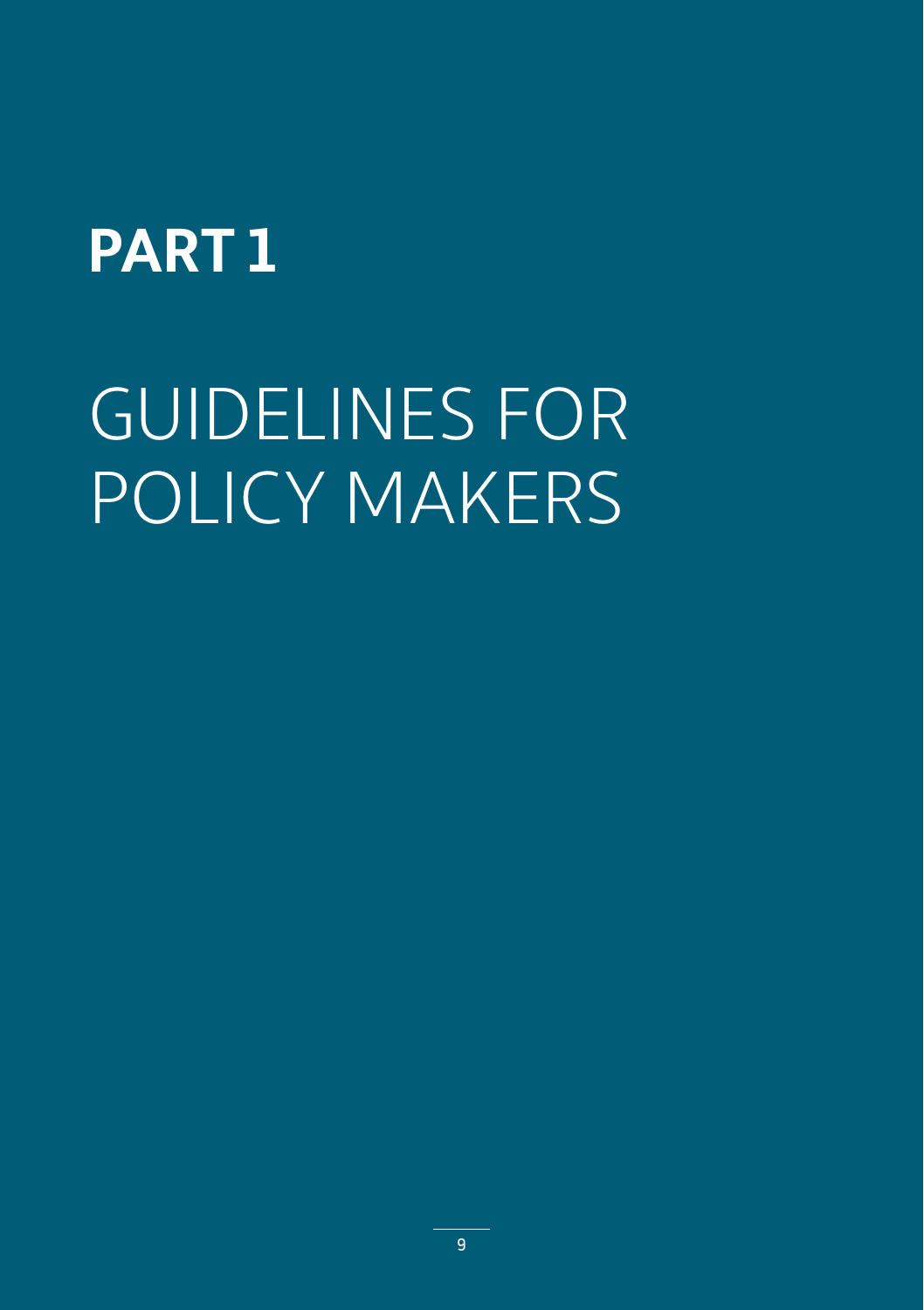## <span id="page-13-0"></span>1. A legal framework that includes specific provisions on legal aid for children in conflict with the law

#### **O EU AND INTERNATIONAL STANDARDS**

The *UN Principles and Guidelines on Access to Legal Aid in Criminal Justice Systems* provide that States should take appropriate measures to establish child-friendly and childsensitive legal aid systems. Among these measures, they mention the establishment of dedicated mechanisms to support specialised legal aid for children; the adoption of legal aid legislation, policies and regulations that explicitly take into account the child's rights and special developmental needs; and the establishment of child-friendly legal aid service standards and professional codes of conduct. (Guideline 11, §58).

#### **O BENEFITS AND CHALLENGES**

Adjusting the legal framework specifically to support children in criminal proceedings improves the protection of the rights of the child and brings attention to the special situation of this vulnerable group.

Specific attention to children's rights to legal aid and supporting their increased protection enhances the quality of legal aid in general.

While in the European States we often find at least some provisions on the specifics of legal aid for children, in many cases additional focus is needed.

- ʺChild-friendly legal aid should be established as a **priority** in national legislation and practice. The laws should include the **quality standards of effective, efficient and child-friendly legal aid**.
- This principle does not always mean that a separate legal act on legal aid for children should be adopted. However, **national legislation regulating legal aid should have legal provisions dedicated expressly to a child's** right to legal aid and its specificities.
- $\bullet$  It is also advisable to develop **a code of conduct for legal aid providers** (as well as other professionals) who work with children in conflict with the law.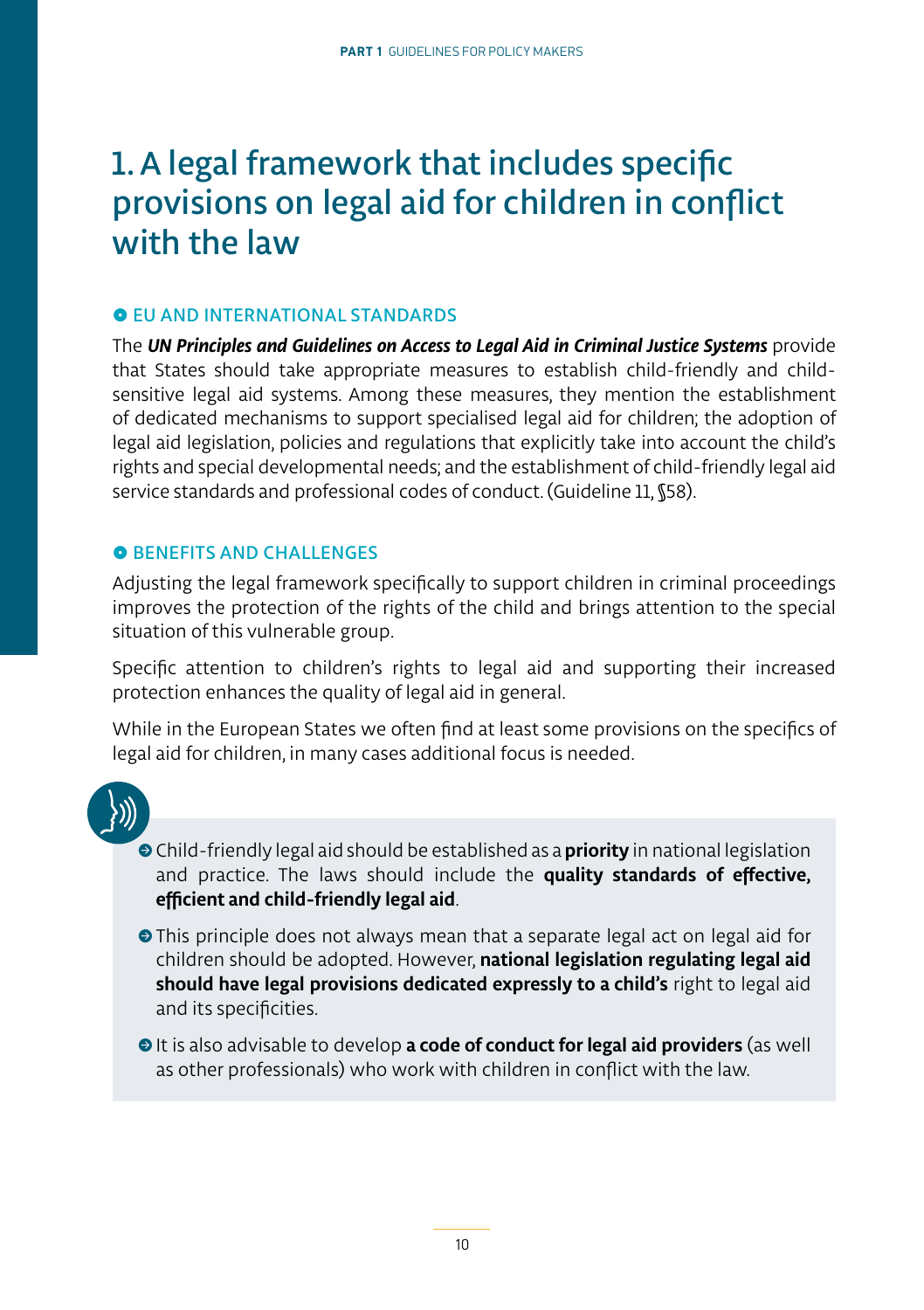<span id="page-14-0"></span>

Some European jurisdictions have a special law on child justice or many include in the general law specific provisions regarding children in conflict with the law.

- **In the Czech Republic**, the Act on Juvenile Justice regulates the criminal responsibility of children, the measures imposed as a result of criminal behaviour, and the procedure and decision-making in respective matters. The Act on Juvenile Justice can be considered a full-scale regulation of legal aid for children, both during and after criminal proceedings.
- **In Albania**, the Code of Criminal Justice for Children, adopted in 2017, regulates legal aid for children and seeks to adapt the criminal justice system to the needs of the child.

## 2. Appropriate public resources allocated to legal aid for children

#### $\bullet$  **EU AND INTERNATIONAL STANDARDS**

The *UN Principles and Guidelines on Access to Legal Aid in Criminal Justice Systems* make a clear recommendation that "States should consider the provision of legal aid their duty and responsibility". To that end, they should consider, enacting specific legislation and regulations in order to ensure a legal aid system is in place that is comprehensive, accessible, effective, sustainable and credible. States should allocate the necessary human and financial resources to the legal aid system." (Principle 2, §15)

#### **O BENEFITS AND CHALLENGES**

Although States should provide the necessary human and financial resources to the legal aid system, in practice, these resources are not always sufficient. For example, a survey of 90 national legal aid experts from 22 European Union countries conducted in 2018 showed that only about 30 percent of respondents believed that their national legal aid payment systems were adequate.4

Low remuneration is a factor in lawyers' low motivation to provide legal aid. This is a significant obstacle to the inclusion of highly qualified professionals in the provision of legal aid.

<sup>4</sup> Burchard C., Jahn M., Zink S. Nikartas S., Limantė A., Totoraitis L., Banevičienė A., Jarmalė D. (2018) Practice standards for legal aid providers: https://teise.org/wp-content/uploads/2019/09/Qual-Aid\_Practice-Standards\_EN.pdf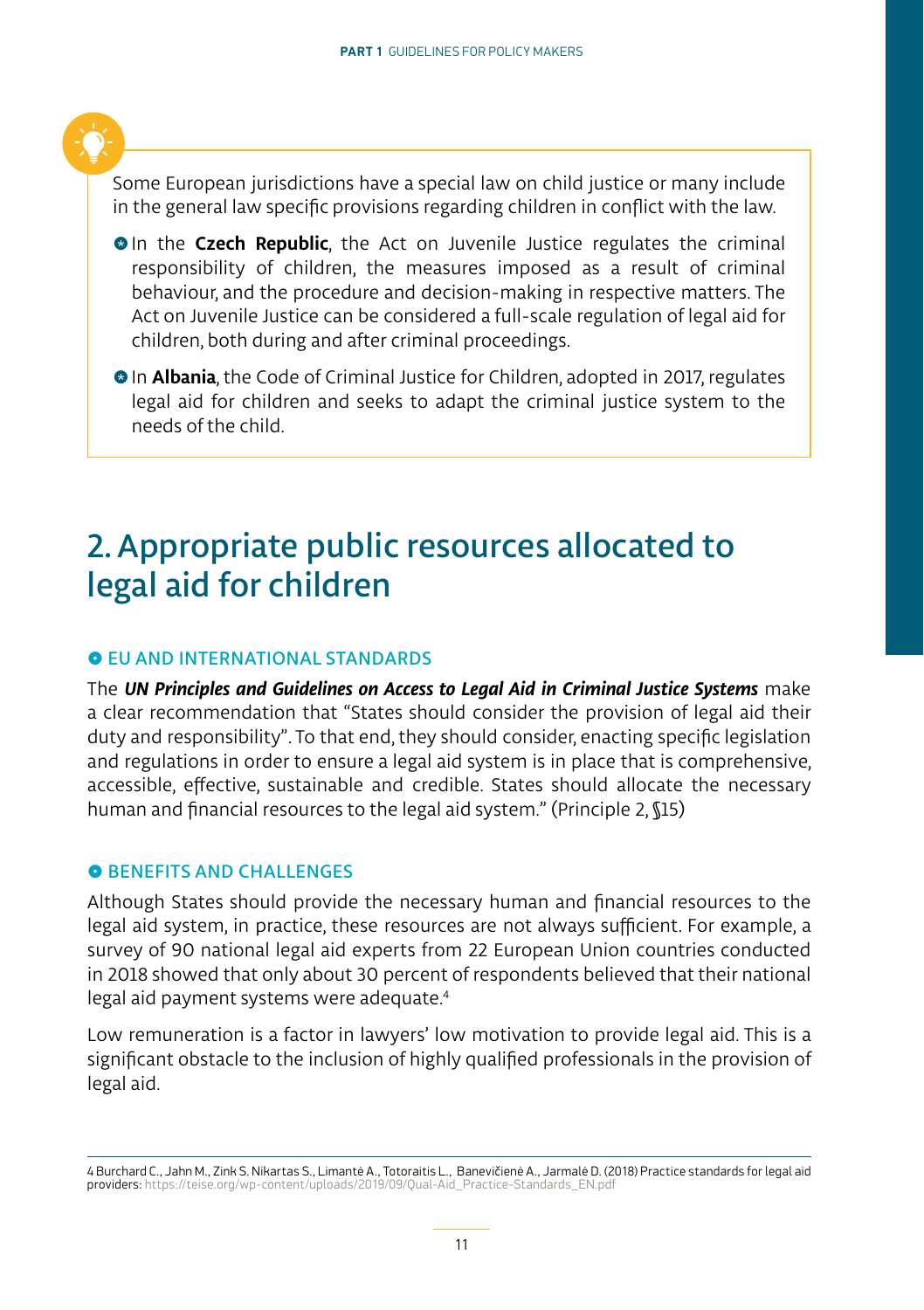The practical challenges for lawyers may vary. For instance, according to Lithuanian lawyers who took part in the LA Child project research, the main problem constitutes not the hourly or monthly wage, but rather the recording of their working hours and the bureaucratic burden imposed. In order to justify and calculate the hours spent on their work, they must fill in many different documents, the completion of which also takes up some additional time, though the time allocated is already tight. Moreover, the lawyers reported that the limited time allocated for a particular assignment demotivates them and prevents them from providing a high quality client representation service.

Furthermore, legal aid lawyers in Lithuania work with a large number of cases due to low fees. Therefore, because the time they can allocate to each is limited, they often try only to ensure the minimum quality requirements for legal aid are met<sup>5</sup>. The promotion of an adequate remuneration system could also encourage legal aid specialists to choose to specialise in providing legal aid for children.

- - ʺ**Appropriate funds** should be allocated to both the **organisation** and **provision** of legal aid, and states should ensure and track that an appropriate proportion of this fund is dedicated to legal aid for children;
	- **A fair and proportionate remuneration system** for legal aid providers should be in place;
	- Funding of legal aid must be in accordance with the time and effort dedicated to each case. Remuneration for legal aid providers must be in line with the objective of allowing them enough time to properly represent the child;
	- Funding of legal aid should be sufficient to fund legal aid for all children in conflict with the law, without the need for means testing of the child or his/ her parents;
	- **•**The remuneration for legal aid for children should be higher than the remuneration for legal aid for adults (except vulnerable persons), taking into account the special knowledge and skills required to work with children.

<sup>5</sup> Limante A., Nikartas S., Jočienė D., Totoraitis L. (2020) Towards effective legal aid: international legal and practical standards: https://teise.org/wp-content/uploads/2020/10/Veiksmingos-teisines-pagalbos-link.pdf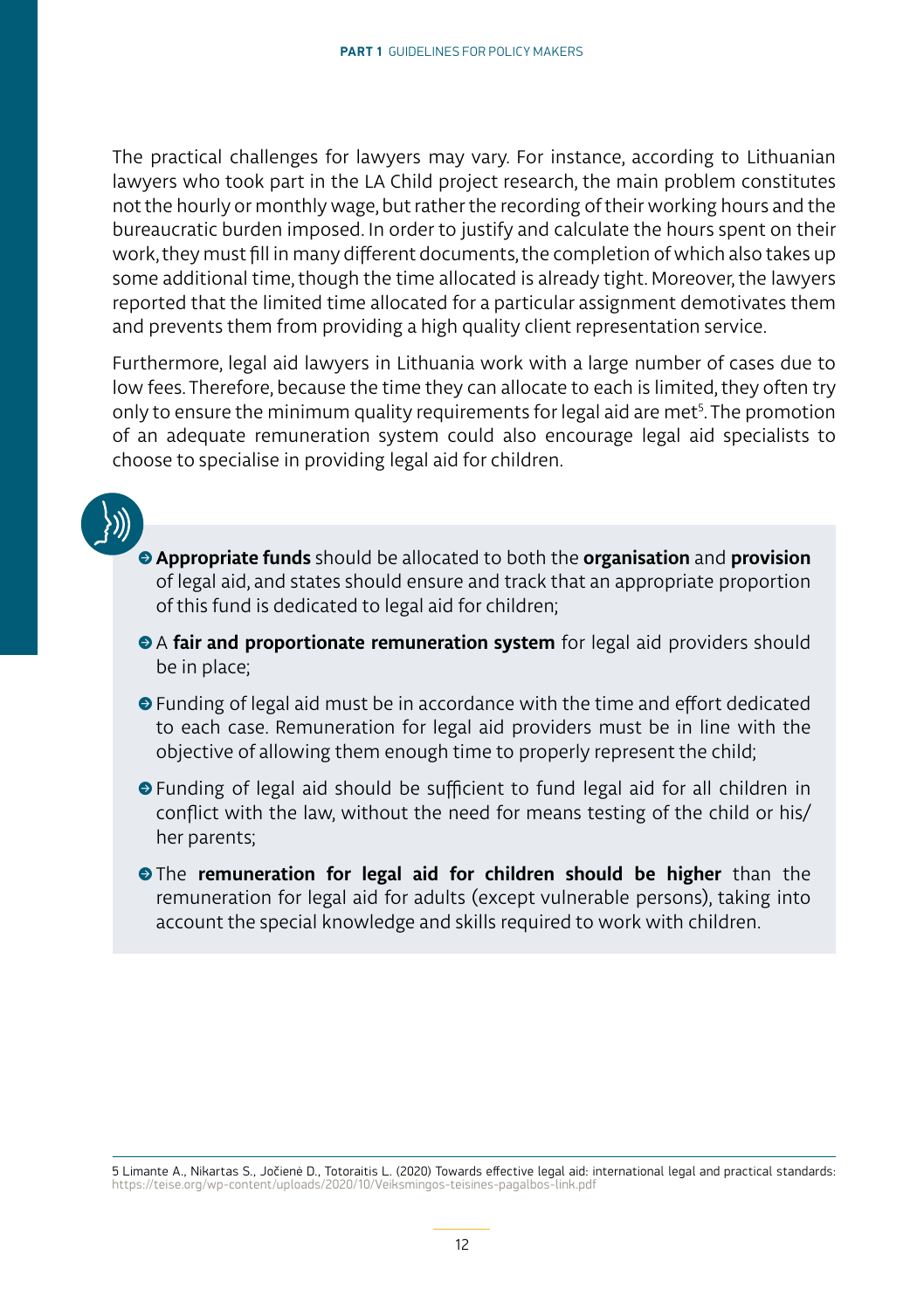## <span id="page-16-0"></span>3. Unconditional free legal aid for every child in conflict with the law

#### **O EU AND INTERNATIONAL STANDARDS**

A growing number of international standards provide that all children in conflict with the law should benefit from free legal aid, exempting them from means and merits tests. In this regard, the *UN Committee on the Rights of the Child* recommends that "States provide effective legal representation, free of charge, for all children who are facing criminal charges" (CRC/C/GC/24, §51)

#### $\bullet$  **BENEFITS AND CHALLENGES**

Granting entirely free legal aid to all children, irrespective of their or their parent's financial situation and the gravity of the offence of which they are suspected or sentenced, could:

- Foster the effective representation of all children in conflict with the law and guarantee that no child is deprived of his or her right to legal assistance for financial reasons;
- Prevent situations where there is a conflict of interest, such as if the lawyer is instructed or influenced somehow by the parents who are paying him/her;
- Mitigate the negative impact of the criminal proceedings on the child. Even in the case of minor offences, contact with criminal justice institutions can be harmful to a child, particularly without the support of a lawyer. When it comes to children, there are no "minor" cases that justify not having a lawyer.



The means test should not be applied and the merits tests should always be seen as fulfilled when a child is in conflict with the law. **Free legal aid** should be provided to all children regardless of the offence of which they are suspected, accused or condemned, and regardless of the financial situation of the child or his/her parents.

● Free legal aid should not be conditioned by nationality nor residency status and should be available to all children within a state's jurisdiction.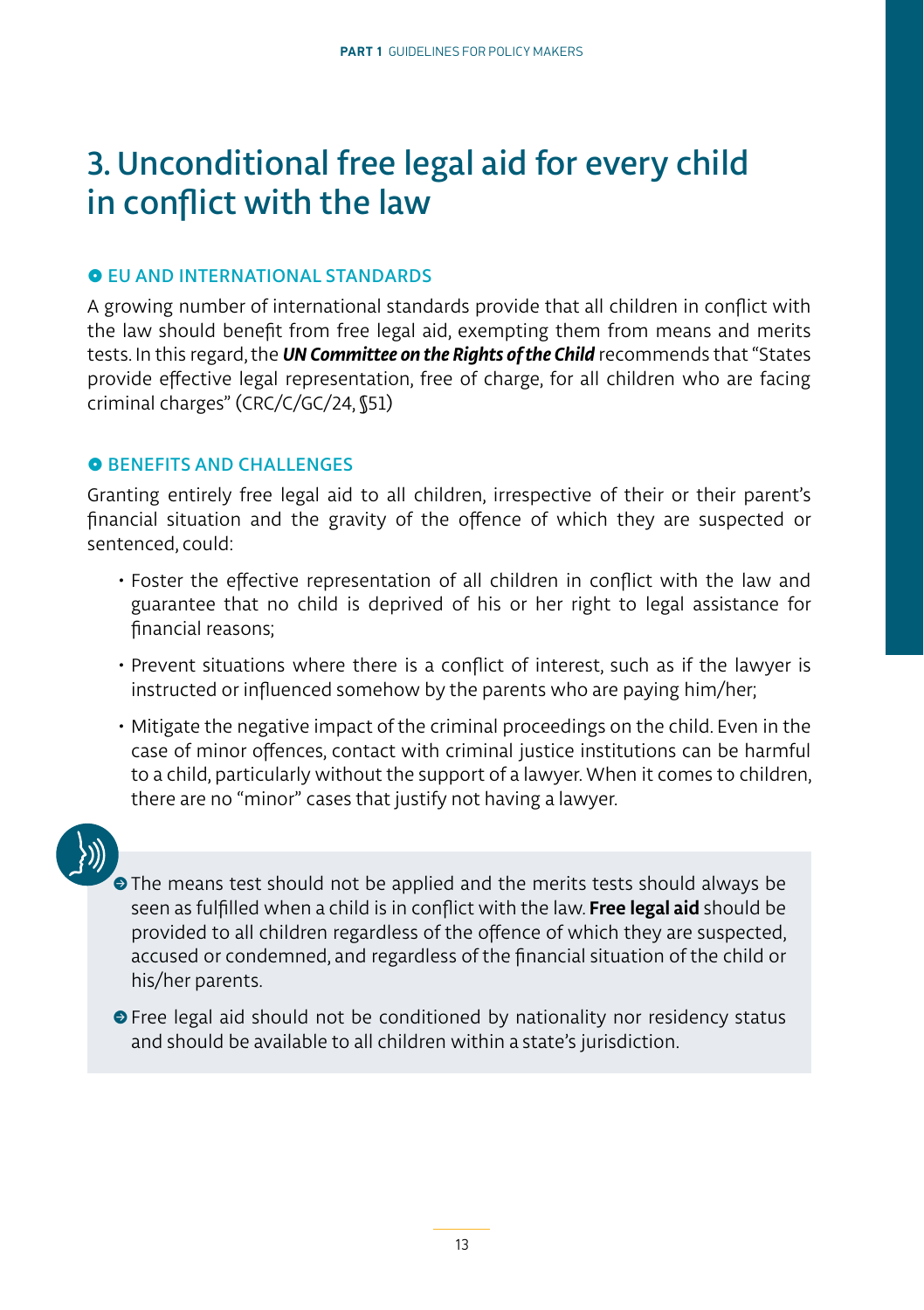<span id="page-17-0"></span>

**In Belgium**, all children are entitled to entirely free legal aid. They benefit from an irrefutable presumption of indigence, which exempts them from a means test. Meanwhile, given all children in conflict with the law are entitled to legal aid, no merit test is needed.

**In Lithuania**, children in conflict with the law are entitled to secondary legal aid regardless of their assets and income.

## 4. Representation of children through all stages of legal proceedings

#### **O EU AND INTERNATIONAL STANDARDS**

Many international and European instruments refer to the obligation of children in conflict with the law to be legally represented.

The *Directive (EU) 2016/800* sets in article 6 the obligation of assistance by a lawyer: "Member States shall ensure that children are assisted by a lawyer without undue delay once they are made aware that they are suspects or accused persons". It is specified that this right arises as early as possible in the procedure and details the key points at which legal assistance is required. This echoes the judgement of the European Court of Human Rights in *Salduz v. Turkey* (2008), which stated "the accused may benefit from the assistance of a lawyer from the earliest stages of police questioning".

#### $\bullet$  **BENEFITS AND CHALLENGES**

Significant events or decisions that may have a substantial and lasting impact on the child and the respect of his or her rights may occur from the outset of proceedings. It is, therefore, necessary that he or she be assisted from these early stages.

The presence of the lawyer from the beginning and at every stage of the procedure ensures that the child is legally advised, that he/she is informed of his/her rights and that the respect of his/her procedural rights is monitored.

It is a challenge to ensure that a lawyer is available from the initial stages and without delay. Some procedural steps, such as urgent police questioning, may be scheduled at the last moment and outside of office hours. This might require having on-duty lawyers and applying digital technologies (e.g. E-legal aid systems) to organise their work.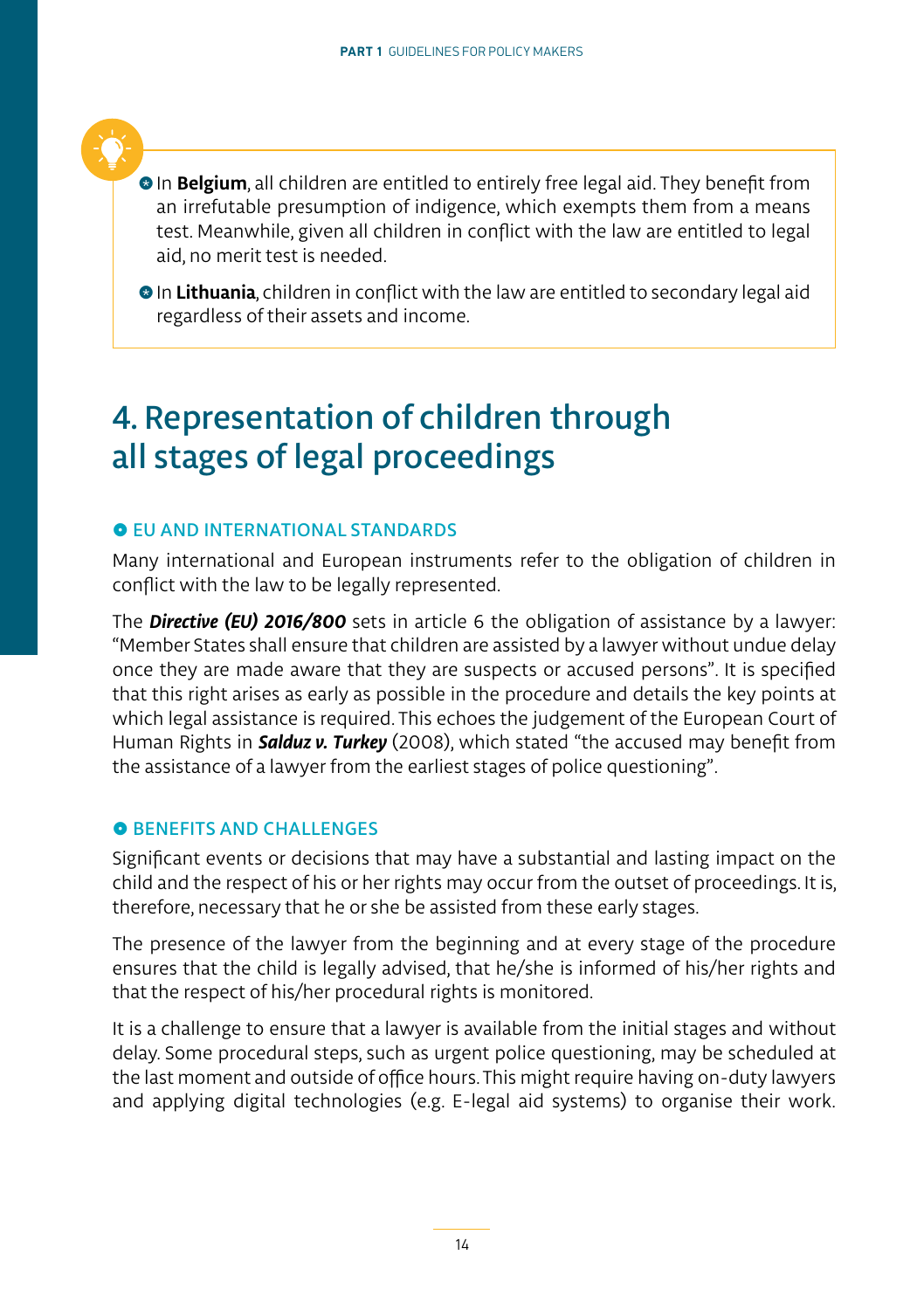<span id="page-18-0"></span>

- ʺThe laws on criminal procedure should clearly establish that a child in conflict with the law has the right to be assisted by a lawyer from the outset and at every stage of the procedure.
- All actors involved in the proceedings should be obliged to respect the **child's right to a lawyer from the initial stages**. They are required to help the child contact and wait for the lawyer at the earliest stage possible, especially in time for questioning by the police.
- **An on-duty lawyers' list** should be created and made available to justice professionals. It is also advisable to develop a digital register enabling the prompt discovery of and communication with a lawyer.
- **•** The national law should properly implement **EU Directive 2016/800** regarding the participation of a lawyer at each stage of the procedure and guarantee that the legal aid system remunerates the legal aid provider adequately.



- **In France**, the presence of a lawyer is mandatory throughout the entire criminal proceedings in which a child is prosecuted, as well as when a child is taken into police custody, even though he or she has not yet been prosecuted.
- **In Albania**, the law stipulates very clearly that children in conflict with the law must always be assisted by a lawyer. This applies from the very first moment they are in contact with the police, before questioning begins, right through to the conviction phase, making the presence of a lawyer mandatory throughout the entire proceedings.

## 5. Effective access to legal aid for children deprived of liberty

#### $\bullet$  **EU AND INTERNATIONAL STANDARDS**

EU and international standards set specific procedural rights for children regarding deprivation of liberty. This includes the limitation of the use of deprivation of liberty as a measure of the last resort and for the shortest appropriate period of time, with the necessity to review the decision periodically. Article 10 of *Directive (EU) 2016/800*, in particular, provides for these guarantees. This Directive, consistent with the UNCRC, details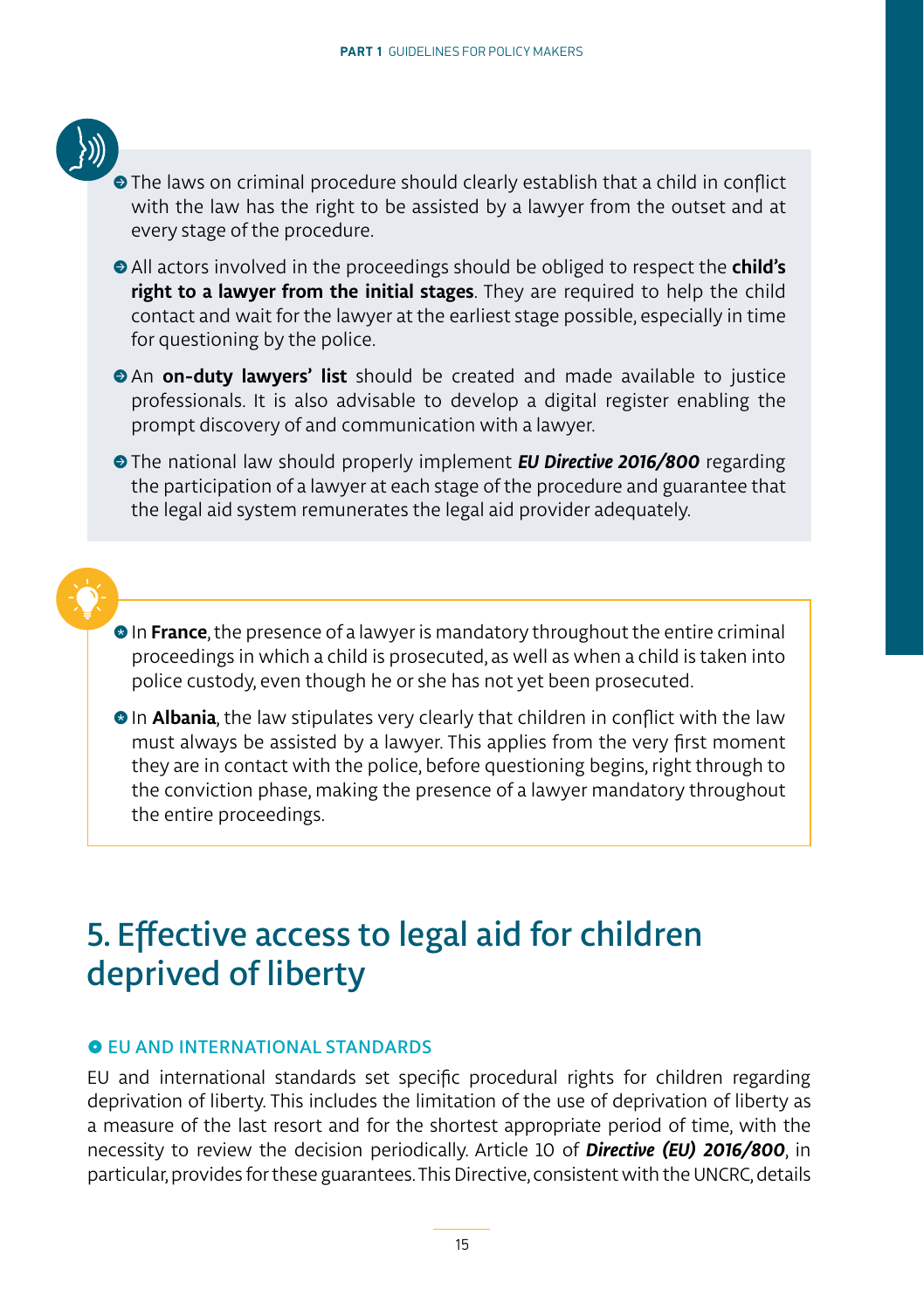the specific treatment to be followed in the case of deprivation of liberty (article 12) and recommends that the Member States focus first on alternatives to detention (article 11).

Prompt access to legal assistance is also a fundamental right of the child when he or she is deprived of liberty and is embedded in article 37 of the *UN Convention on the rights of the Child* and provided for in other international standards. The *UN Committee on the Rights of the Child* specify that: "there is to be no restriction on the child's ability to communicate confidentially and at any time with his or her lawyer or other assistant" (CRC/C/GC/24, §95, e).

#### **O BENEFITS AND CHALLENGES**

Children in conflict with the law can be deprived of liberty at various stages of the proceedings and in different settings, including arrest and detention by the police, pretrial detention and detention after conviction.

Ensuring proper access to legal assistance for these children is particularly important because it fosters the respect of their fundamental rights while detained but also helps protect them against violence (including torture or other inhumane or degrading treatment), ensure access to education and possibility to maintain contact their family. It is also crucial because important stages of the procedure and decisions concerning the child will be taken regularly and this requires that the child is able to prepare his or her defence with his or her representative.

Yet, deprivation of liberty has the effect of isolating the child and can be a considerable, if not insurmountable, barrier to the child's access to legal assistance. The refusal or lack of cooperation of the institution where the child is detained can be a huge obstacle. For example, a child's access to legal assistance may be limited by poor access to a telephone or other suitable means of communication to contact his or her representative. In turn, ensuring the confidentiality of exchanges that take place over the phone or in a faceto-face meeting may not be possible due to institutional rules, staff practices or a lack of adequate facilities.

Furthermore, the availability of a lawyer or lack thereof may become even more problematic when the child is deprived of liberty.

Visiting the child client in detention is particularly important in order to prepare for the next stage of the procedure; ensure that his or her rights are respected including in the detention facility; build or maintain trust between the lawyer and his/her child client; and ensure the lawyer is aware of the reality of the detention measures and their impact on his or her young client, in order to represent him or her as best as possible. However, such a visit is sometimes very time-consuming for the lawyer and few take the time to do so.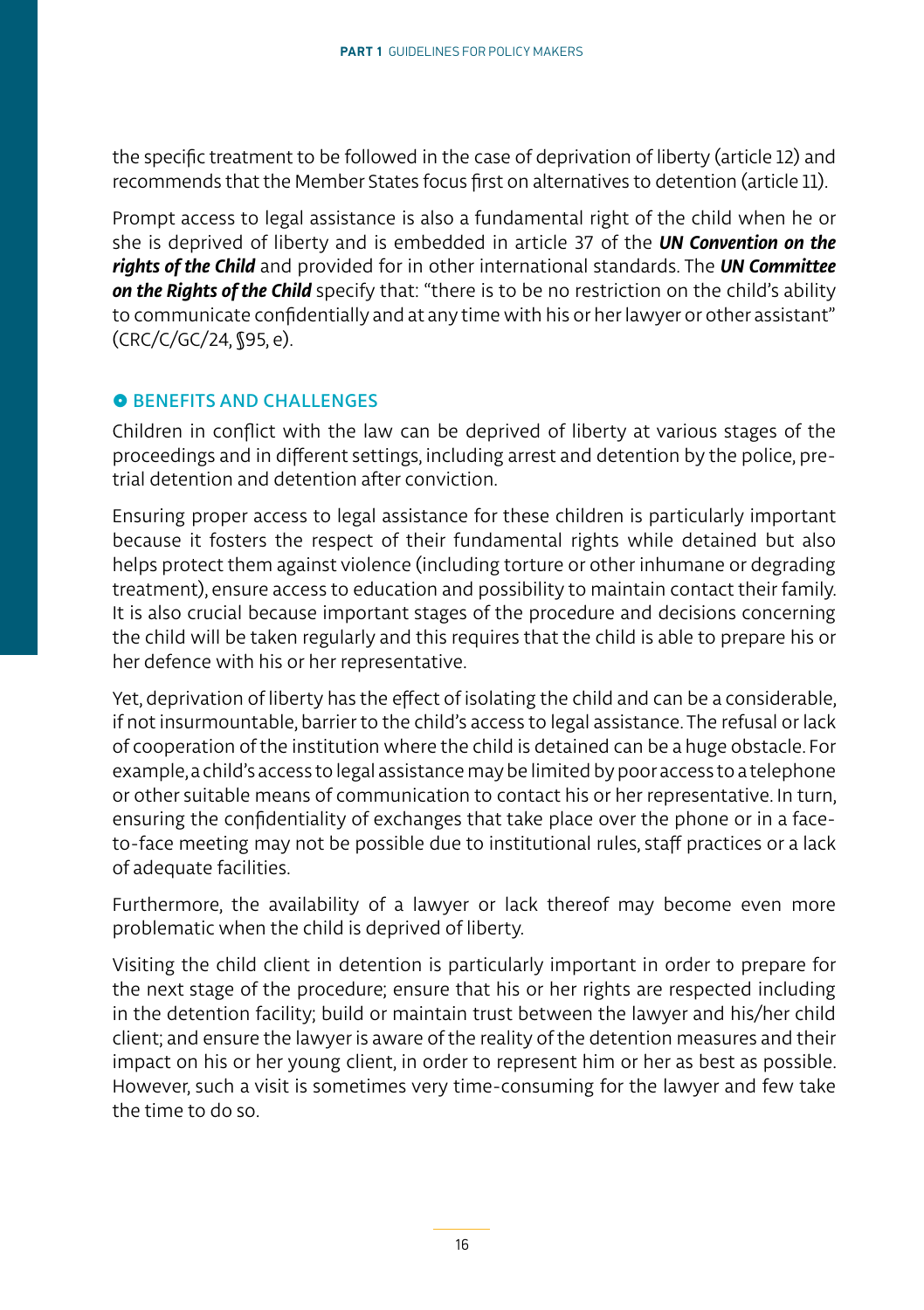<span id="page-20-0"></span>

- ʺLaws and regulations regarding children deprived of liberty should affirm their right to effective access to legal assistance and provide positive measures such as frequent phone calls with the lawyer and appropriate infrastructure to ensure confidentiality during meetings or phone conversations.
- ʺLaws and regulations concerning legal aid should cover the specificity of access to assistance when a child is deprived of liberty. Legal aid fees for lawyers should be adapted to this situation and be sufficient incentive for lawyers to go to places of detention and meet with their young clients.
- ʺNational Prevention Mechanisms (created under the OPCAT) and other institutions responsible for monitoring places of deprivation of liberty should include in their monitoring effective access to legal assistance for minors<sup>6</sup>.

**In Belgium**, the "Services droit des jeunes" are state-funded services that specialise in social and legal support and assistance for people under 22 years old. One of these services offers first-line legal aid consultations to children in some detention facilities.



Published in 2019, the final report of the *United Nations Global Study on Children Deprived of Liberty* presents a comprehensive overview of deprivation of liberty of children around the world and highlights recommendations for a better respect of their rights: https://omnibook.com/Global-Study-2019

## 6. Strict limitation and control of the waiver of legal assistance

#### $\bullet$  **EU AND INTERNATIONAL STANDARDS**

EU directive and international standards provide for the strict limitation of the possibility for a child to waive his/her right to be represented. The *UN Committee on the Rights of the Child* sets as a principle that children should not be allowed to waive this right but allows an exception when the decision "is made voluntarily and under impartial judicial supervision" (CRC/C/GC/24, §51). Moreover, the *Directive (EU) 2013/48*

<sup>6</sup> Detailed information can be found in page 97 – 98 of the DCI-Belgium practical guide on monitoring of places where children are deprived of liberty: http://www.childrensrightsbehindbars.eu/images/Guide/Practical\_Guide.pdf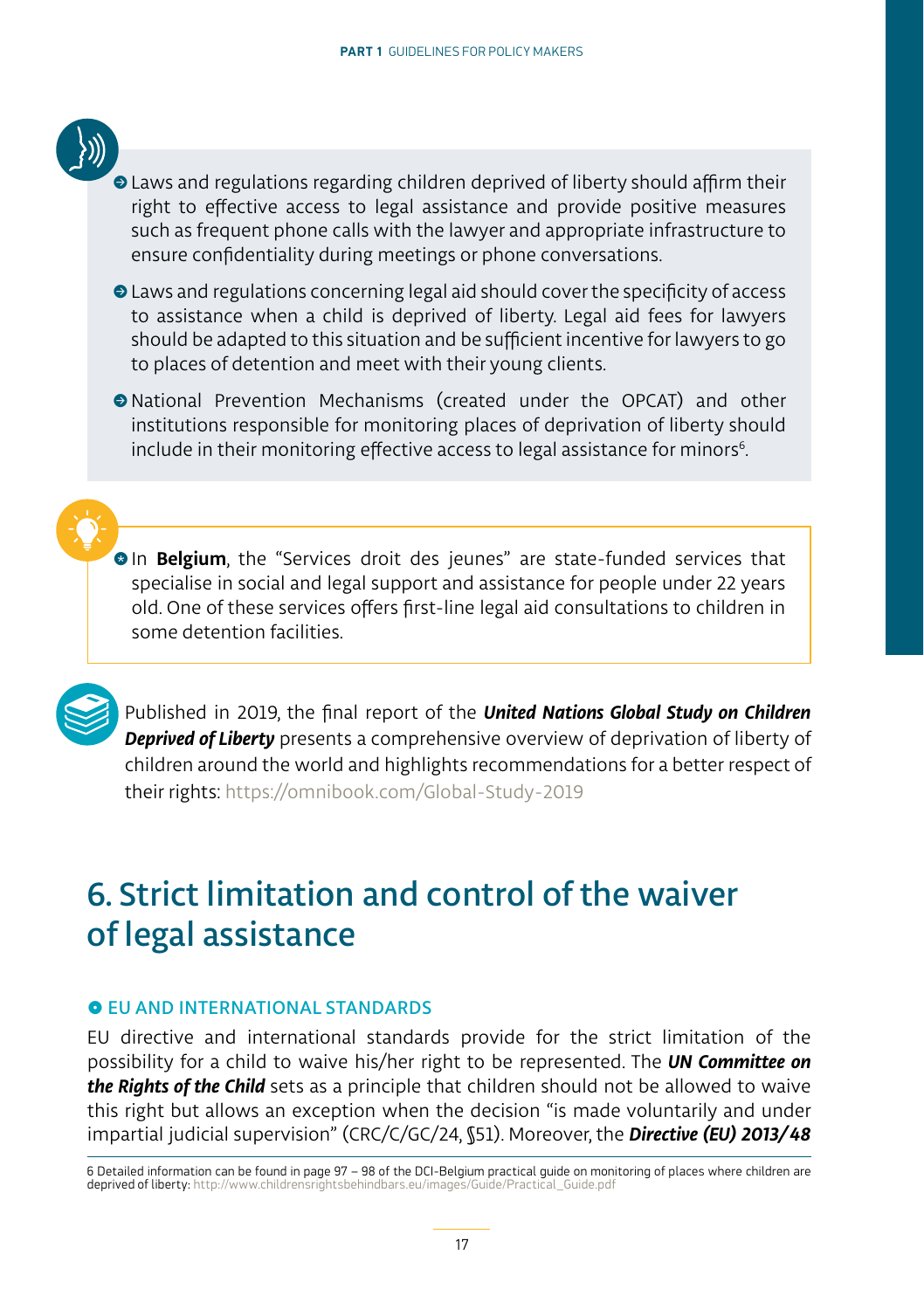adds that, in this case, children should be provided "with adequate information to understand the consequences of waiving this right".

#### **O BENEFITS AND CHALLENGES**

If the waiver is limited, but still possible, it might be complicated to ensure that it is made by the child fully understanding the consequences. Moreover, while such a measure may greatly limit the number of children waiving their right to representation, it would not rule it out altogether, meaning the few children concerned would still have their rights severely undermined by a lack of representation.

Prohibiting or severely restricting the possibility for a child to waive his/her right to be assisted by a lawyer ensures that he/she is not deprived of this fundamental right for the wrong reasons, such as misinformation or a misunderstanding of the consequences that waiving this right could have.

It particularly aims to prevent them from waiving their right because they have been pressured or encouraged to do so by their relatives or the authorities leading the procedure. It also prevents them from waiving this right because they are not properly informed of all the elements at stake (e.g. because they don't understand the role of the lawyer, because they believe it will be an excessive cost for their parents to bear, or because they do not think that the acts of which they are suspected or accused are serious (or even criminal) and therefore do not perceive the consequences that the procedure may have).

- **•** The law should prevent the child from waiving his/her right to legal aid. In cases where the relationship between the lawyer and his/her child client is not harmonious, the law should preferably encourage the child to change his/her lawyer through a simple procedure.
- **O** If the waiver is allowed but limited (e.g. the child is allowed to waive the right to a lawyer if he/she is doing so voluntarily and having been informed of the consequences), **additional safeguards** should be set up. For example, judicial control of such a decision could be put in place or the option for professionals involved (e.g. the prosecutor) to refuse the waiver.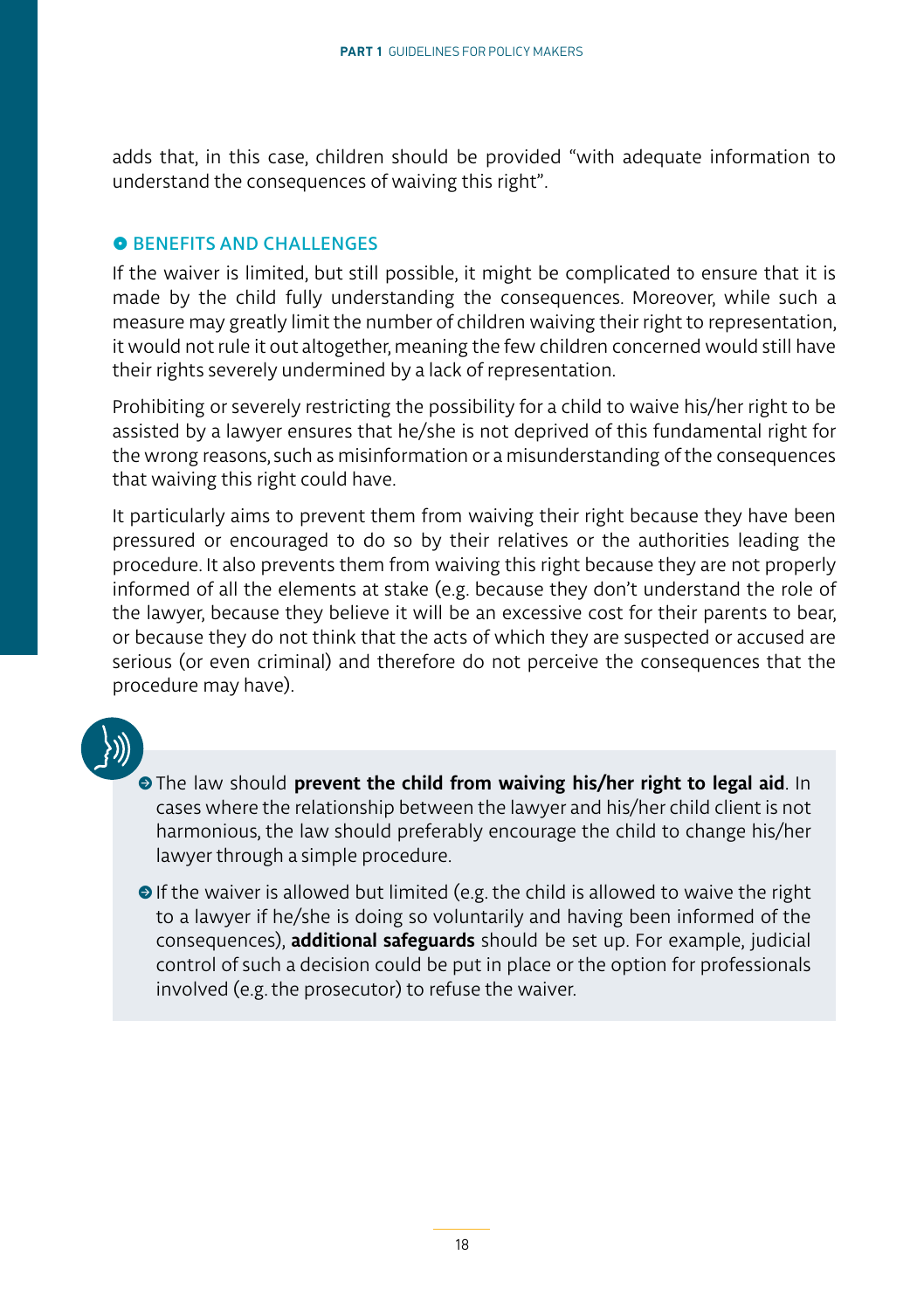<span id="page-22-0"></span>

**• In Belgium**, the Code of Criminal Investigation specifies that children may not waive their right to be assisted by a lawyer.

**• In Lithuania**, the Code of Criminal Proceedings establishes that the pre-trial investigation officer, prosecutor and court are not obliged to accept the waiver of a lawyer from a minor.

## 7. Specialised lawyers for children

#### $\bullet$  **FU AND INTERNATIONAL STANDARDS**

Many international standards refer to the specialisation of lawyers when working with children in conflict with the law. A dedicated professional category that is nationally recognised seems desirable. In particular, the *Council of Europe's Guidelines on Childfriendly Justice* recommend the establishment of a "system of specialised lawyers for children" (§104).

#### **O BENEFITS AND CHALLENGES**

Professionals working with children need to have sufficient knowledge and understanding of the various legal aspects of the process of juvenile justice and must be trained to work with children in conflict with the law. Today, in European countries, children in conflict with the law are entitled to legal aid and such legal aid (when secondary) can only be provided by lawyers. However, the specialisation of "youth lawyer" does not exist in all countries.

The specialisation of lawyers would significantly improve the ability of legal professionals to represent the child, protect his/her best interests, communicate with him/her and in general provide quality and child-focused legal aid.

Therefore, the term "youth lawyer" would make any lawyer who represents children more easily recognisable and demonstrate a certain level of competence to represent the child. Indeed, specialised "youth lawyers" would have the specific skills and legal knowledge needed when working with children in conflict with the law. Having a pool of "youth lawyers" would also help children and their parents with their choice of lawyer.

Ensuring the specialisation of lawyers in sparsely populated districts, where few lawyers work and there are rarely cases involving children in conflict with the law may be challenging. For this reason, a lawyer should be allowed to have several specialisations.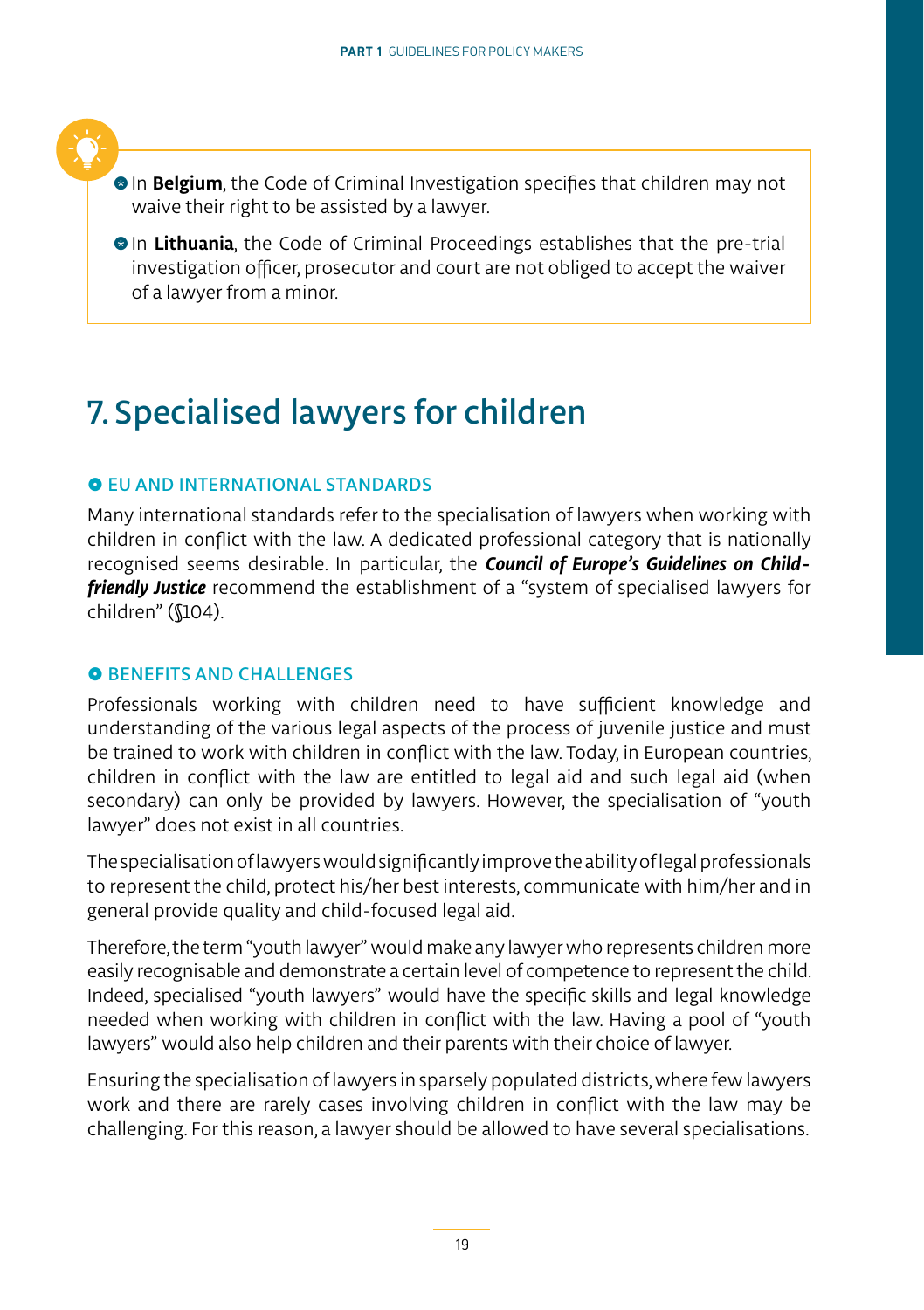<span id="page-23-0"></span>

**•** In all EU countries, legal regulation should **provide for the creation of a "youth lawyers" category**. These professionals would be specialised to provide legal aid to children. They would also attend continuous, mandatory training programmes on child related issues.

**A list of "youth lawyers"** needs to be created and made available in each Bar Association and Legal Aid Board.

ˌMany legal acts in force around Europe require specialisation for actors working with children in conflict with the law, including lawyers, judges, prosecutors, probation officers and police officers.

- **In some countries, such as Belgium, Finland, Albania, and Italy**, in order to provide legal aid to children, a lawyer has to be on the "youth lawyers list", i.e. to be specialised in providing legal aid to children. In such cases, legal aid offices have an internal list of legal aid providers specialised in this area.
- **O** In some of these countries, this list is easy to access. The Finnish Bar Association, for example, maintains lists of lawyers and their areas of expertise. An applicant could contact the Finnish Bar Association or use their dedicated online service to locate a lawyer specialised in children's rights.

## 8. Mandatory initial and continuous training for youth lawyers

#### $\bullet$  **EU AND INTERNATIONAL STANDARDS**

Many European and UN standards provide for the absolute necessity of legal aid providers to undergo specific training, both initial and ongoing, in order to be able to assist a child. International standards provide inter alia that training should be multidisciplinary and enable professionals to gain knowledge and practical skills regarding children's rights, communicating with children, adapting procedures for children, the psychology of the child and child development.

For example, the *UN Principles and Guidelines on Access to Legal Aid in Criminal Justice*  **Systems** provide that legal aid providers representing children should receive "basic interdisciplinary training on the rights and needs of children" but also "ongoing and in-depth training and be capable of communicating with children at their level of understanding". (Guideline 11, §58 d)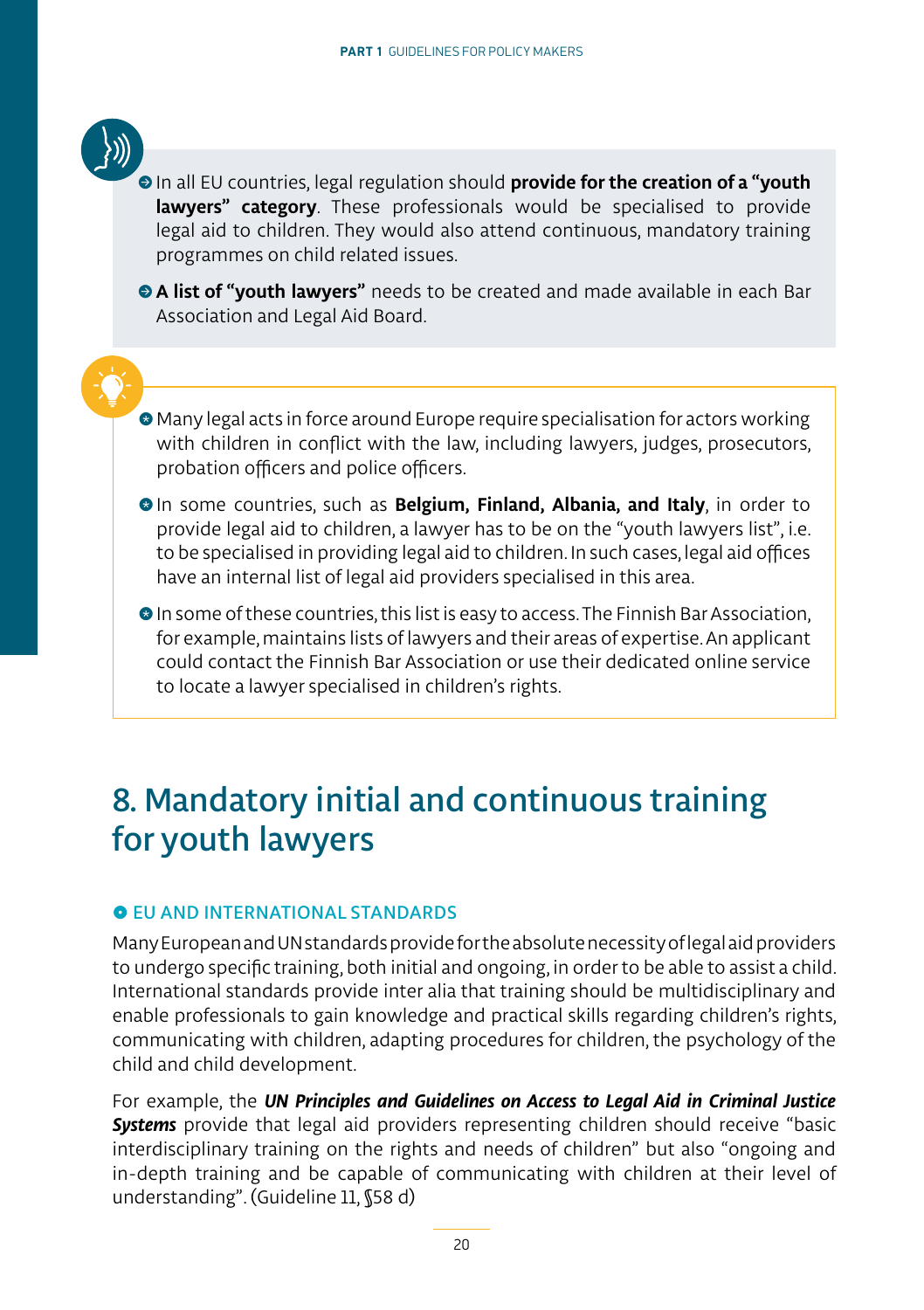#### **O BENEFITS AND CHALLENGES**

Specialised initial training is required in countries where a "youth lawyer" category exists. However, in some countries (Lithuania, Czech Republic, Ireland, Poland, Sweden) such training (initial or continuous) for lawyers who provide legal aid to children is not compulsory and only voluntary training is available.

Only compulsory initial and continuous specialised training can guarantee that professionals will be well informed about the physical, psychological, mental and social development of adolescents, as well as the special needs of the most vulnerable children, such as children with disabilities, displaced children, children in street situations, children in migration, and children belonging to racial, ethnic, religious, linguistic or other minorities.



ʺAuthorities should ensure **specialised, advanced and free initial training** for lawyers in relation to child law and youth-related issues.

- ʺThey should also propose **continuous specialised theoretically and practically oriented training** that covers different child-oriented questions.
- ʺBoth initial and continuous training should adopt a **multidisciplinary** approach. Working with children requires specific skills from various fields such as psychology, sociology and criminology. Purely legal training is not suitable. Youth lawyers need to learn: how to address children, how to understand them and their situation, how to be empathetic and patient, how to listen attentively, etc.

**In Belgium**, both initial and ongoing training is compulsory. This applies generally to all lawyers, but particularly to those who wish to represent children. The ongoing training can take different forms, such as: attending or participating in colloquia, lunch debates, seminars, webinars, workshops in schools, a visit organised in a Public Institution for Child Protection (detention centres for children in conflict with the law), etc. The sessions are mainly organised by the bar associations.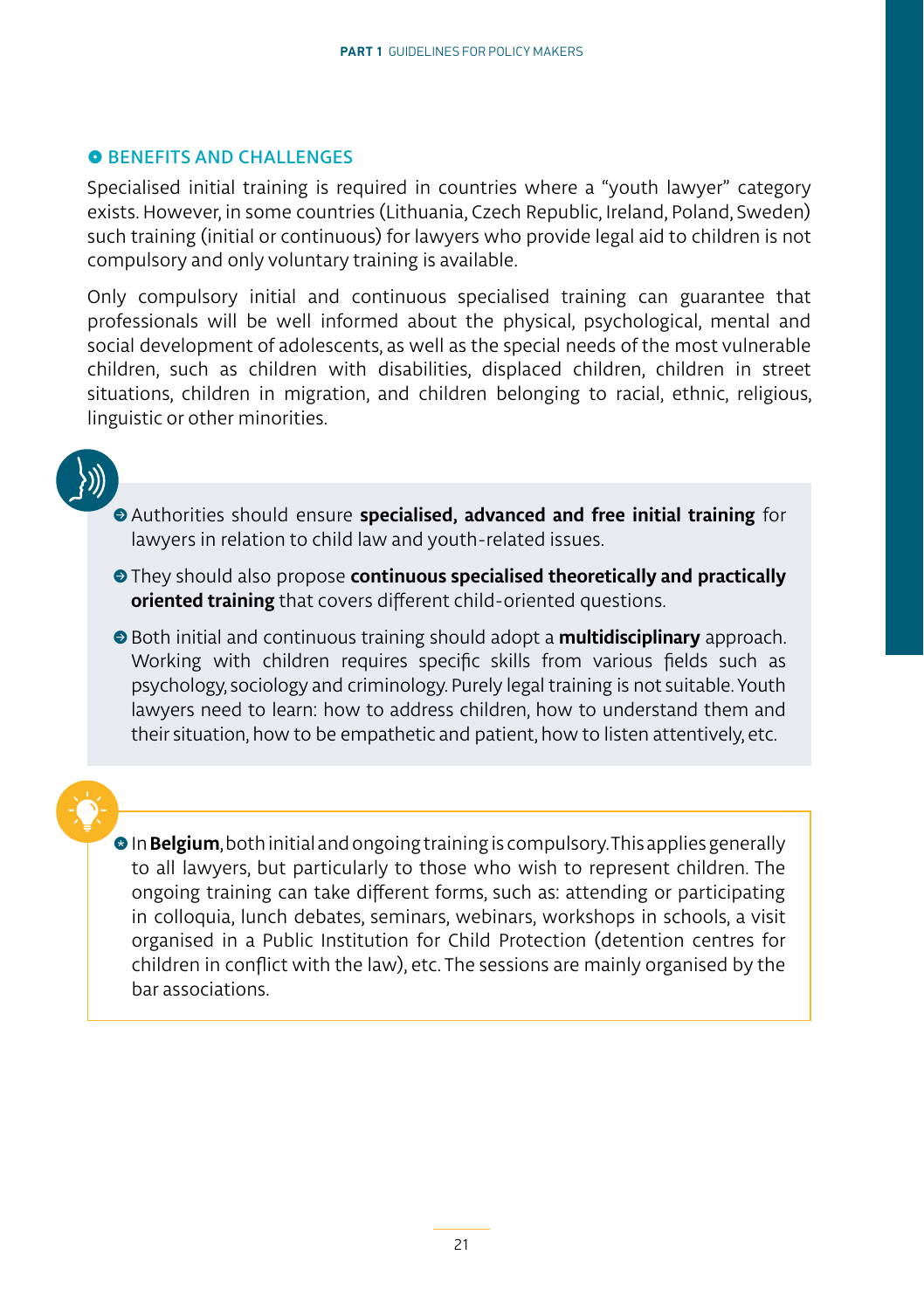## <span id="page-25-0"></span>9. Encouraging collaboration among the actors assisting and supporting children during legal procedures

#### **O EU AND INTERNATIONAL STANDARDS**

In this regard, the *UN Principles and Guidelines on Access to Legal Aid in Criminal Justice Systems* recommend that States should establish mechanisms to "ensure close cooperation and appropriate referral systems between legal aid providers and different professionals to obtain a comprehensive understanding of the child, as well as an assessment of his or her legal, psychological, social, emotional, physical and cognitive situation and needs." (Guideline 11 §58. e)

#### **O BENEFITS AND CHALLENGES**

The majority of European States propose a special support system to ensure the protection of the rights of a child.

The collaboration between professionals from other fields could help establish a childsensitive legal aid system, which highlights the particular needs of each child and ensures aid is adapted accordingly.

In most countries, psychological assistance is offered as support to a child. Moreover, child protection institutions are invited to take part in the proceedings as a body supervising the proper protection of the child's rights and interests.

Although specialist institutions are involved in the legal process, their function remains formal and there is a lack of more active participation. Moreover, specialists are insufficiently available to take part in every proceeding.

The collaboration between professionals can sometimes be restricted by the judge's decision, as they do not always accept it.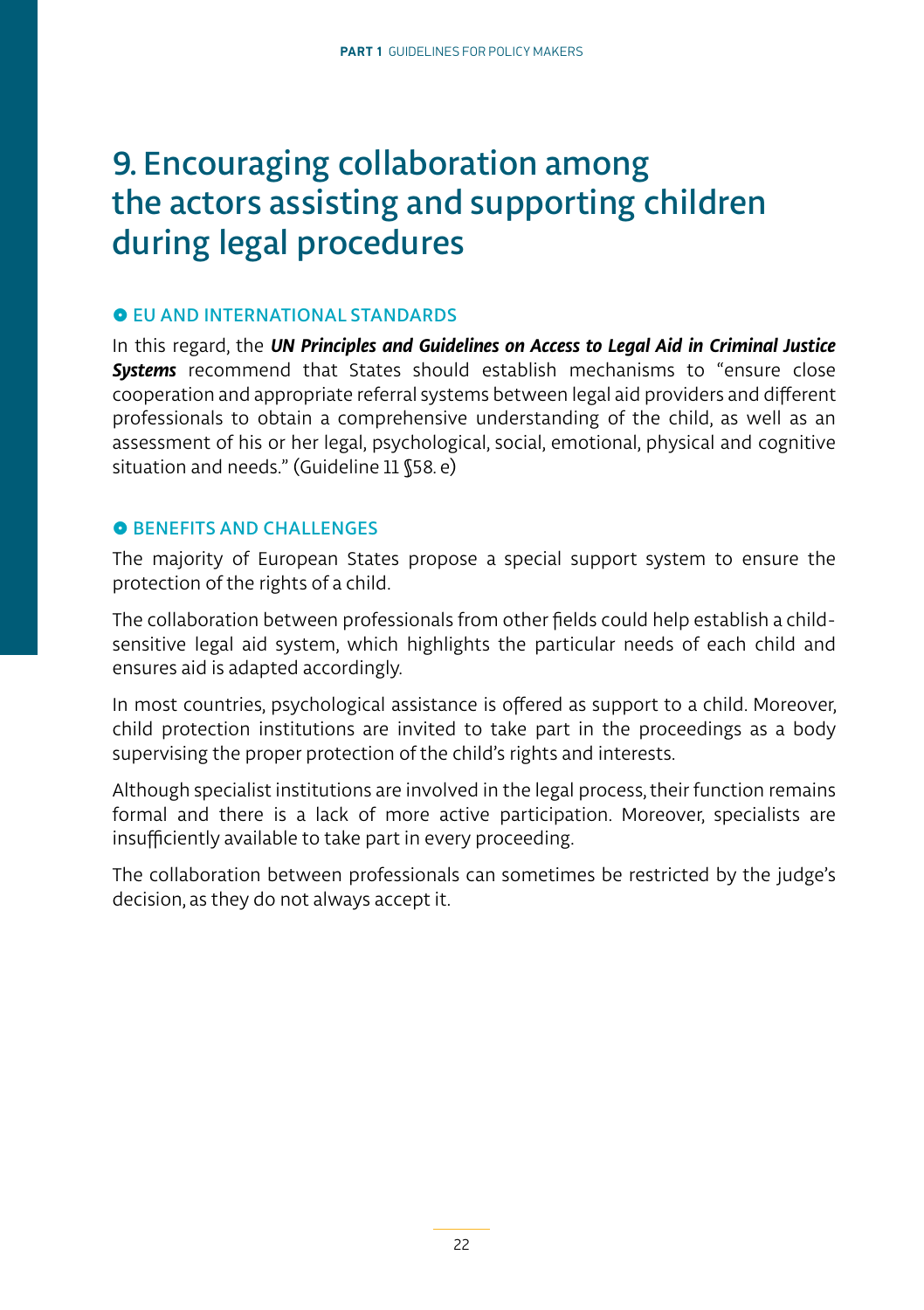<span id="page-26-0"></span>

● Two types of collaboration should be fostered:

- with organisations that provide alternative measures so that the lawyer can suggest to the judge measures more appropriately adapted to the situation of each child;
- with social services, if the child has particular needs, so that the lawyer can redirect the child to specialist services.
- ʺ**Coordinated, systematised and balanced inter-institutional collaboration**  should be established.
- ʺJoint training and practically oriented workshops focused on **cooperation** and **joint case management** could be organised to foster this collaboration.

## 10. The right to interpretation

#### **O FU AND INTERNATIONAL STANDARDS**

The right to free assistance from an interpreter, if the accused person does not speak the language used in court, is one of the fundamental elements of the right to a fair trial (art. 6, §3 e) ECHR). The assistance of an interpreter must, according to the case law of the European Court of Human Rights, be provided from the investigation stage (*Baytar v. Turkey*). This assistance must be free of charge, regardless of the financial means of the accused person. Furthermore, the Court specifies that this obligation of the State also includes, to a certain extent, quality control of the interpretation.

The *Directive (EU) 2010/64* provides that "suspected or accused persons who do not speak or understand the language of the criminal proceedings concerned are provided, without delay, with interpretation during criminal proceedings before investigative and judicial authorities, including during police questioning, all court hearings and any necessary interim hearings". " Paragraph 2 specifies that "interpretation (must be) available for communication between suspected or accused persons and their legal counsel (…)." (art. 2).

#### $\bullet$  **BENEFITS AND CHALLENGES**

Where a child does not understand, or has little command of, the language of the proceedings, it is essential that an interpreter is available from the outset and at every stage of the proceedings. The interpreter plays a decisive role in the effectiveness of the child's right to legal assistance as he or she will enable the exchange between the child and his or her lawyer. However, major obstacles are still encountered such as a shortage of interpreters in some regions. In addition, some lawyers note a lack of adequate training for interpreters to communicate in a child-friendly manner.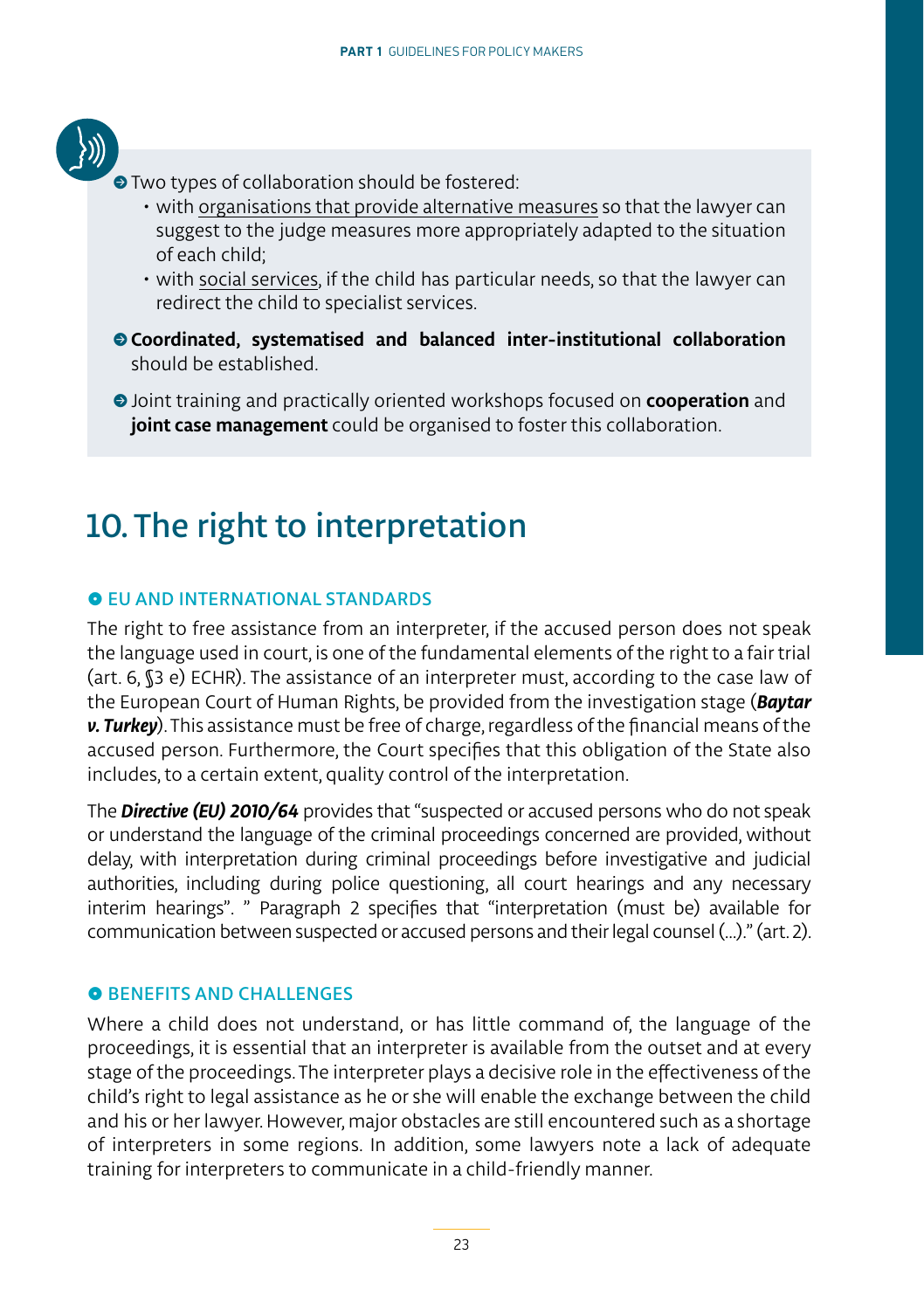<span id="page-27-0"></span>

- ʺOffer free of charge training for interpreters on communicating with children and children's rights;
- ʺMonitor and control the quality of work carried out by interpreters working with children;
- Ensure that enough interpreters are recruited in all regions (even rural areas);
- **•**Guarantee that children have the right to receive pro bono assistance from an interpreter from the outset and at every stage of the proceedings, including when meeting with his or her lawyer.

## 11. Confidentiality and privacy of communications between the child and the legal aid provider

#### **O FU AND INTERNATIONAL STANDARDS**

The *Directive (EU) 2016/800* recalls the obligation of States to ensure that children have the right to meet in private and communicate with the lawyer representing them, during all key stages of the proceedings. The Directive stresses that the confidentiality of any form of communication that may occur between a child and his or her lawyer such as meetings, correspondence, telephone conversations, etc. must be duly respected. (Article 6. 4. a &b)

#### $\bullet$  **BENEFITS AND CHALLENGES**

Privacy and confidentiality between the child and the legal aid provider (the lawyer) should be covered at all levels of judicial or non-judicial proceedings and other interventions, and such protection should be guaranteed by law.

However, the facilities where communication with children takes place are not always adapted sufficiently. For example, they are not always soundproofed.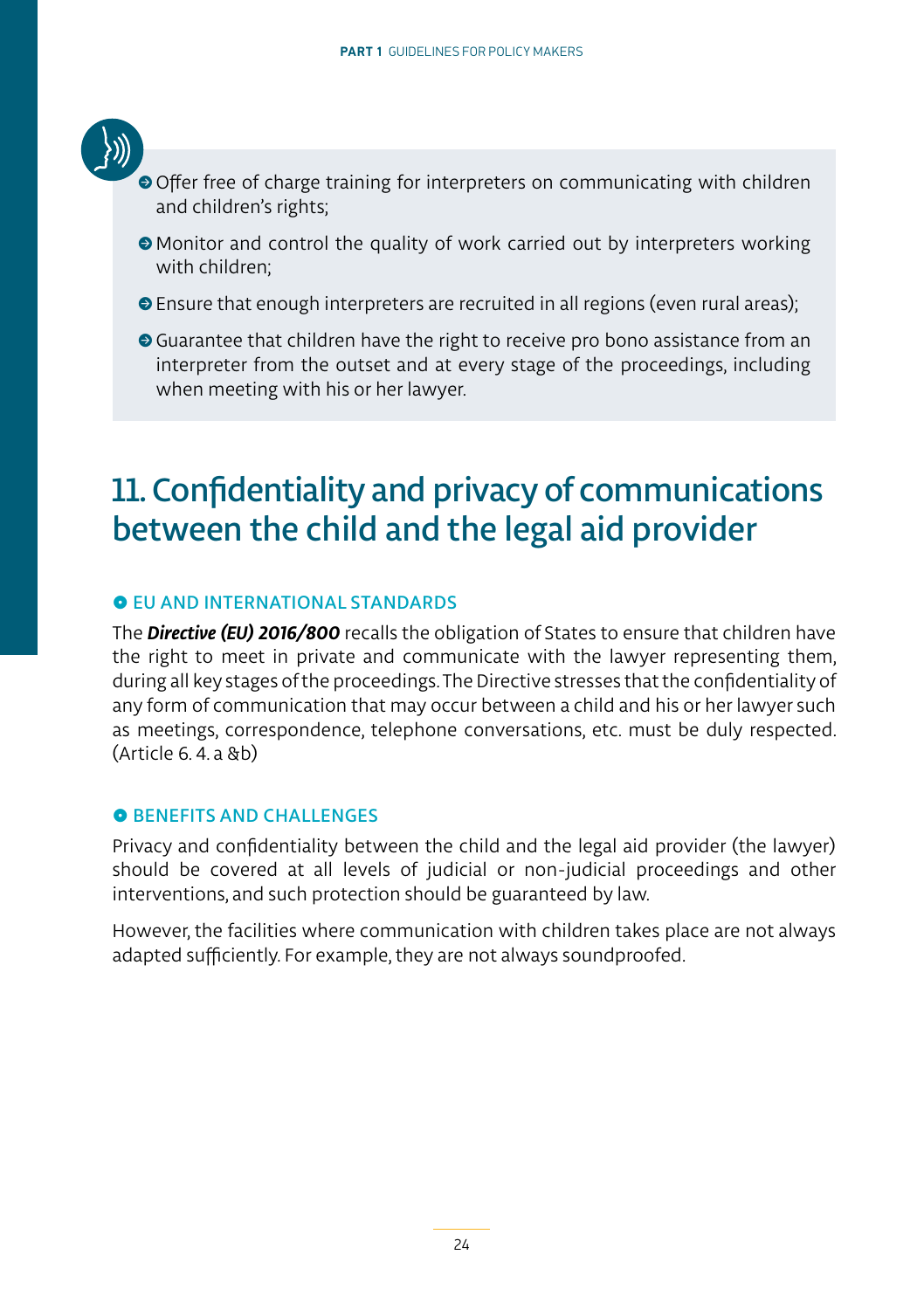<span id="page-28-0"></span>

ʺAuthorities should **ensure an environment that guarantees the confidentiality** of the communication between the defence lawyer and the child

Example:

- the lawyer and his or her young client can meet in an appropriate and soundproofed room (in a courthouse, police station, detention centre etc.)
- the child when deprived of liberty can speak freely on the phone without fear of being heard

- **O**In Lithuania, to ensure the confidentiality of the interpretation (when interpretation is necessary), the Code of Criminal Procedure prohibits the interrogation of the interpreter as a witness of the circumstances of which he or she has learned while interpreting between the suspect and his or her lawyer.
- **In some youth courthouses in <b>Belgium**, a room is kept at the disposal of the lawyers, which they can use when they need to converse with their young client. This ensures the confidentiality of their communication, whereas in some other courthouses in the country they have to discuss in the corridor of the courthouse where confidentiality cannot be guaranteed.

## 12. Free choice of lawyer in the context of legal aid

#### $\bullet$  **FU AND INTERNATIONAL STANDARDS**

International and EU standards provide for the free choice of the lawyer, starting with the International *Covenant on Civil and Political Rights*, which refers to the right of everyone accused to have the assistance of a lawyer of his or her choice. It may be noted, however, that this right is not absolute and suffers limitations within the framework of legal aid. For example, the **European Commission Recommendation on the right to legal aid for suspects or accused persons in criminal proceedings** states that "the preference and wishes of the suspects or accused persons and requested persons should as far as possible be taken into account by the national legal aid systems in the choice of the legal aid lawyer" (2013/C 378/03, §13).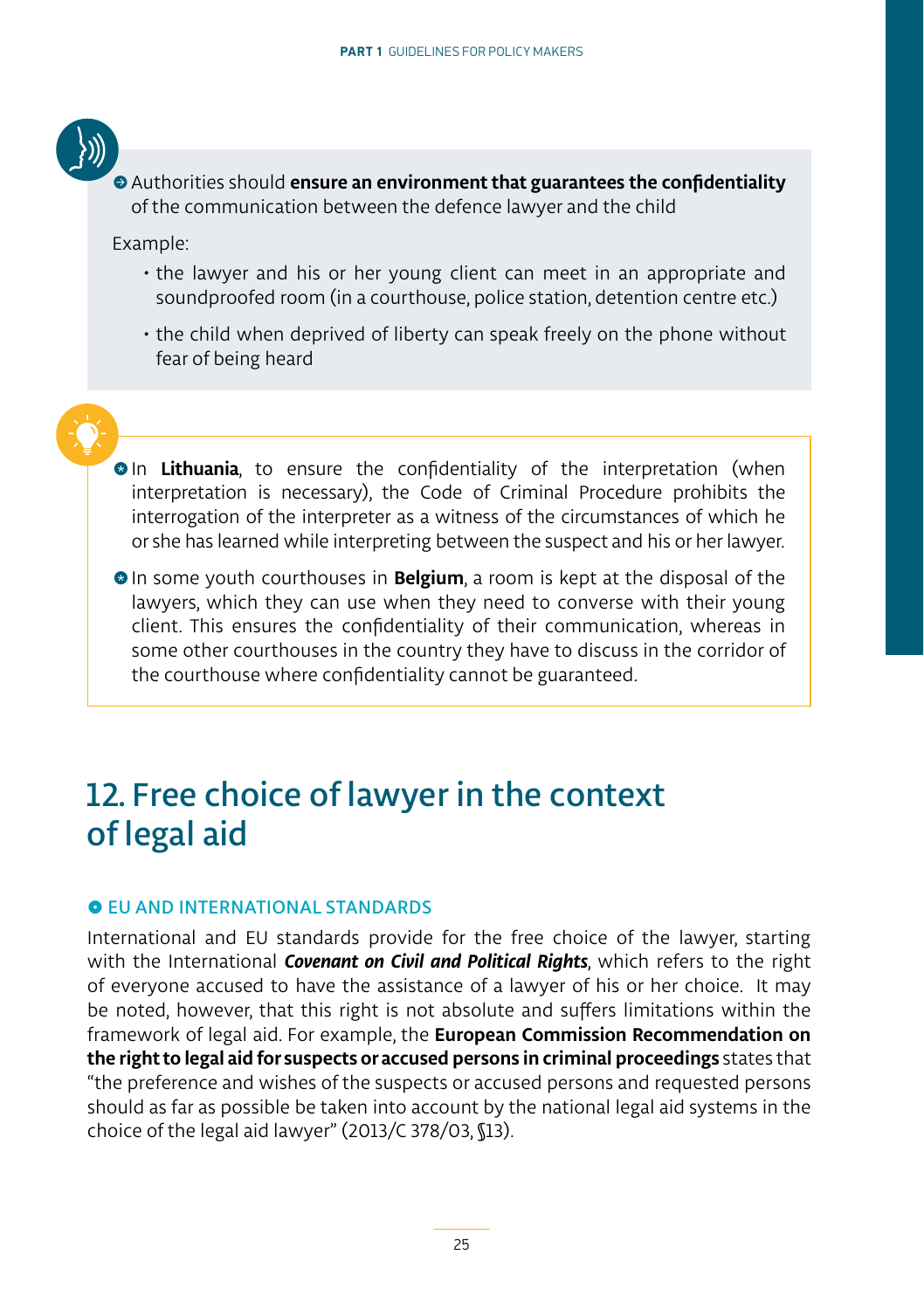#### **O BENEFITS AND CHALLENGES**

Having the free choice of a lawyer helps to build relationship based on trust and positive communication between the child and his/her lawyer, allowing legal aid to work at its best.

Lawyers that are better qualified to represent children (e.g. lawyers who have acquired special competencies during training or studies and/or experience representing children, etc.) may be selected more often.

Even when a child in conflict with the law is able to choose his or her lawyer, parents or legal representatives may be of considerable help. Nevertheless, if the parents choose or help to choose the lawyer for the child, the lawyer ought to be aware that he/she represents the child, and not the parents.

Such a principle might be harder to implement in countries where the judge appoints the lawyer.

- ʺLaws and regulations regarding legal aid should embed this principle of **free choice of lawyer** and organise its implementation.
- ʺTo enable the informed choice of a lawyer, a **list of legal aid lawyers**, detailing whether they provide specialist aid for children, should be established and available.
- Respect for the free choice of lawyer requires that the child should also have the **right to change lawyer** in the context of legal aid when necessary.

**OIn a number of European countries, the right to freely choose a lawyer is** guaranteed by law. In those countries, there is the possibility of freely choosing a lawyer who will then be appointed to intervene within the framework of legal aid (provided it is a lawyer who agrees to intervene as a legal aid provider). It is the case at least in Finland, France, Germany, Italy, Lithuania, Sweden, Albania and Belgium. In **Italy**, for example, children in conflict with the law can choose a lawyer from the list of lawyers who have agreed to intervene within the framework of legal aid.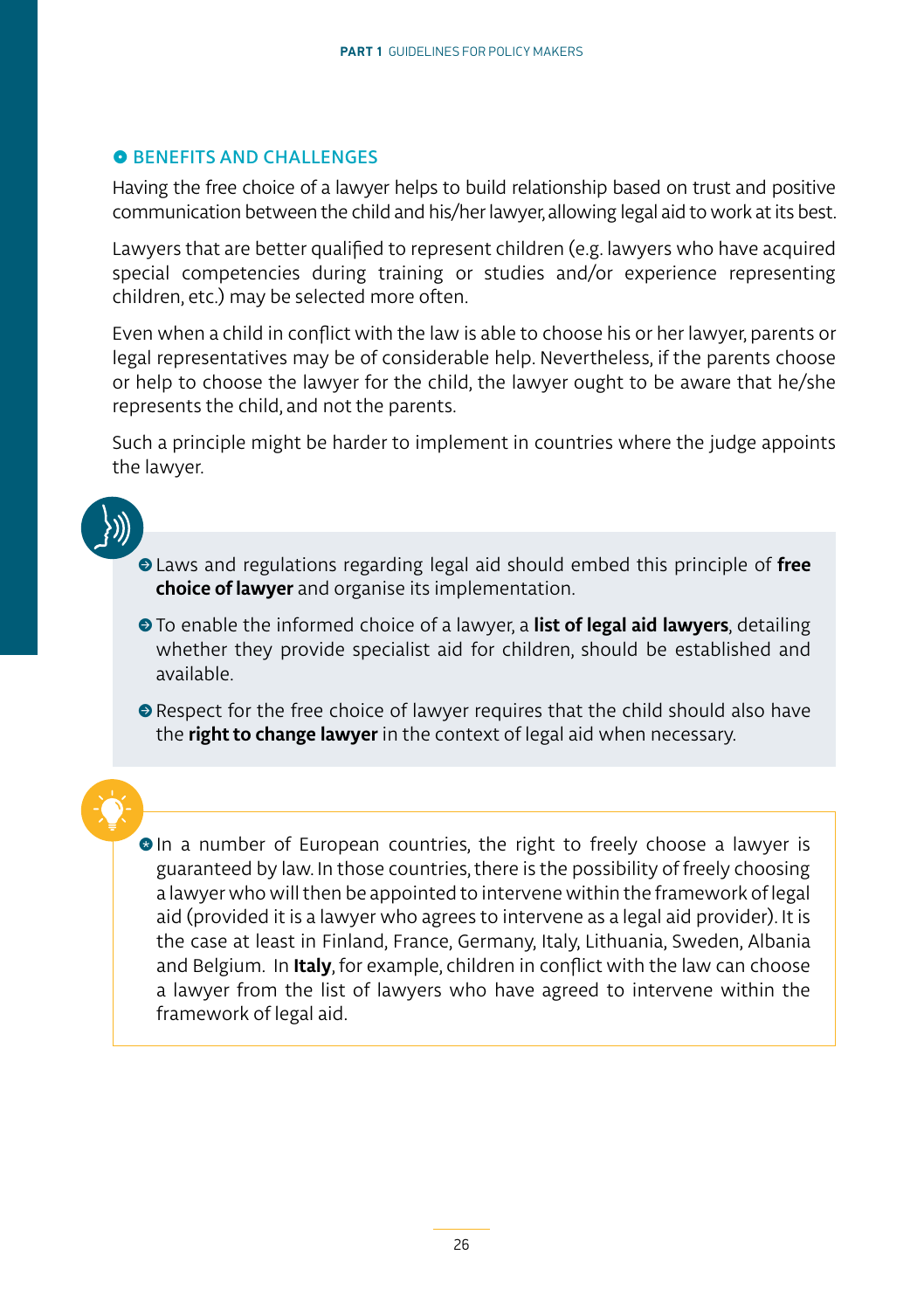## <span id="page-30-0"></span>13. The possibility of changing lawyer

#### **O EU AND INTERNATIONAL STANDARDS**

The *UNICEF Guidelines on Child-friendly Legal Aid* states that "if the relationship with the child becomes dysfunctional and he or she requests to change lawyers, then respect the child's right to choose a lawyer while also explaining any difficulties that may then arise." (Guideline 4)

#### **O BENEFITS AND CHALLENGES**

If the child does not feel well represented, it is important that he/she can change lawyer. It is also an important matter in terms of the relationship: the child should be able to trust the lawyer and feel heard or understood. This has a great impact on the quality of legal aid.

Children cannot pursue a difficult or long procedure on their own, yet they might not be aware of their right to change lawyer. Furthermore, in several of the countries surveyed, the right to change lawyer is not in fact guaranteed in the context of legal aid. Indeed, in some countries, if a child who has been appointed a lawyer under legal aid wants to change his or her lawyer, he or she can do so, but the new lawyer will not intervene within the framework of legal aid and therefore will require payment.



 $\hat{\bullet}$  The laws and regulations governing legal aid must guarantee the child the right to change lawyer; this change must not involve costs for the child or his or her family and must be possible within the framework of legal aid.

ʺThe procedure must be very **simple, known to the child** and **accessible** for him/ her to pursue alone. In particular, it must not rely on the first lawyer. The child should also be **informed** about the procedure in a child-friendly manner.

ʺThe laws and regulations governing legal aid should also **avoid allowing too many changes** of lawyer; the principle of continuity in legal aid remains important.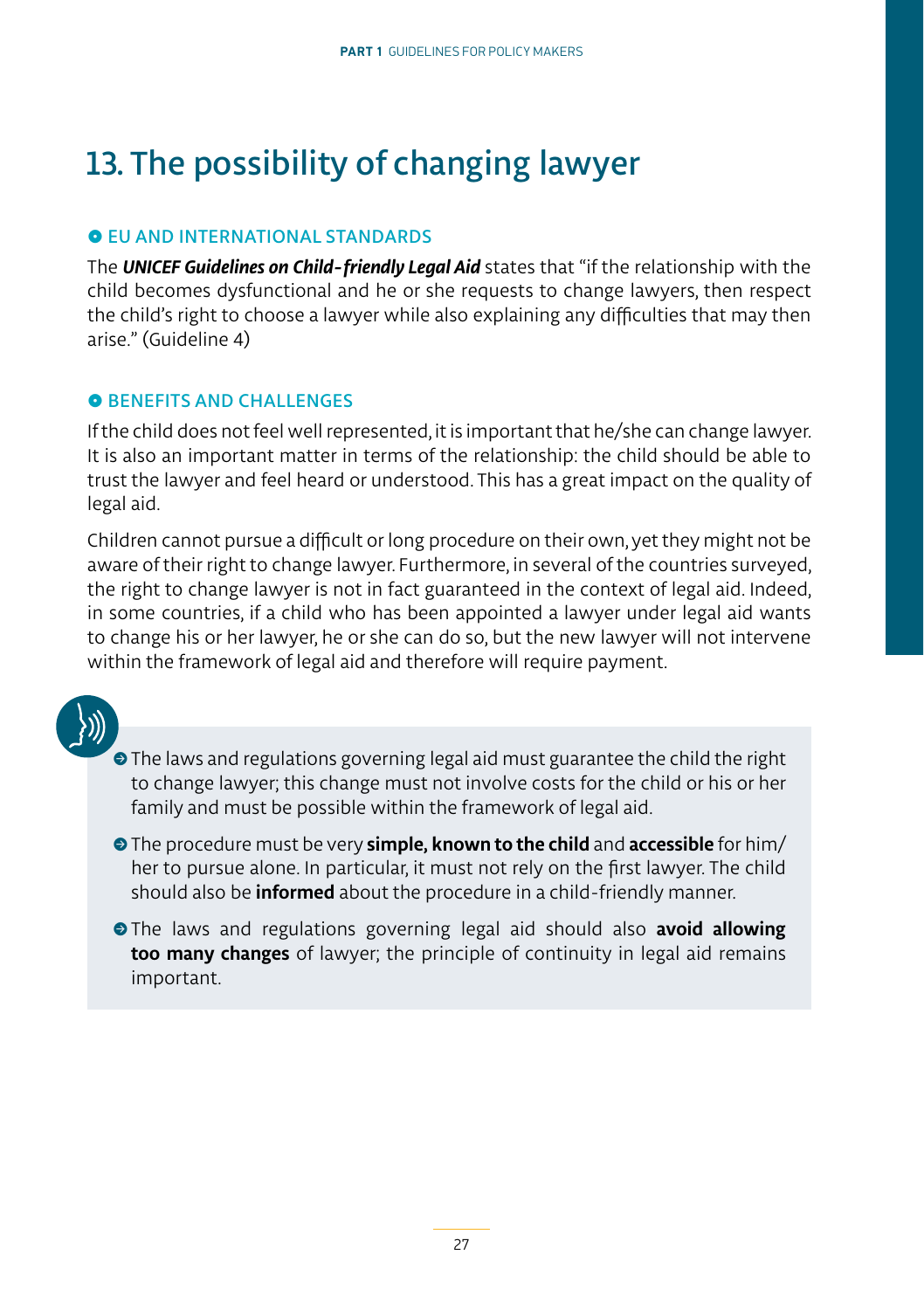<span id="page-31-0"></span>

**•** In the reviewed countries, changing lawyer is **often possible** if there is a " breach of trust " or a " disagreement " between the child and the lawyer or in the case that the lawyer defaults.

While they are an essential first step, these legal or regulatory provisions are not sufficient. In **Belgium** the project *My Lawyer, My Rights*<sup>7</sup> highlighted the fact that, while the process of changing lawyers is not inherently complicated, it is still difficult for young people to initiate. Indeed, minors generally do not know who to call or the procedure that should be followed.

## 14. Children in need of specialist assistance in various legal aid areas

Children in conflict with the law may, because of their particular situation, need legal assistance in several areas of law. For example, this can be the case for migrant children who are also in conflict with the law.

#### $\bullet$  **FU AND INTERNATIONAL STANDARDS**

The *2012 UN Principles and Guidelines on Access to Legal Aid in Criminal Justice Systems*  provide for the principle of equity (principle 10): "Special measures should be taken to ensure meaningful access to women, children and groups with special needs, including but not limited to, (…) **minorities**, (…), **indigenous and aboriginal people, stateless persons, asylum-seekers, foreign citizens, migrants, refugees and internally displaced persons**. Such measures should address the **special needs of these groups**, including gender-sensitive and age-appropriate measures." (§32).

The *Council of Europe's Guidelines on Child-friendly Justice* state that "Specific protection and assistance may need to be granted to more vulnerable children, such as **migrant children, refugee, and asylum-seeking children, unaccompanied children**, (…)." (III, D, 2) The Guidelines also highlights the need for training on these issues in its Explanatory Memorandum, which specifies that "children's rights could and should be part of the curriculum in schools and in specific fields of higher education (law, psychology, etc.). This should cover the specifics of children's rights and legislation pertaining to children's issues, such as family law, juvenile justice, **asylum and immigration law**, etc. Member States are encouraged to set up specific training courses." (§68).

<sup>7</sup> https://lachild.eu/the-projects/mylawyer-myrights/presentation-of-the-project/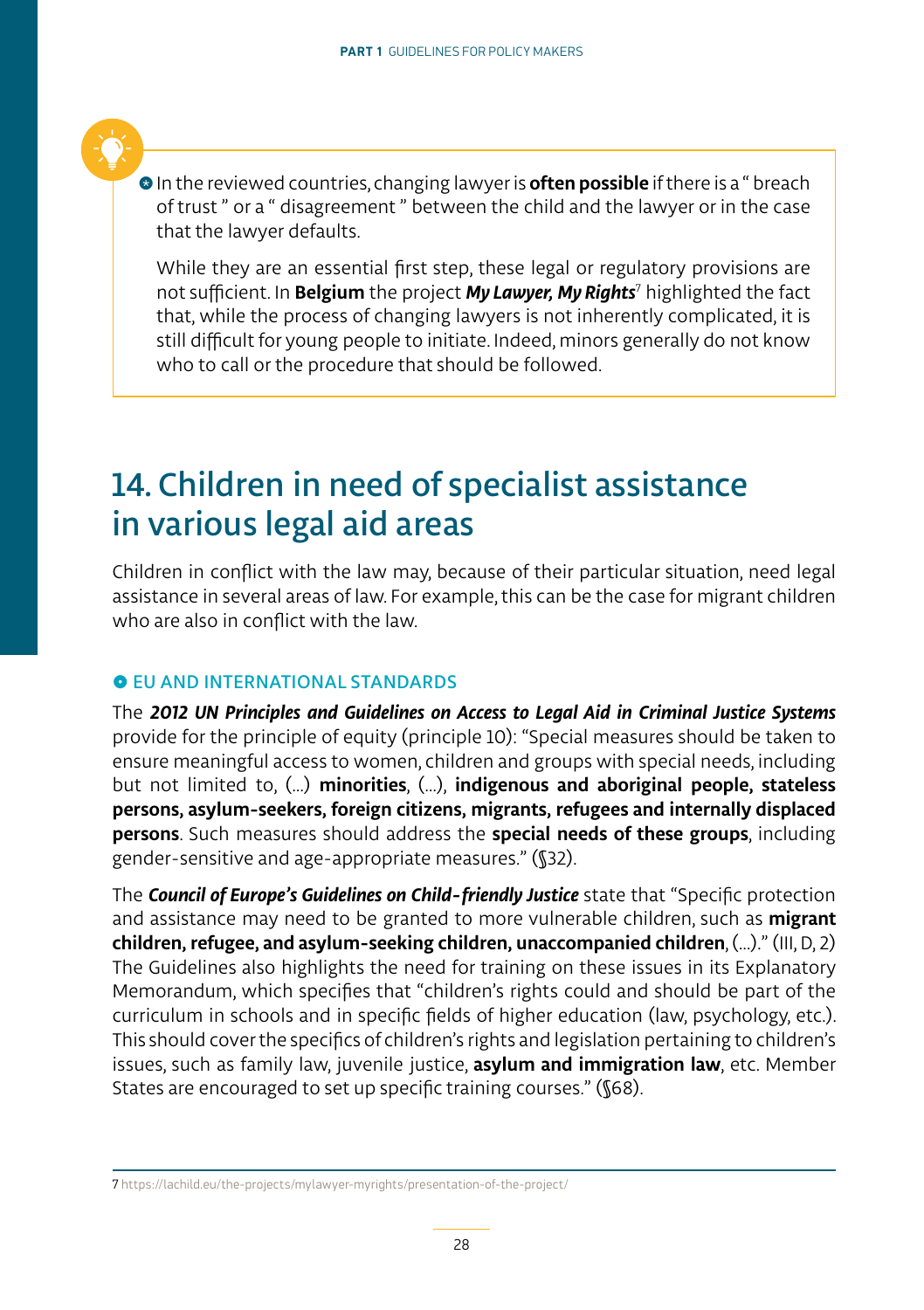#### <span id="page-32-0"></span>**O BENEFITS AND CHALLENGES**

When a child is in conflict with the law and appointed a lawyer for this purpose, the lawyer could also be of great help to the child who needs legal assistance or aid needs in other areas. A child involved in several types of proceedings will meet a large number of different actors whose role and function he or she will not always fully understand. Having a lawyer who is competent in both or all areas would allow the child to be adequately accompanied and guided throughout the different proceedings, thereby avoiding the multiplication of lawyers and fostering trust. However, other types of proceedings, within immigration law for example, are usually very specific and require highly specialised lawyers. In practice, it is quite rare to find lawyers who specialise in both immigration law and criminal procedure law for children, for instance.



**•**The authority responsible for appointing lawyers for children in conflict with the law should screen whether the child needs a lawyer with multiple specialisations.

**O** If the responsible authority finds that the child in conflict with the law needs assistance in more than one area of specialisation, it should as a matter of priority appoint a lawyer specialising in each of these areas, and if this is not possible appoint more than one lawyer.



**•** In the **Netherlands**, legal assistance to asylum seekers is provided by lawyers who are members of the Dutch Bar Association and registered with the Legal Aid Board. They must fulfil a number of requirements, including the completion of specialised courses, be members of the Legal Aid to Refugees Working Group of the Dutch Refugee Council and comply with the standards of the Best Practice Guide on Asylum Law. To prolong their activity in the asylum area, lawyers must attend continuous training and have at least ten asylum cases a year<sup>8</sup>.

8 The Asylum Appeals Procedure in Relation to the aims of European Asylum Systems and Policies (2020) Final Report. International **Centre for Migration Policy Development, p. 93:** https://icmpd.org/content/download/48402/file/The%20Asylum%20Appeals%20<br>Procedure%20in%20Relation%20to%20the%20aims%20of%20European%20Asylum%20Systems%20and%20Policies.pdf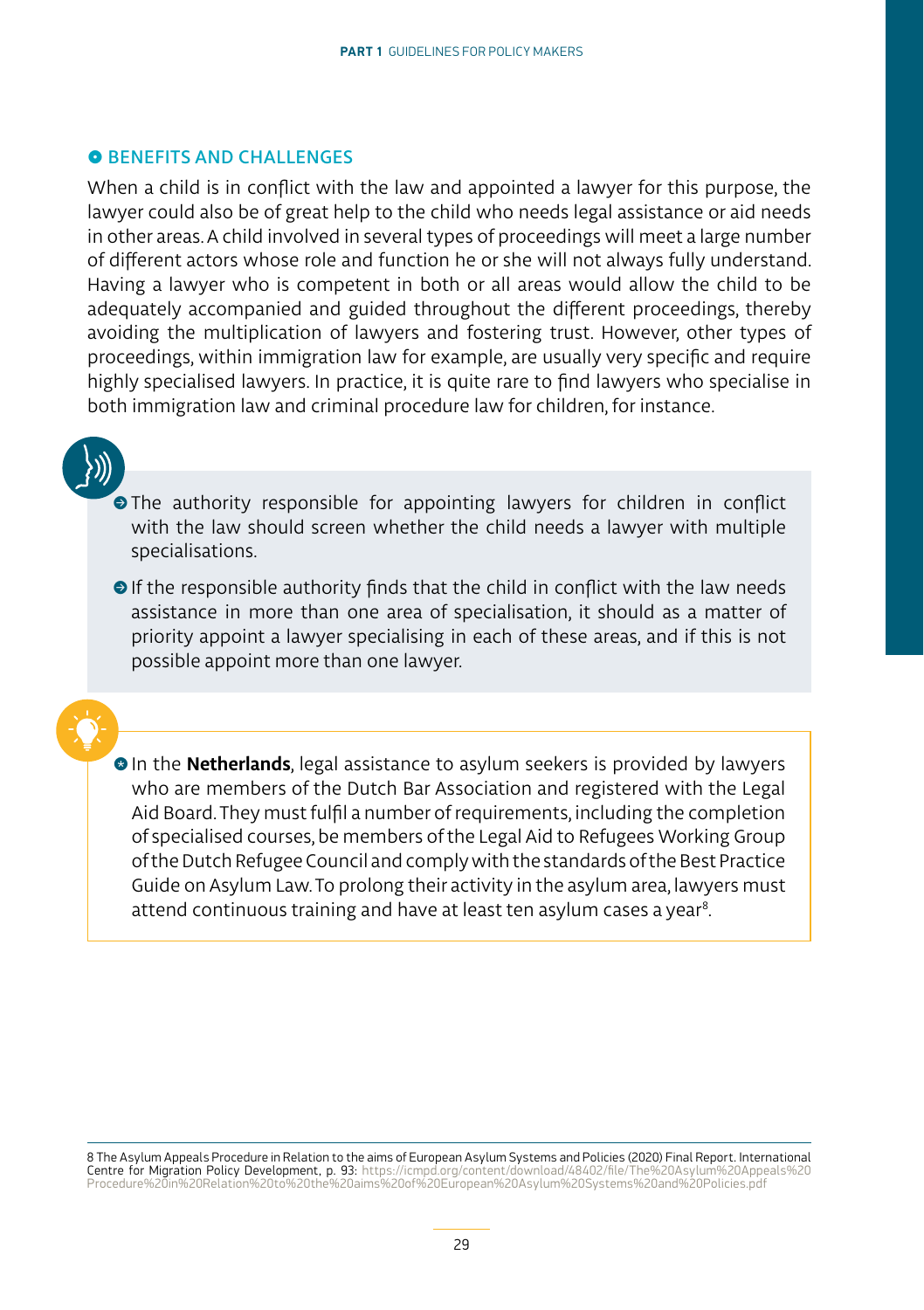## 15. Child-friendly information about legal aid for children in conflict with the law

#### **O EU AND INTERNATIONAL STANDARDS**

The right to be informed about one's right to legal aid for all persons in contact with the justice system is regulated at both the international and European levels.

In line with *Directive (EU) 2012/13* that provides for the rights of suspected or accused persons to be properly informed of their rights, *Directive (EU) 2016/800* specifies that children suspected or accused must be informed of their right to legal aid. (Article 6) More specifically, the law must guarantee that "police officers, prosecutors, judicial officers and officials in any facility where persons are imprisoned or detained" inform unrepresented persons of their rights regarding legal aid. (*2012 UN Principles and Guidelines on Access to Legal Aid in Criminal Justice Systems*, Guideline 2)

Moreover, the *Council of Europe's Guidelines on Child-friendly Justice* recall that children should always be promptly and adequately informed of their rights, and that the information should be provided "in a manner adapted to their age and maturity, in a language they can understand and which is gender and culture sensitive." (IV, A, 1,  $(I)$ )

#### **O BENEFITS AND CHALLENGES**

Often, when they are in conflict with the law for the first time, children do not know their procedural rights, including their right to legal aid. Nevertheless, if they are well informed of this right, it will enhance their effective access to legal aid and reduce the likelihood that they will decide to waive legal representation.

That being said, children in conflict with the law are often informed in a way that is not appropriate to their age and understanding. The legal system and its vocabulary are extremely complex, which does not easily allow for effective understanding. An effort of simplification and adaptation is necessary so that children can understand the system and their rights.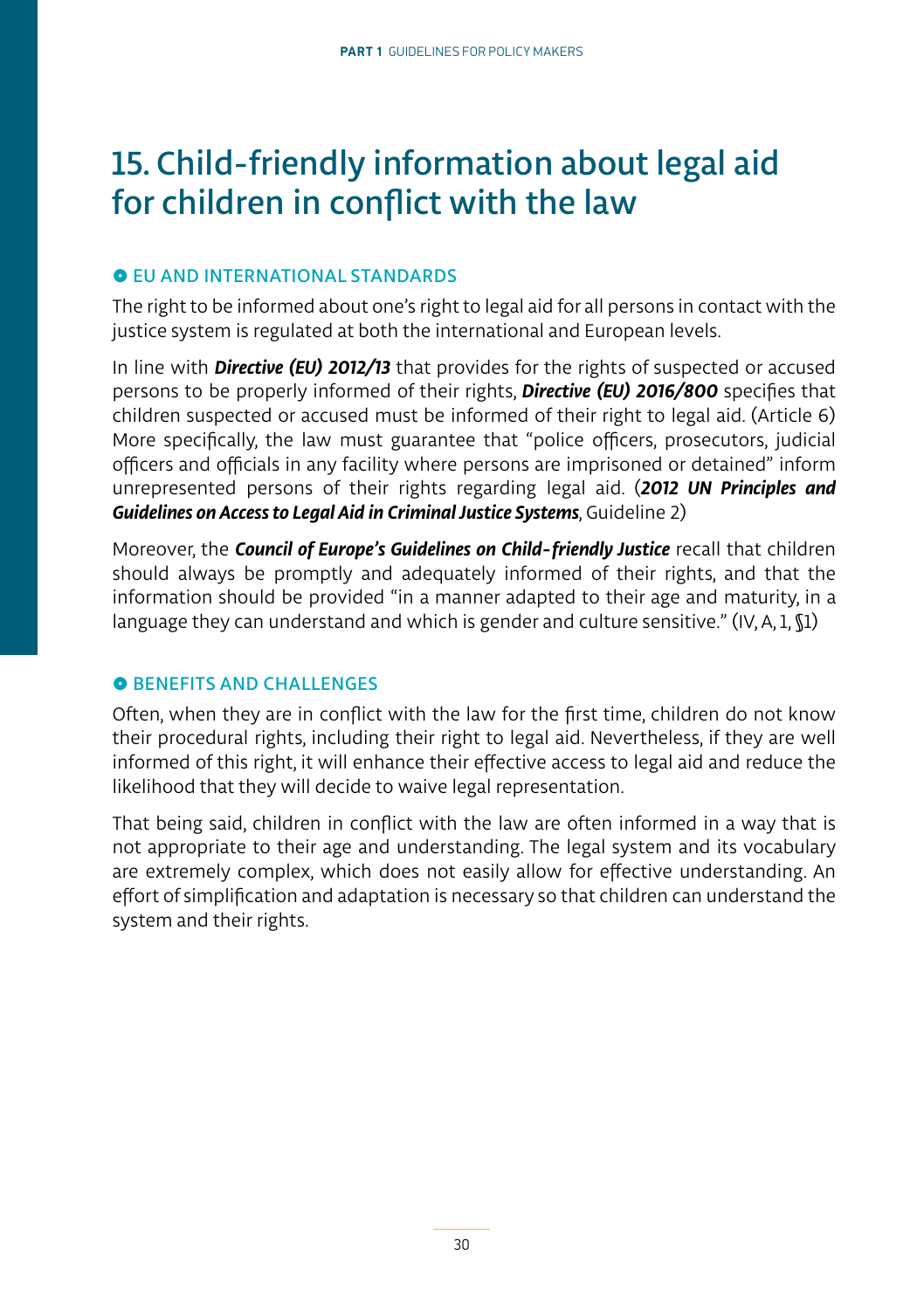<span id="page-34-0"></span>

- ʺChildren should be informed of their right to access to a lawyer and legal aid **at the earliest stage possible**. The information should be adapted to the specifics of the child (age, level of understanding, language, etc.) and the context, and given in a way that ensures his or her understanding.
- ʺTo ensure that children understand it, the information can be given with the help of a **child-friendly bill of rights**. It should be noted however that while child-friendly written material is good practice, information given in writing should always be explained orally.
- **It is fundamental that information on the availability of legal aid is given as quickly as possible**. This helps to prevent the child from being deprived of a lawyer at any hearing with the police or in a court because of a lack of awareness of his or her rights.

**In Albania**, following criminal procedural provisions, the prosecutor and judicial police officer must take measures immediately to inform the child directly or through parents/ legal representatives of the right to free legal aid as well as any other assistance necessary.

At the beginning of the interview with the judicial police officer, the child is provided with the Bill of Rights. However, there exists only one type of Bill for both adults and minors. This means that it is not written in child-friendly language.

## 16. Available and widely distributed information about legal aid

#### $\bullet$  **EU AND INTERNATIONAL STANDARDS**

In line with the *2012 UN Principles and Guidelines on Access to Legal Aid in Criminal Justice Systems*, information about legal aid must be "made available to the community and to the general public in local government offices and educational and religious institutions and through the media, including the Internet, or other appropriate means;" (Guideline 2).

The *Council of Europe's Guidelines on Child-friendly Justice* specifies that "childfriendly materials containing legal information should be made available and widely distributed"(IV, A, 1.).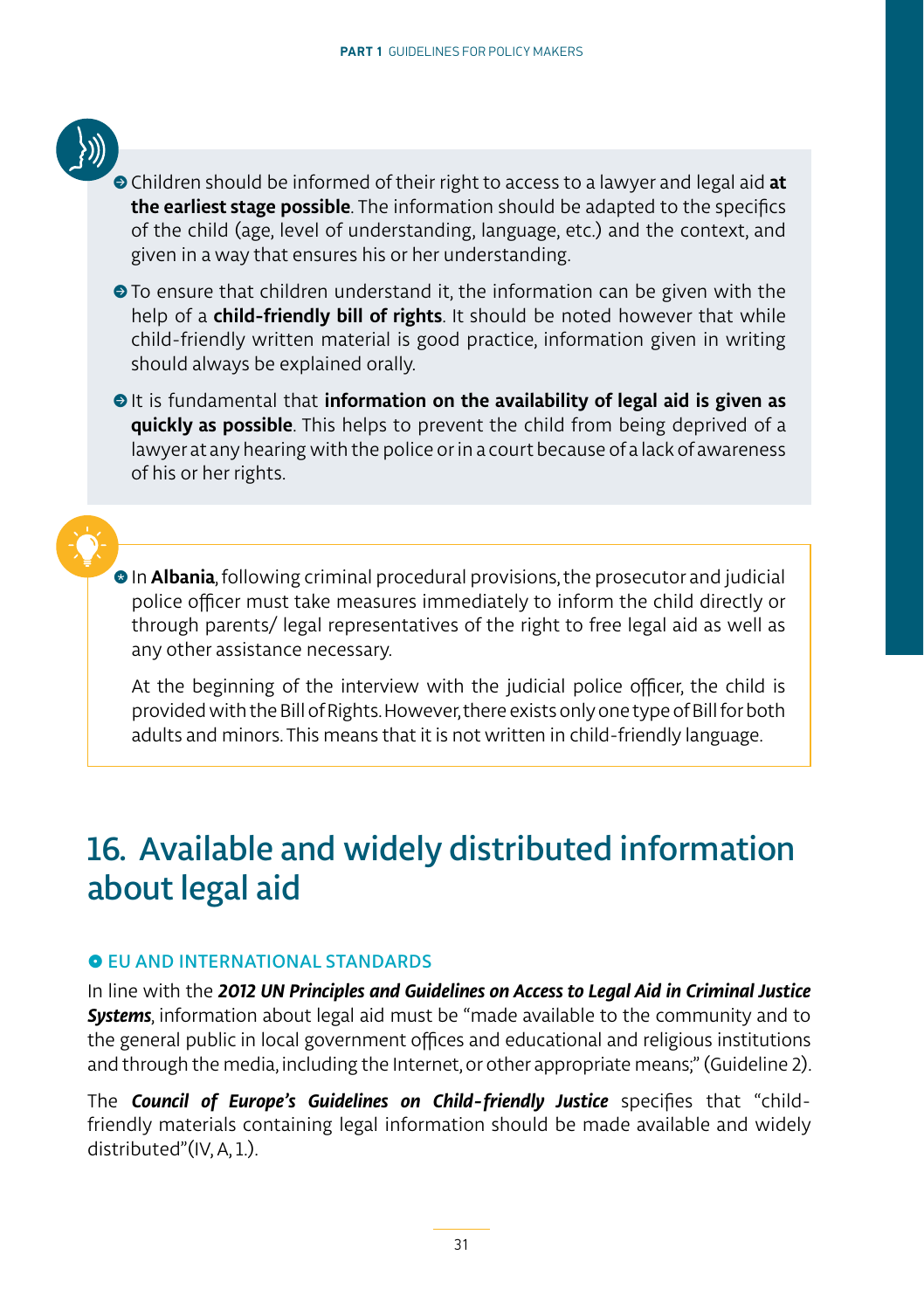#### **O BENEFITS AND CHALLENGES**

The LA Child research, performed in 14 European countries, did not identify any campaign providing information on legal aid for children. This suggests that there are few or no such campaigns in those countries.

Easier access to information about legal aid should help raise awareness and knowledge on this particular right for all. It is not just children, but parents and professionals working with children on a regular basis who should be educated. People working with children can vary greatly in background and specialism, meaning legal issues might be quite removed from their actual profession. Nevertheless, even those who are not law specialists can convey general and useful information.

• Children shouldn't need to wait until they are in conflict with the law to be properly informed about their right to legal aid. To that end, authorities could:

- Develop an **information campaign on children's rights** including their right to legal aid or specific campaigns on legal aid. This campaign should be child-friendly, meaning it is easily accessible and understandable.
- Develop education on rights and justice in schools.
- Create **child-friendly materials** containing relevant information on a child's right to legal aid, to be disseminated in all relevant services and institutions.
- Educate professionals working with children (such as teachers, social services, etc.) so that they can convey this information to the children they work with.

**• In Finland**, all junior high school students take part in lectures on the Finnish legal system as part of their social studies curriculum.

**. In Belgium**, the DCI-Belgium's project "Dans la peau de..."<sup>9</sup> aims to raise awareness of and inform children about child justice. Workshops are led in schools that educate students around children's rights in legal proceedings (including access to legal aid) as well as the relevant actors, philosophy and procedural steps for children in conflict with the law.

9 https://www.dei-belgique.be/index.php/projets/en-cours/dans-la-peau-de.html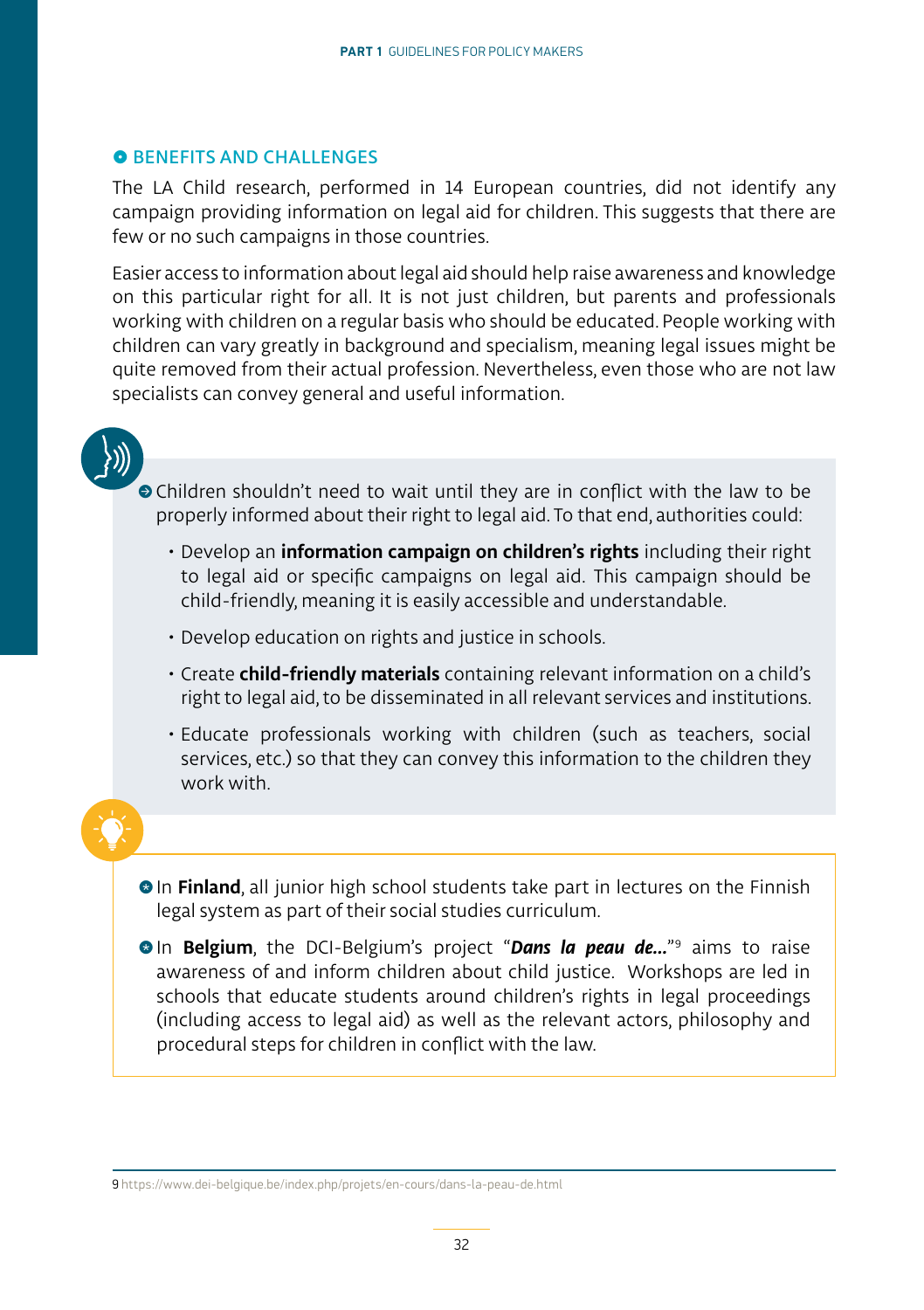### 17. Common standards for legal aid lawyers working with children

#### **O EU AND INTERNATIONAL STANDARDS**

The *2012 UN Principles and Guidelines on Access to Legal Aid in Criminal Justice Systems*  states that it is necessary for authorities to establish "child-friendly legal aid service standards and professional codes of conduct." (principle 11, §58).

#### **O BENEFITS AND CHALLENGES**

Guidelines for lawyers working with children would set a standard for the provision of legal aid. Moreover, such an instrument would raise awareness of the role of lawyers providing legal aid to children and of specific things to consider when communicating with and providing legal services to children.

The existence of supporting professional documents that clarify the role of the lawyer in various circumstances can help lawyers to best carry out their duties as well as help to ensure that children's rights are respected.



ʺ Legal aid authorities should **adopt guidelines on the provision of legal aid to children in conflict with the law** that would become a handbook to be used by lawyers and also the main reference for training.

This document could be based on the present Guidelines, adjusted for the national context.

ˌ**UNICEF ECARO** developed the *Guidelines on Child-friendly Legal Aid (2018)*, a practical tool to support both experienced and newly qualified legal practitioners in their daily work on the frontline of children's rights.

The Guidelines are aimed at government-funded and private lawyers, paralegals and other legal practitioners who provide legal aid to children in civil, criminal, administrative and restorative justice proceedings, and who represent children in cases addressed by national, regional and international human rights monitoring bodies.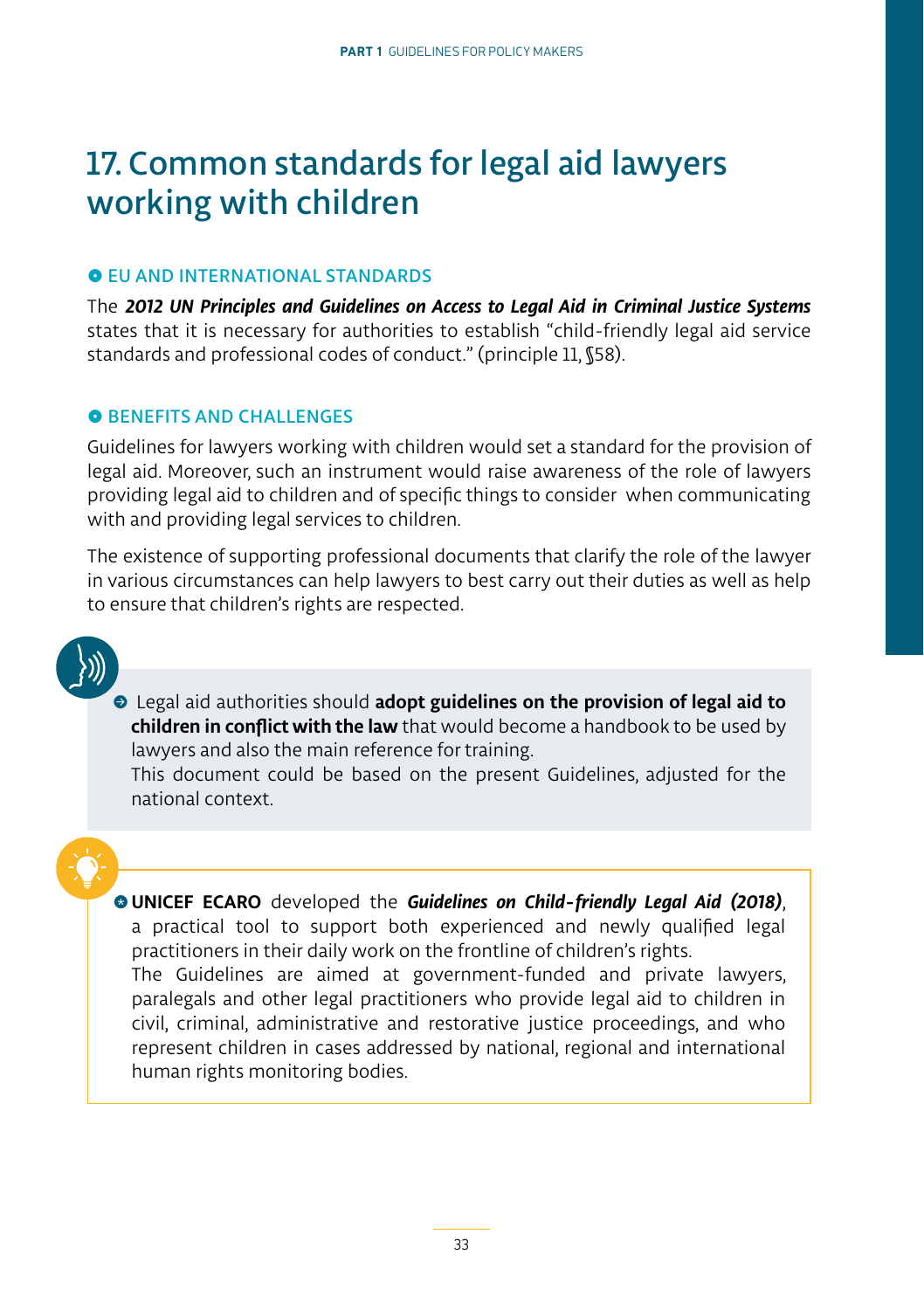- ˌWithin the framework of the European project *My Lawyer, My Rights*10, a practical guide for lawyers representing children in conflict with the law was developed.
- **In the Czech Republic**, at the national level, there is a document called Working Standards for the Performance of Social and Legal Protection of Children that could be considered a special set of guidelines on providing legal aid for children.

### 18. Monitoring of legal aid provided to children and complaints procedures

#### $\bullet$  **FU AND INTERNATIONAL STANDARDS**

The enhancement of the quality of legal aid is receiving increased attention at international and national levels. In this regard, the *2012 UN Principles and Guidelines on Access to Legal Aid in Criminal Justice Systems* states that "legal aid providers working with and for children should, where necessary, be subject to regular vetting to ensure their suitability for working with children." (Principle 11, §58)

*Council of Europe's Guidelines on Child-friendly Justice* states that "children should have the right to access appropriate independent and effective complaint mechanisms"; this should also apply in the framework of legal aid.

#### **O BENEFITS AND CHALLENGES**

One way of ensuring the quality of legal aid for children is to implement a system that monitors lawyers' work with children. This could add safeguards for the effective and efficient legal representation of children in conflict with the law. To this day, many European countries still do not have a structure or guidelines to assess the quality of legal aid provided to children. And where such a system exists, it does not seem to be sufficiently effective.

Monitoring the work of lawyers is a question of verifying their ability and suitability to work adequately with children in conflict with the law. In order to carry out a real vetting of legal aid practitioners, it would be effective to monitor several elements, such as their availability, but also the support they offer, their capacity to collaborate with other professionals in the interest of the child, their legal knowledge and their communication skills with the children they represent.

Bar associations, which in some respects appear the ideal candidates to carry out these controls due to their independence, lack the resources needed to pursue investigations

10 https://lachild.eu/the-projects/mylawyer-myrights/manuals/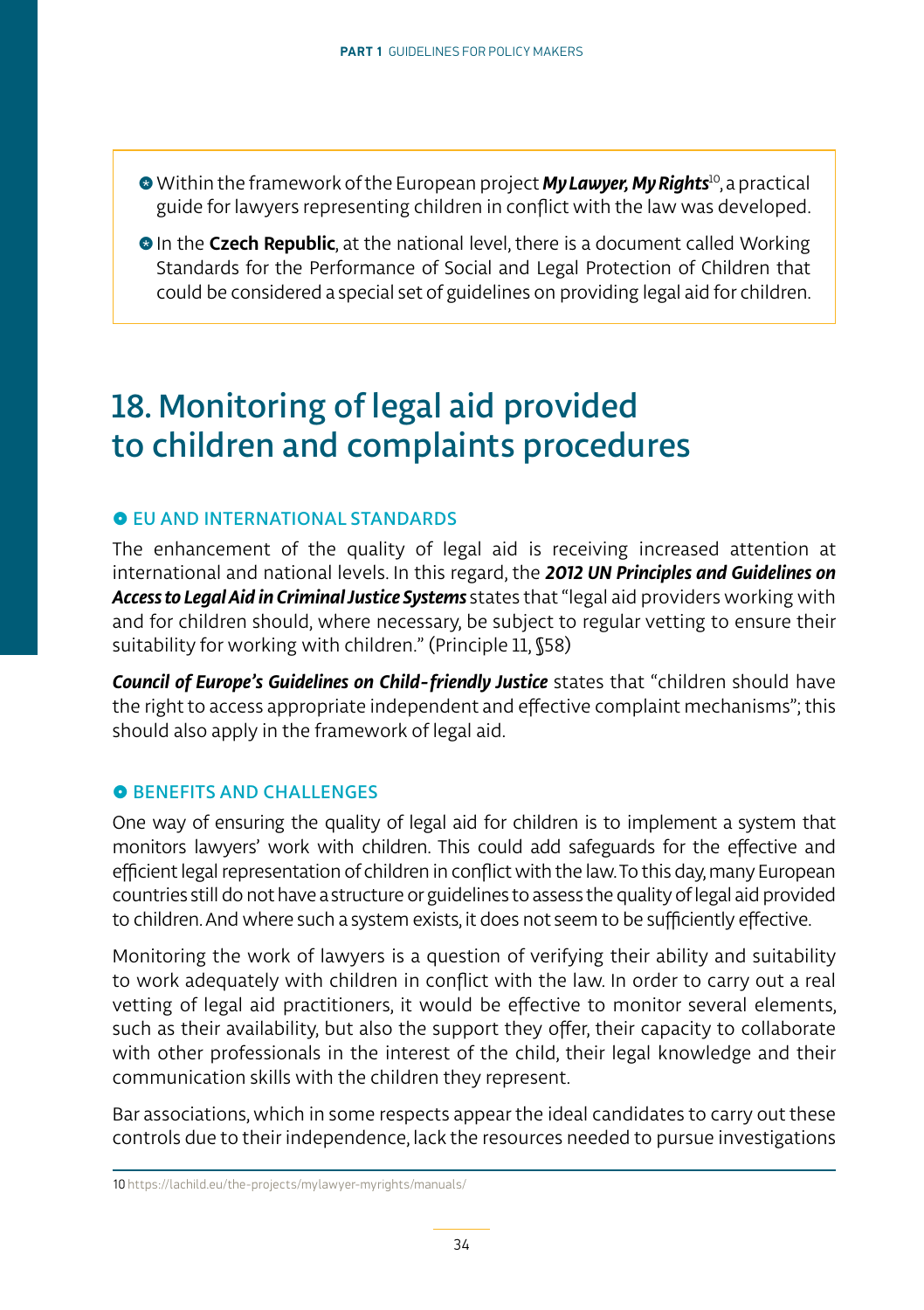and controls adequately. Systematic monitoring mechanisms seem to be required in order to help control the quality of legal aid provided to children.

In many cases, the main quality control mechanism is the evaluation of complaints received from legal aid recipients. In various countries, filing a complaint is the only way to express an opinion about legal aid services. However, this practice is rarely used, especially in children's cases, because the complaint procedure is unknown or perceived as complicated.



- Bar associations should put in place two types of quality control: *a posteriori* (receiving complaints) and *a priori* (peer review, regular inquiries, control of continuous training). These mechanisms presuppose that sufficient time, resources and independence are allocated to "supervisors" within the bar associations to ensure that this quality control can be effective.
- ʺChildren in conflict with the law should have avenues of complaint open to them and be entitled to address complaints – on a confidential basis – to an independent authority.
	- The complaint **procedure should be adapted for use** by children. Complaints procedures should be **simple** and **child-friendly**, particularly regarding the language used.
	- **Digital solutions** for submitting complaints should be considered (e.g. applications on devices accessible to children).
	- Means to guarantee **effective, independent** and **confidential complaint mechanisms** should be considered.

**In Belgium**, the quality of legal aid is monitored and assessed by the Bar Association. The Compendium on Second-Line Legal Aid specifies that quality control of the services is applied at two levels:

- *• Ex ante*, concerning, in particular, the evidence of relevant qualifications or the commitment to follow a training course, which conditions inclusion on the list of lawyers participating in legal aid;
- *• Ex post*, concerning the effectiveness and quality of the services provided, which may lead the Bar Council to make the lawyer's inclusion on the list subject to specific conditions, to suspend the lawyer's inclusion on the list or to omit him or her from the list altogether.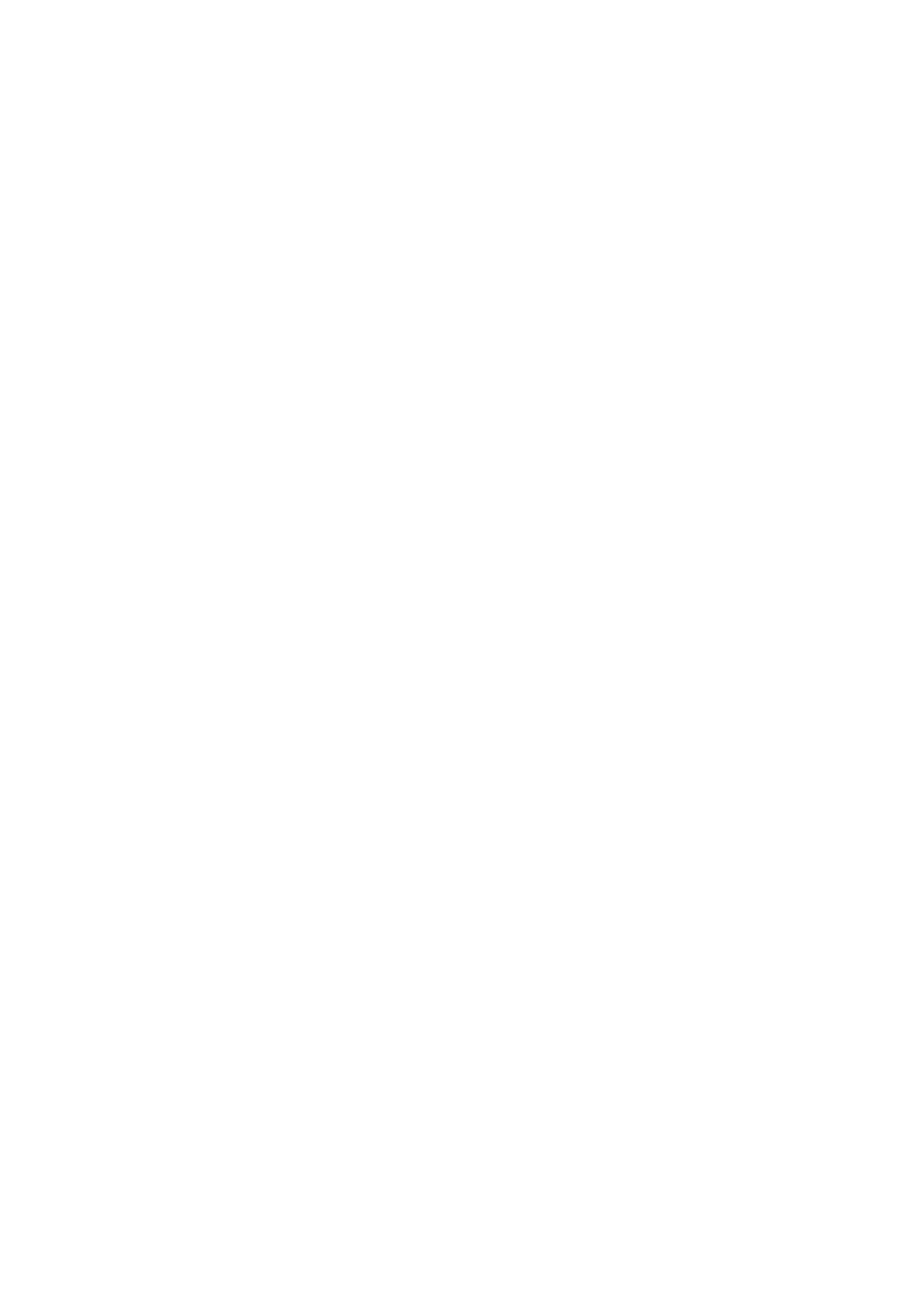# **PART 2**

# GUIDELINES FOR LEGAL AID PROVIDERS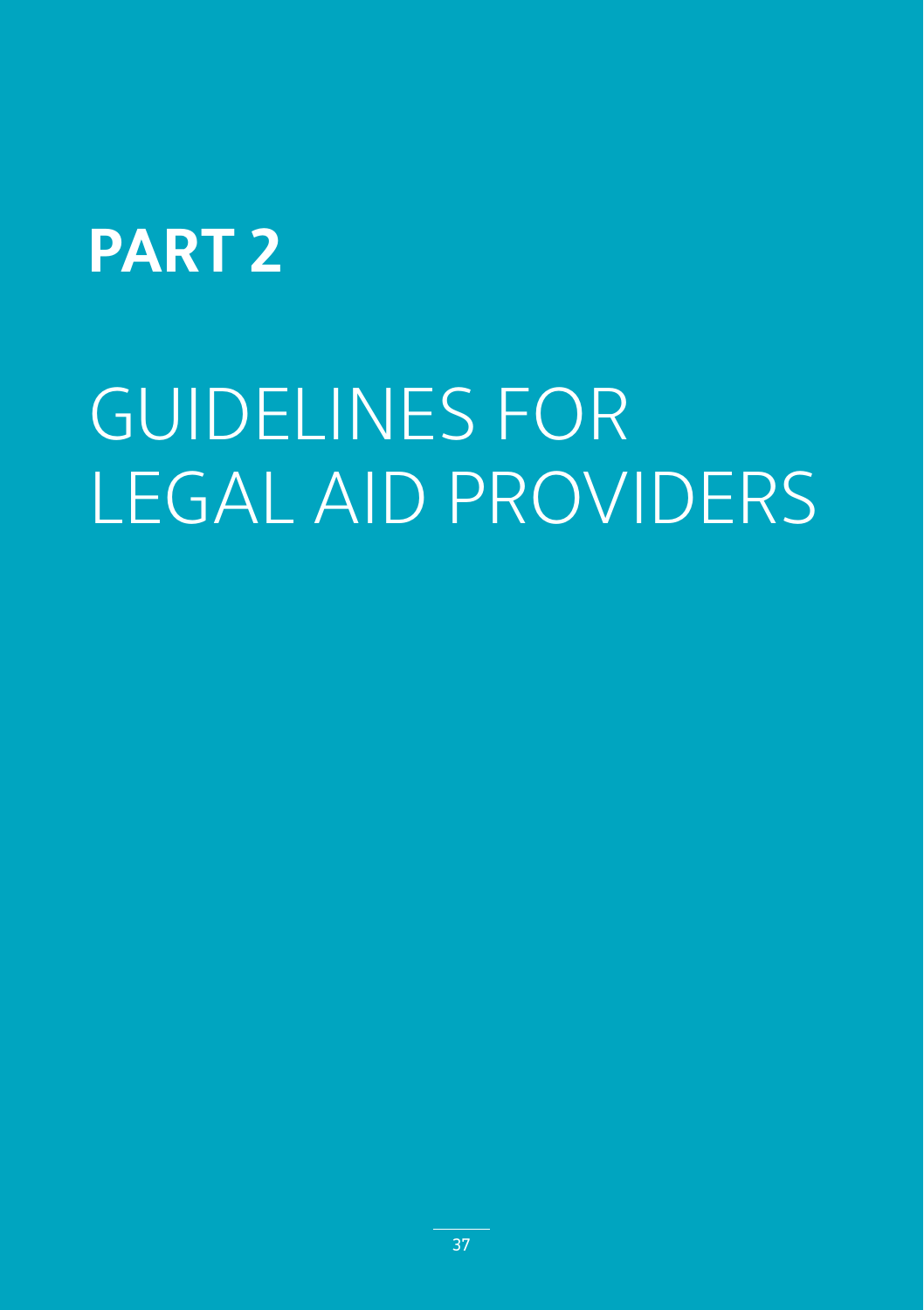### Introduction: ensuring the best interests of the child is a primary consideration

Article 3 of the International *Convention on the Rights of the Child* states that the best interests of the child shall be a primary consideration in all actions concerning children. The well-being of the child in conflict with the law should therefore always be the determining factor in the consideration of his/her case.

This principle also has consequences for the work of the lawyer. The lawyer's role is to protect the rights of his or her client and to act as his or her spokesperson. With regard to the best interests of the child, the lawyer's main role is therefore **to ensure that they are duly assessed and taken into account in any decisions that concern the child** (decisions are taken by a judge, a placement institution etc.). The lawyer should therefore be able to assess the possible impact (positive or negative) of all decisions that may affect the child and his/her physical and psychological well-being. The lawyer's role as a spokesperson is decisive in this respect in the sense that he or she has to bring the voice of the young person to the decision-making authority (the judge), and the best interests of the child have to be assessed taking into account different criteria, including the child's opinion.

According to the *Council of Europe's Guidelines on Child-friendly Justice*, a lawyer does not have to bring forward what he or she considers to be the best interests of the child (as does a guardian or a public defender) **but should convey and defend the child's views and opinions**, as in the case of an adult client. The lawyer should seek the child's informed consent on the best strategy to use. If the lawyer disagrees with the child's opinion, he or she should try to convince the child, as would be the case with any other client. "Children should be considered as fullyfledged clients with their own rights and lawyers representing children should bring forward the opinion of the child."

In some situations, occupying the role of spokesperson for the child may lead the lawyer to argue for things that are not actually within the best interests of the child. Nevertheless, he or she has a duty to bring the child's voice to the authorities who make the decision.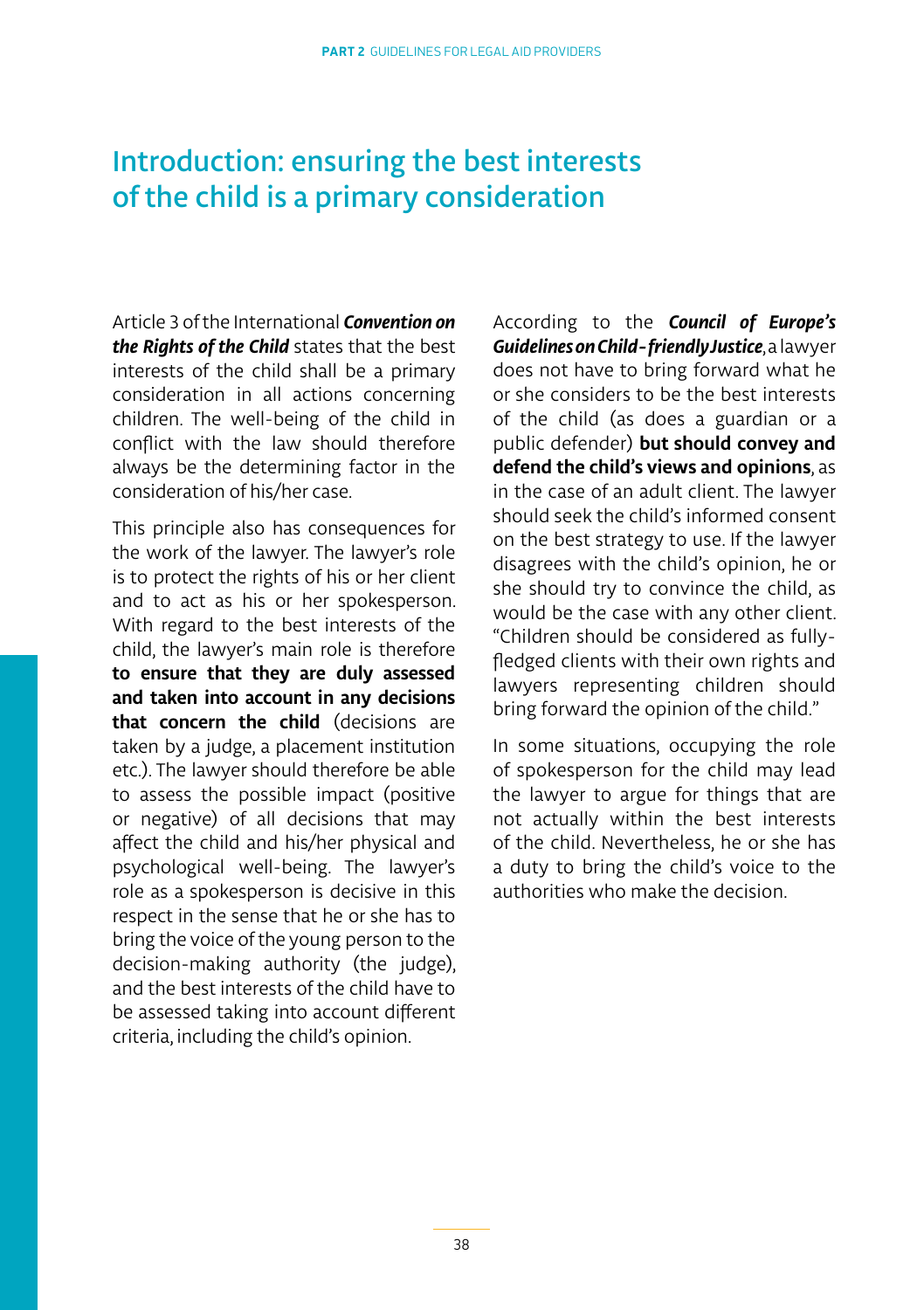### 19. Availability and participation of the legal aid provider at every stage of the procedure

#### **O EU AND INTERNATIONAL STANDARDS**

The *EU Directive 2016/800* requires that the Member States ensure "children are assisted by a lawyer without undue delay once they are made aware that they are suspects or accused persons." It enumerates the stages of the procedure where the lawyer's presence alongside the child is particularly important: before any hearing, during the investigative or evidence-gathering act, without undue delay after deprivation of liberty or in due time before he or she appears before a court. (art. 6).

#### $\bullet$  **BENEFITS AND CHALLENGES**

The presence of the legal aid provider at the various stages of the proceedings is an important guarantee that the procedural rights of the child are respected. Furthermore, the presence of one and the same lawyer throughout the procedure is essential for a relationship of trust with the child and thus for his or her quality representation.

The availability of a legal aid provider, especially the same legal provider throughout the procedure, is a significant challenge given that important steps in the procedure are usually not planned taking into account the lawyer's availability but only necessities of the investigation or procedure. Furthermore, legal or financial barriers may hinder the presence of a legal aid provider at every stage of the procedure, for example, if lawyers are not paid under legal aid for the number of services required.

Re on time to court or the police station;

- Alert the court or the police station if you cannot arrive on time so that they find a replacement lawyer for the child;
- Inform the child of this replacement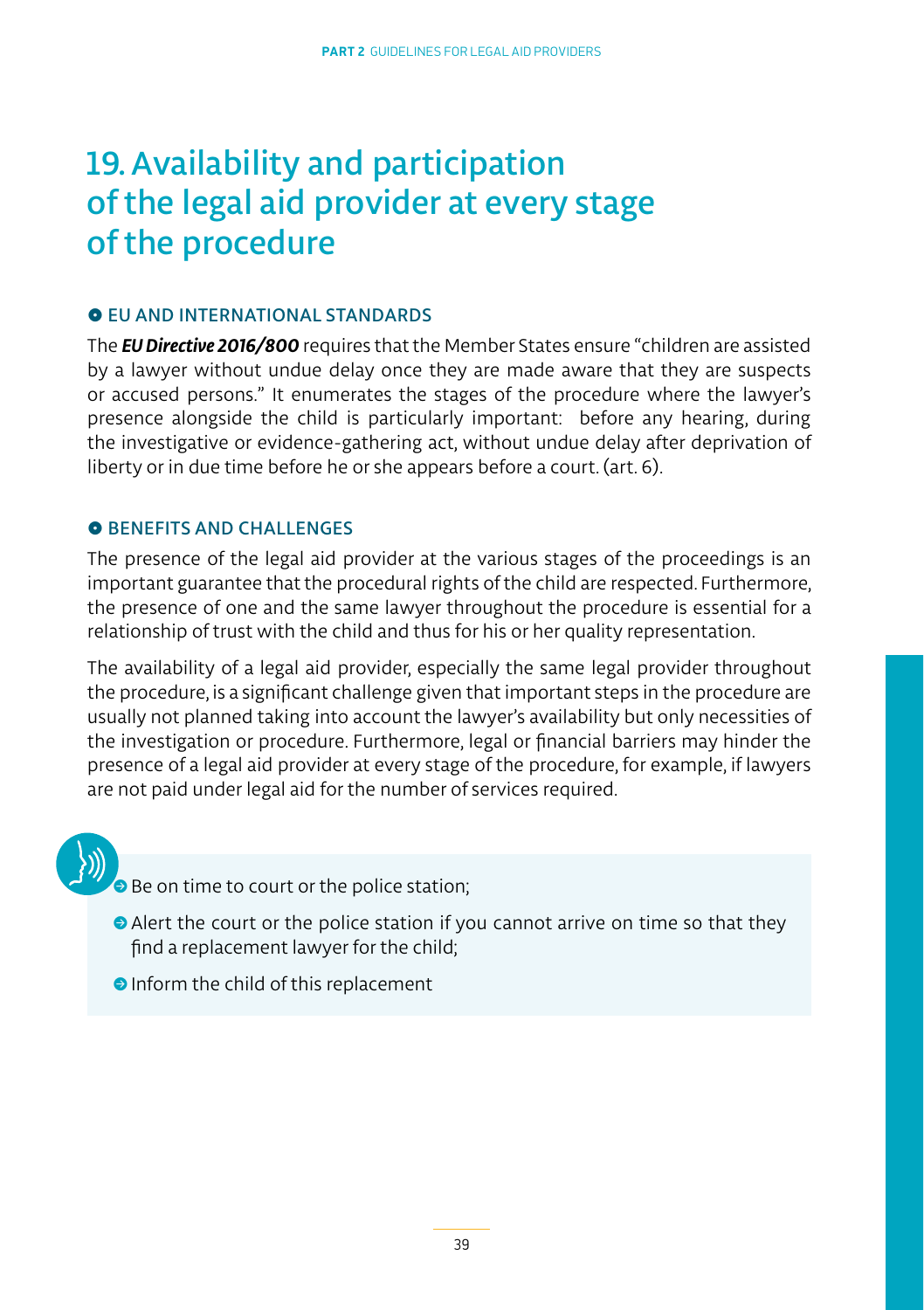

**In order to ensure their young client will be assisted at every stage of the** proceedings, some lawyers involved in the LA Child research in **Belgium** said they **choose to work in pairs**.

In this situation, the child has a lawyer of reference who, if he or she is unavailable, can be replaced by his or her partner to assist the child with certain points of the proceedings.

This has several advantages:

- It helps to prevent the absence of a lawyer by the side of the child at any point in the proceedings.
- The lawyer can inform the child in advance that he or she will be replaced by a trusted colleague (when it is possible to anticipate such a replacement). In this way, the child is not surprised by the presence of this lawyer and trust can be maintained.
- The new lawyer can be instructed by the lawyer of reference before meeting the child. This prevents the child from having to repeat themselves and start from scratch with a new counsel.
- The lawyer of reference can then ensure adequate follow-up by consulting with the colleague who replaced them.

### 20. The defence of the child

#### **O EU AND INTERNATIONAL STANDARDS**

In line with the *EU Directive 2016/800*, children should be assisted by lawyers, "in order to allow them to exercise the rights of the defence effectively." (article 6, 2)

The *2012 UN Principles and Guidelines on Access to Legal Aid in Criminal Justice Systems* recalls "the right (for children) to have legal or other appropriate assistance in the preparation and presentation of his or her defence". (Guideline 11, 58, b)

#### $\bullet$  **BENEFITS AND CHALLENGES**

As children are vulnerable and do not have the same capacity to understand the legal system as adults, the defence of their rights relies even more heavily on the lawyer. Defending the child means guaranteeing the respect of their rights and pleading on their behalf before the judge.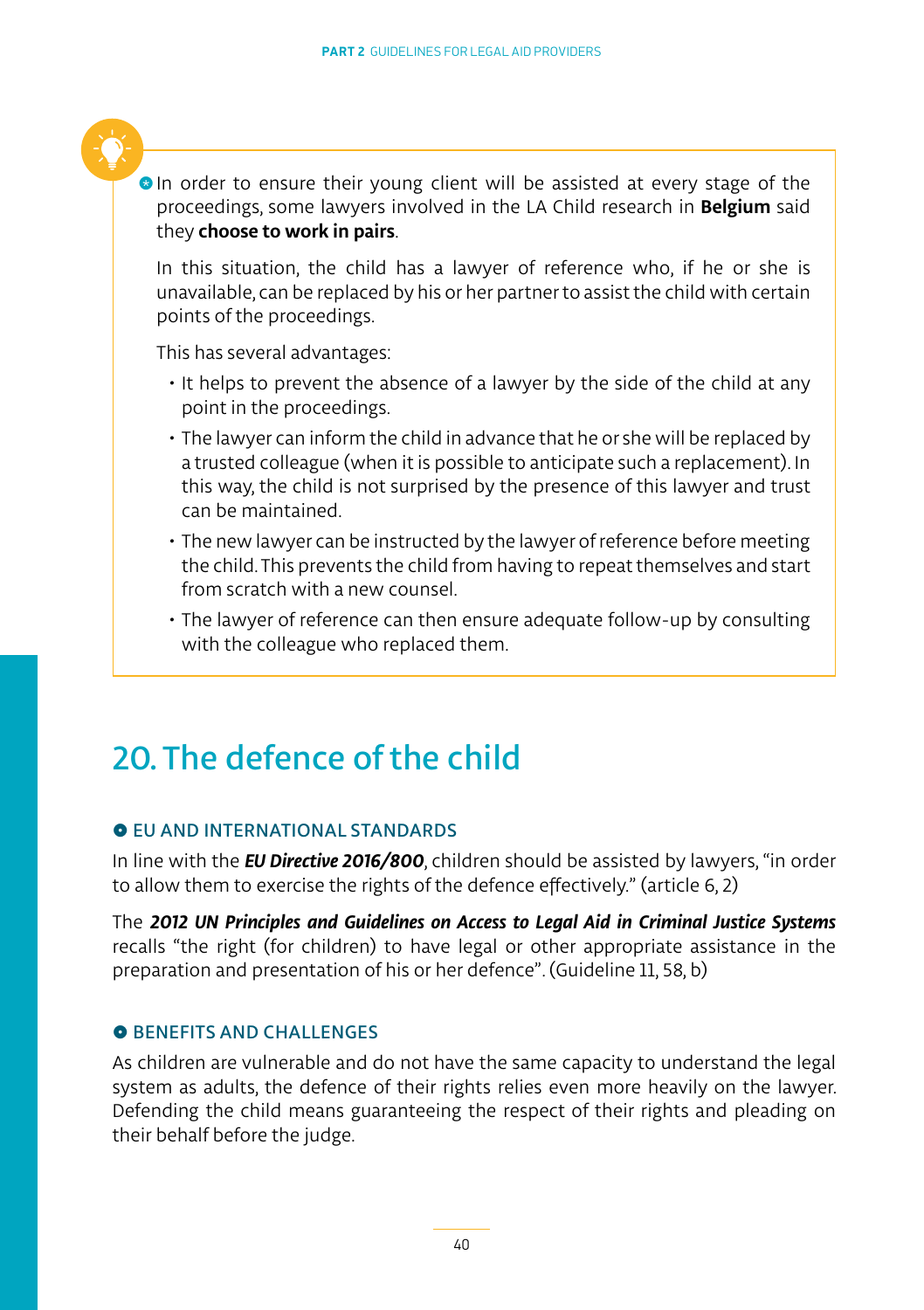Furthermore, one of the lawyers interviewed for the LA Child research stated that her role is "to have not only a child's interest reading of the situation, but rather a legal one". The child's lawyer has the particular role of ensuring that the rights of the child, particularly procedural rights, have been respected. She illustrates "For example, if the child's face is blurred on security camera footage, you insist on it; no one else will think about it."



- **•** The lawyer has to **prepare the legal defence of his or her child client**. This implies reflecting on the best legal defence strategy with the participation of the child, and therefore taking into account his or her needs as well as wishes.
- ʺThe other main role of the lawyer is to **ensure that all rights of the child are duly respected, especially procedural rights**, such as the right to confidentiality and privacy, the right to be informed, the right to participate, etc.

### 21. Access to due information

#### $\bullet$  **EU AND INTERNATIONAL STANDARDS**

The *Directive (EU) 2016/800* states the child's right to be informed: "when children are made aware that they are suspects or accused persons in criminal proceedings, they are informed promptly about their rights in accordance with Directive 2012/13/EU and about general aspects of the conduct of the proceedings."(Article 4)

This right to information is recalled in the *Council of Europe's Guidelines on Child-friendly Justice*, which lists the information that must be given to children "from their first involvement with the justice system". Information on their rights, on the functioning of the justice system and procedures, on the charges against them, and on the general progress of the trial are all types of information listed that must be communicated to children, always in a manner adapted to their level of understanding. (IV, A, 1, 1.)

#### $\bullet$  **BENEFITS AND CHALLENGES**

Informing the child and making sure he/she understands the stakes of the procedure allows him/her to exercise his or her rights in full knowledge of the facts and is a crucial prerequisite for the exercise of the child's right to be heard.

The child's ability to understand, remember and assimilate the information his or her lawyer communicates to him or her depends on multiple factors, including the child's age, maturity, command of the language, past experiences, current energy levels and emotional state.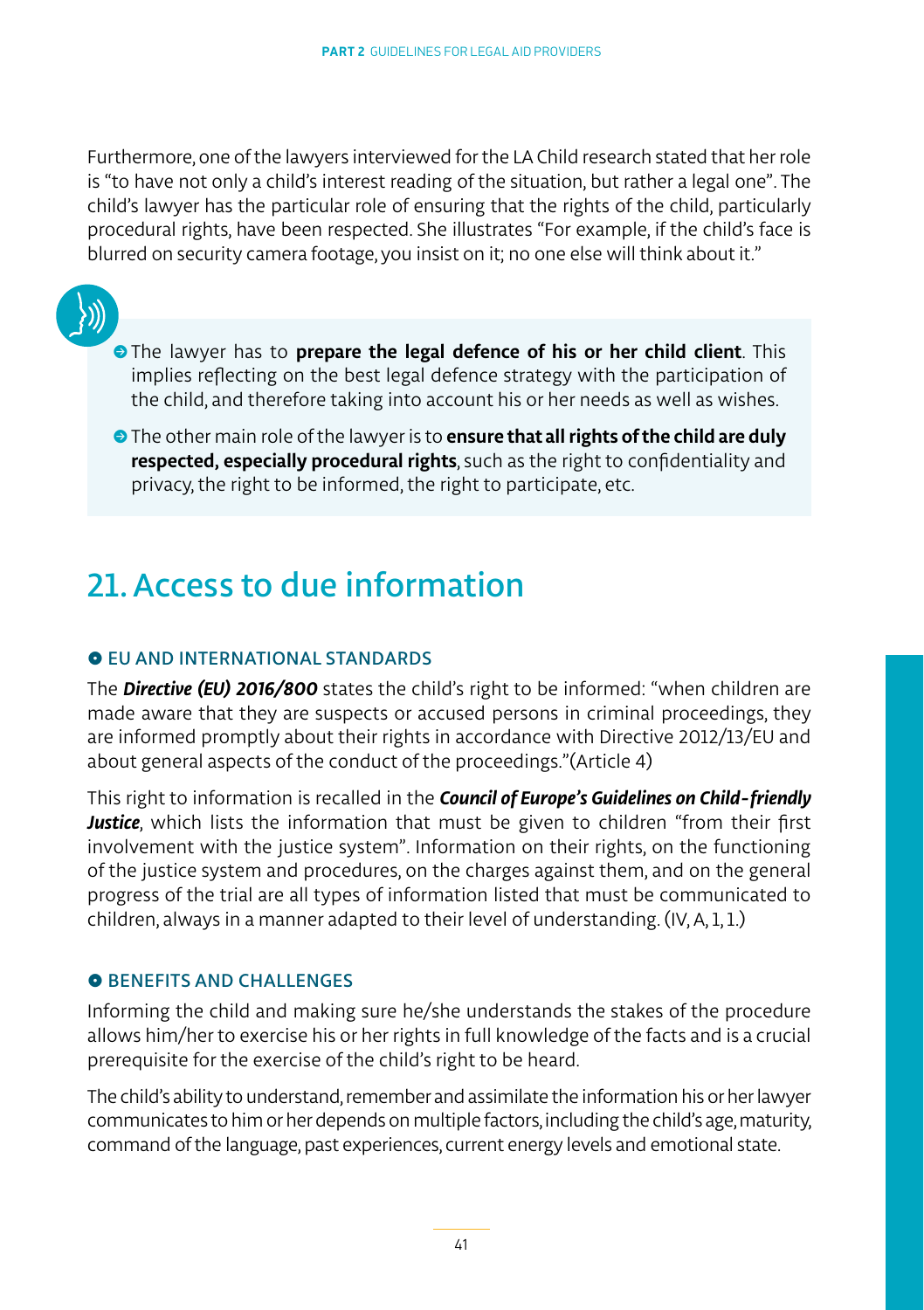However, in many cases, lawyers do not have the time to explain the whole procedure to the child in detail. Sometimes the lawyers even meet the child at the time of the hearing and therefore do not have time to inform the child of any necessary information.

• The lawyer is a privileged person communicating with the child throughout the procedure. Therefore, he/she has a **duty to inform the child** about specific information regarding his/her **rights** and the **procedure**.

- Regarding information on rights and procedure, the lawyer should "give the **most detailed and appropriate information to the situation and to the child**" (LA Child report), the lawyer should:
	- Give the information **in a manner adapted to each child**: taking into consideration his/her age, vulnerability, capacity of understanding, experience and knowledge of justice and emotional state;
	- Taking this into account, the lawyer should give the most **clear, situationappropriate and complete information possible**;
	- Using child-friendly material can be useful;
	- Take care **not to overwhelm the child with too much information**. It is a question of **balance** between the obligation to give information and the needs of the child, which the lawyer will have to analyse for each individual case.
- **•** Among the important information that the child should receive, **the lawyer should explain**:
	- the charges against him/her;
	- the role of the lawyer;
	- the protective logic of the justice system for children;
	- how the procedure will take place, the role of different actors and the possible outcomes;
	- the possibilities for appeal;
	- the specific rights of the child at each and every stage of the proceedings (e.g. the right to be silent, to ask for an interruption of the hearing in order to talk to his/her lawyer, to not answer certain questions, and so on.)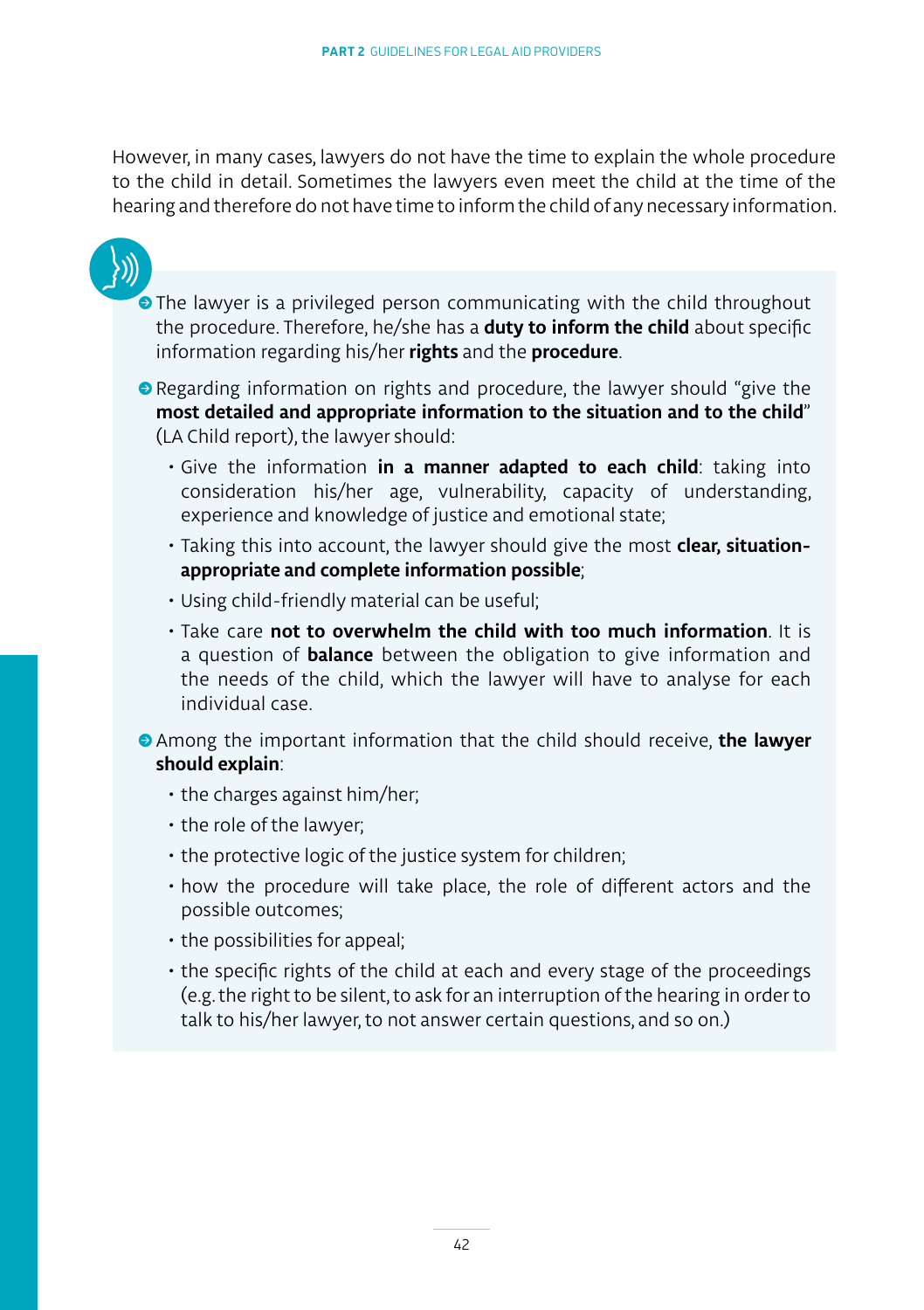"Sometimes you get a bit caught up in the thing and you focus on the facts, and the few times I didn't explain the rights properly (the right to silence, for example), I regretted it. You really have to insist on this because sometimes, during a hearing, they don't remember, and they will invent anything to be able to respond." Child lawyer in Belgium



- **•** Good practice for conveying this information to children is to develop some child-friendly materials that contain relevant legal information and make it widely accessible, as suggested by the *Council of Europe's Guidelines on Childfriendly Justice* (IV, A, 1)
- **In Belgium**, the DCI-Belgium's project CRBB 2.0 created and recorded child $f$ riendly podcasts $11$  that explain the role of different actors in juvenile justice (lawyer, judge, etc.) to help them become familiar with this justice system.

### 22. The role of a lawyer as the child's spokesperson

#### **O EU AND INTERNATIONAL STANDARDS**

The lawyer must carry the child's word, as stated in the *Council of Europe's Guidelines on Child-friendly Justice*: "Children should be considered as fully fledged clients with their own rights and lawyers representing children should bring forward the opinion of the child."(IV, D., 2., §40), even if he or she does not agree with the child's views, as the *UNICEF Guidelines on Child-friendly Legal Aid* specifies in its Guideline 2: "It is very important that the child's legal representative does not silence the child's voice if the representative disagrees with the view the child is expressing, as the representative's role is to obtain the child's informed consent on the best strategy to use."

"Your role is to be the child's spokesperson. Really ask him what he wants to ask and tell the judge, and then help him to say it" Child lawyer in Belgium

11 http://www.childrensrightsbehindbars.eu/outputs/crbb-2-0-outputs/children-s-empowerment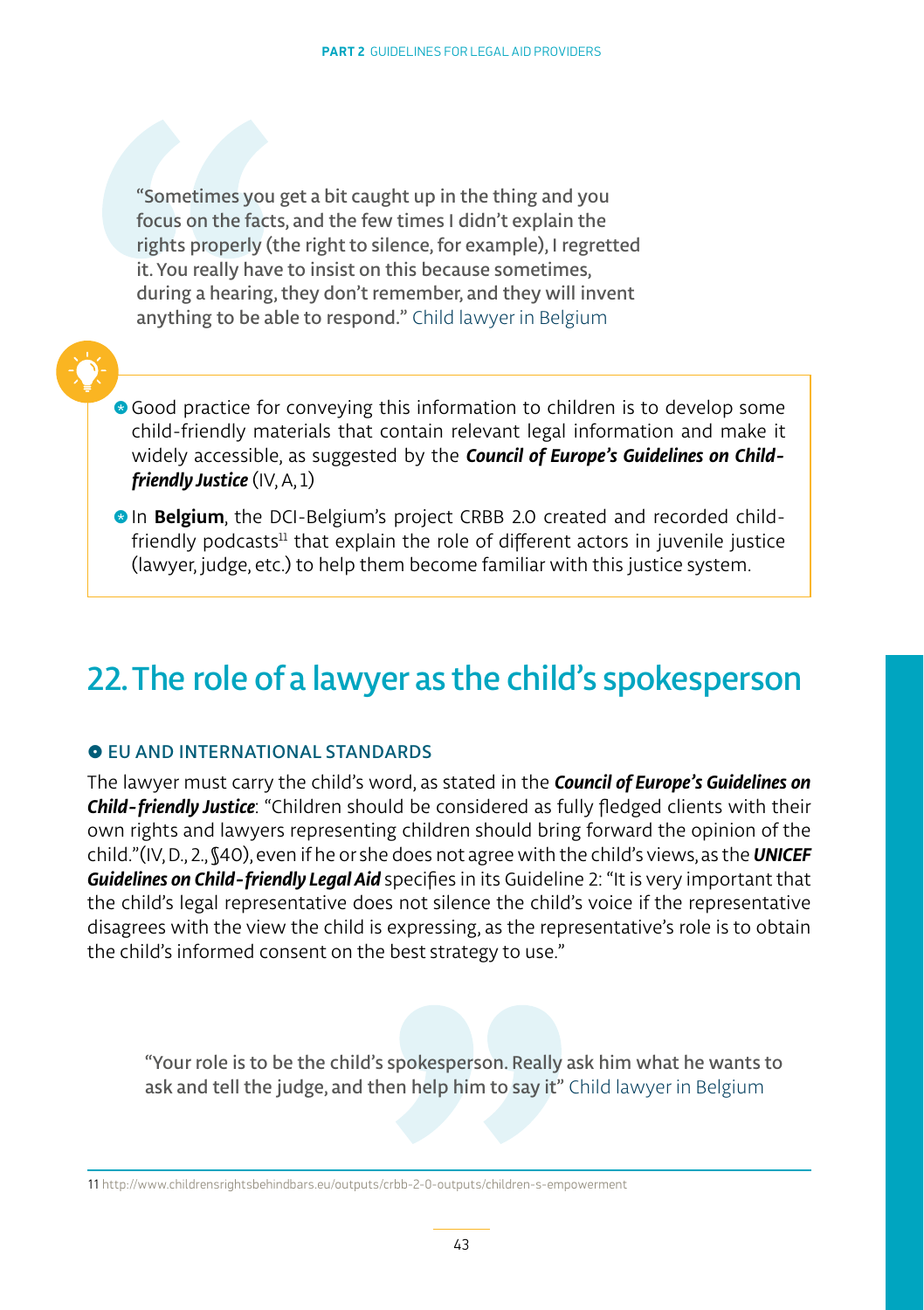#### **O BENEFITS AND CHALLENGES**

Communication with children, especially when they are young or lack maturity, is not easy. It is often difficult for lawyers to know how best to represent their opinions in such cases.

Really carrying the child's word ensures that the best interests of the child are considered and that the child's rights to be heard and to participate (even indirectly) are respected.

**•** The lawyer has the function of **strengthening the child's subjective position in the case** and compensating his/her lack of knowledge and experience of the judicial culture and system during the procedure. The lawyer must take into account the child's views and give them due weight during the procedure. He/ she should also respect the child's opinions even if he/she does not agree with them. In this case, his/her role is to advise the child on the possible consequences of his/her decisions but ultimately respect what the child demands.

**•** The lawyer should:

- Be sure that he/she understands well the child's requests;
- Communicate clearly the child's interests, views and feelings to the court and other relevant bodies;
- Properly inform the child regarding the impact of their participation;
- Verify that decisions of the judge have given due weight to the opinion of the child;
- Encourage and ensure the participation of the child;
- Protect and intervene when the environment is inappropriate or hostile to the child's participation - for example if the questions asked are misleading or could influence the answer, or if the publicity of the hearing may have a negative impact on the participation of the child;
- Check that the pace is adapted to the child and ask for pauses when needed;
- Make sure that the participation of the child does not expose him or her to risks;
- Give the child feedback on the judge's decision and the extent to which the judge has taken his or her requests and needs into account;
- Ensure that the child is not forced to participate against his or her will. Children should be informed that they can stop participating at any time but also on the consequences this will have.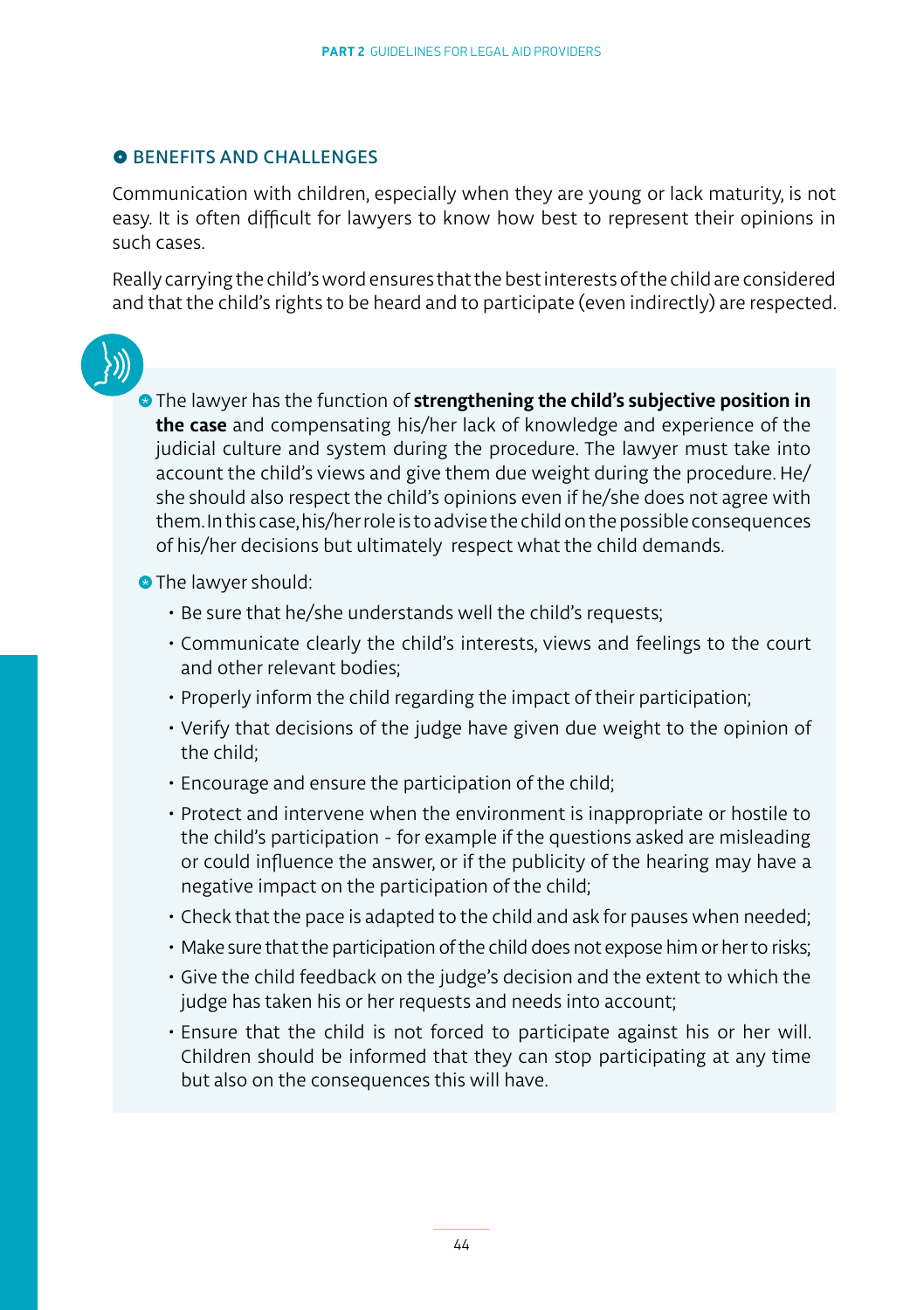### 23. Representing the child, not his/her parents or legal guardians

#### **O EU AND INTERNATIONAL STANDARDS**

The *2012 UN Principles and Guidelines on Access to Legal Aid in Criminal Justice Systems* stipulates that children have "the right (…) to have counsel assigned to represent the child in his or her own name in proceedings where there is or could be a conflict of interest between the child and his or her parents or other parties involved".

The *Council of Europe's Guidelines on Child-friendly Justice*, states the same recommendation: "Children should have the right to their own legal counsel and representation, in their own name, in proceedings where there is, or could be a conflict of interest between the child and the parents or other involved parties."(IV, D., 2., §37)

#### **O BENEFITS AND CHALLENGES**

Due to their age and immaturity, it is sometimes difficult for the lawyer to be sure that children's opinions and wishes have not been influenced by their parents or any other adults.

The lawyer should always refer only to what the child expresses and wants. The child is the main client. It is important that the child feels that he or she is at the centre of the proceedings, and not that adults discuss and decide on the child's case without his/her involvement. Moreover, respecting the child's opinions and wishes helps to build trust between the lawyer and his/her child client.

In a case where there is a conflict of interest, it is all the more important that the lawyer takes a clear stand for the child, as this will help the child to feel supported.

ʺA legal professional must act **on a child's instructions** and in **his or her best interests** and not those of family members/legal representatives.

**•**In Lithuania, the issue of conflict of interest between the minor and the parents is addressed by the Code of Criminal Procedure, which states that legal representatives may participate in the proceedings and defend the interests of the minor unless they are contrary to the interests of the minor.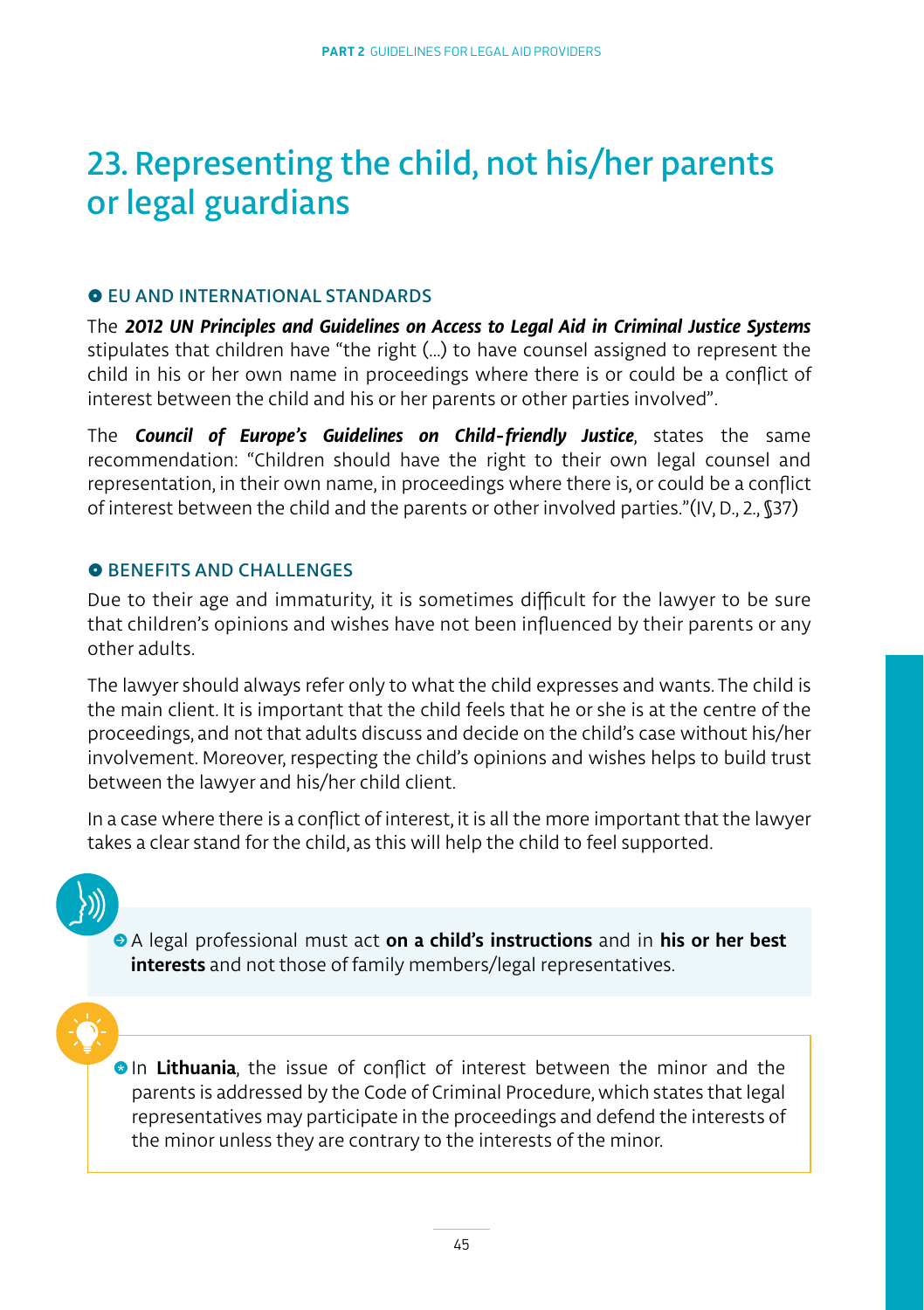### 24. Ensuring confidentiality

#### **O EU AND INTERNATIONAL STANDARDS**

The *Directive (EU) 2016/800* recalls the obligation of States to ensure that children have the right to meet in private and communicate with the lawyer representing them during all key stages of the proceedings. The Directive stresses that the confidentiality of any form of communication that may occur between a child and his or her lawyer such as meetings, telephone conversations, and other forms of correspondence must be duly respected. (Article 6. 4. a &b)

#### **O BENEFITS AND CHALLENGES**

The facilities where communication with children takes place are not always appropriate; for example, they are not always soundproofed.

Generally, the child's representatives (parents, guardians and others) have the right to participate in the child's interviews and meetings with the lawyer. However, in certain cases where the best interests of the child may be harmed or where the child does not wish them to be present, the child must be given the opportunity to participate in the interview alone. Belgian lawyers who participated in the LA Child project research stated that, if a child does not want their parent/guardians or another person to participate in the meeting, they can instead take the time to communicate with those parties before or after the confidential meeting with the child.

- **•** Ensure appropriate conditions for interviews with the child in terms of privacy and confidentiality, such as conducting interviews in soundproof rooms without the participation of third parties (except where it is in the best interests of the child).
- Respect the wishes of the child and, where it is appropriate and in the best interests of the child, provide them with the opportunity to speak without the participation of parents, guardians or other legal representatives.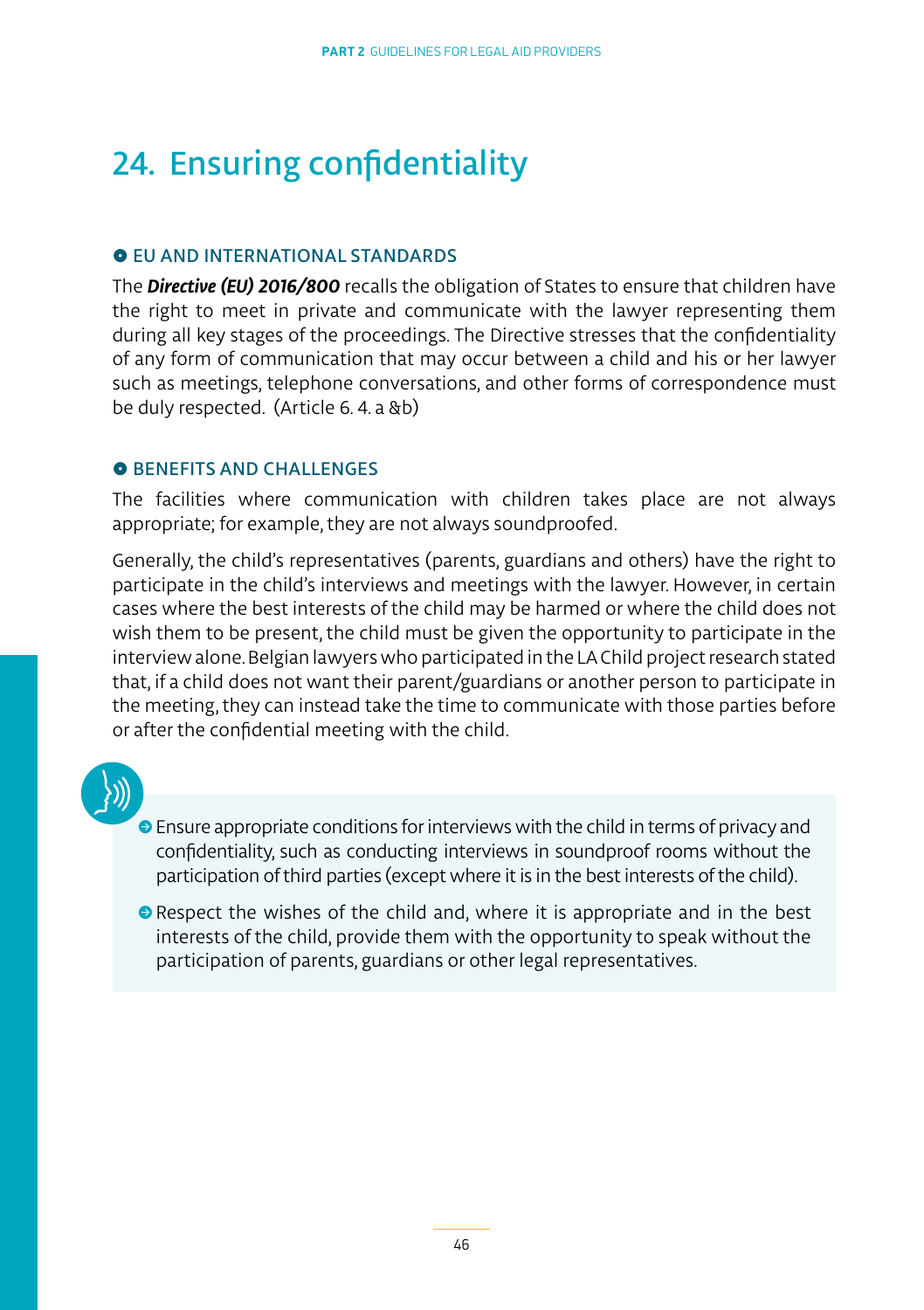**• In Belgium**, the Code of Ethics of the Order of the French- and German-speaking Bar associations states that lawyers who will assist a child deprived of liberty during a police hearing must hold a confidential consultation with the child prior to the hearing on site (art. 2.24bis). It also stipulates that lawyers who will assist a child who is not deprived of liberty and is summoned to a hearing must preferably hold this confidential consultation at their office, and if this is not possible on the site of the hearing, making sure they have enough time for this consultation to be useful. Furthermore, when they are on duty at the Youth Court, the first meeting with the child takes place in the courthouse. In some courthouses, a room is dedicated for this purpose.

### 25. Representation of a child who is deprived of liberty

#### $\bullet$  **EU AND INTERNATIONAL STANDARDS**

EU and international standards set specific procedural rights for children regarding deprivation of liberty, including the limitation of its use as a measure of the last resort and for the shortest appropriate period of time, as well as the necessity to review the decision periodically. Article 10 of *Directive (EU)2016/800* especially provides for these guarantees. This Directive, consistent with the UNCRC, elaborates on the specific treatment to be followed in the case of deprivation of liberty (article 12) and recommends that Member States focus first on alternatives to detention (article 11).

Prompt access to legal assistance is also a fundamental right of the child when he or she is deprived of liberty and is embedded in article 37 of the *UN Convention on the rights of the child* and provided for in other international standards. The *UN Committee on the Rights of the Child* specifies that: "there is to be no restriction on the child's ability to communicate confidentially and at any time with his or her lawyer or other assistant" (CRC/C/GC/24, §95, e)

#### $\bullet$  **BENEFITS AND CHALLENGES**

Children in conflict with the law can be deprived of liberty at various stages of the proceedings and in different settings, including arrest and detention by the police, pretrial detention and detention after conviction.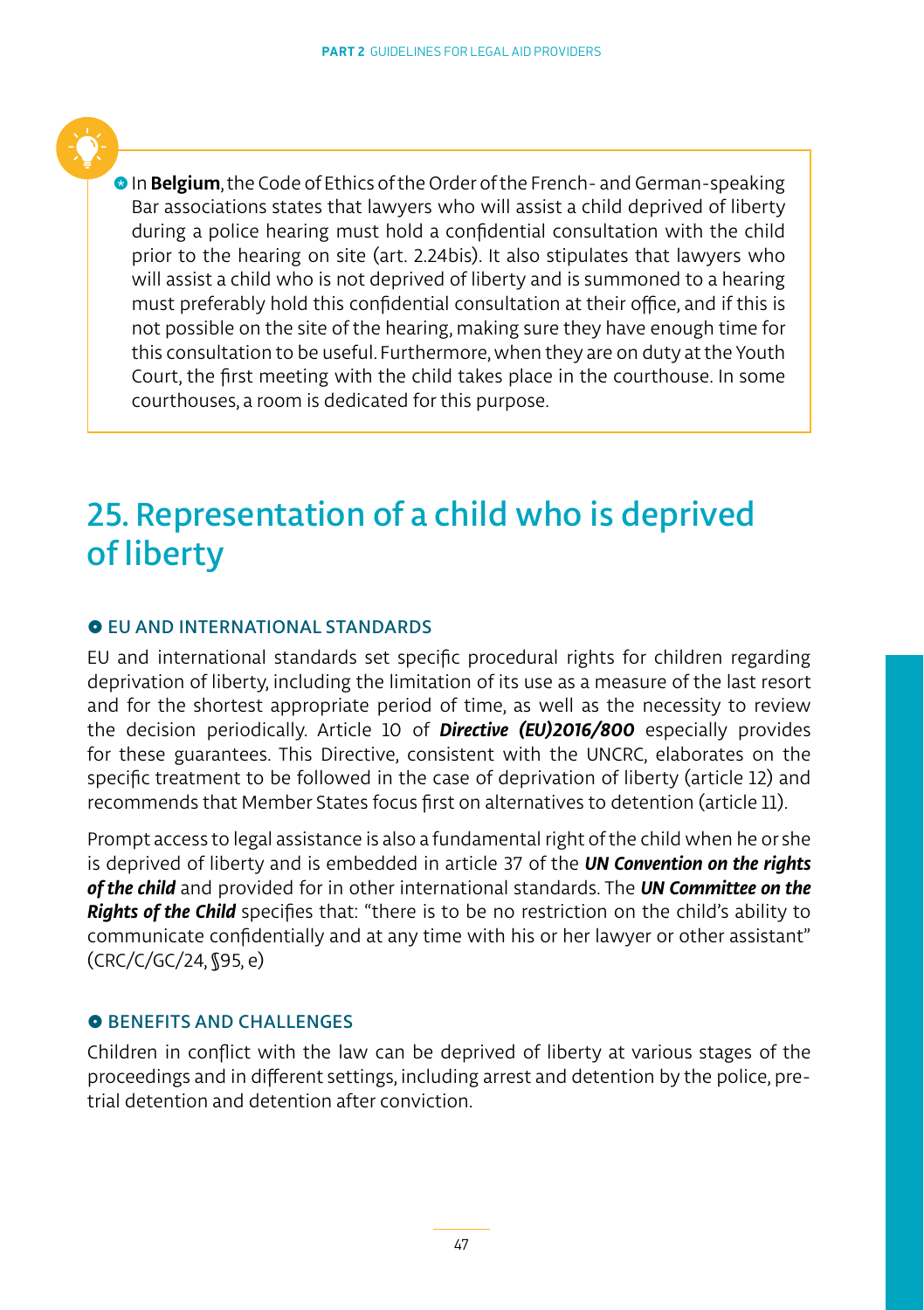Ensuring proper access to legal assistance for these children is particularly important because it fosters the respect of their fundamental rights while detained but also the protection against violence (including torture or other inhumane or degrading treatment), access to education and the maintenance of contact with their family. It is also crucial because important stages of the procedure and decisions concerning the child will be taken regularly and this requires that the child be able to prepare his or her defence with his or her representative.

Yet, deprivation of liberty has the effect of isolating the child and can be a considerable, if not insurmountable, barrier to the child's access to legal assistance. Indeed, the refusal or lack of cooperation of the institution where the child is detained can be a huge obstacle.

For example, a child's access to legal assistance may be limited by poor access to a telephone or other suitable means of communication to contact his or her representative. On the other hand, ensuring the confidentiality of exchanges that take place over the phone or in a face-to-face meeting may not be possible due to institutional rules, staff practices or a lack of adequate facilities.

Furthermore, the availability of a lawyer or lack thereof may become even more problematic when the child is deprived of liberty.

Visiting the child client in detention is particularly important in order to prepare for the next stage of the procedure, ensure that his or her rights are respected and build or maintain trust between the lawyer and his/her child client. It also helps ensure the lawyer is aware of the reality of the measures and their impact on his/her young client, in order to represent him/her as best as possible. However, visits can be timeconsuming for lawyers and therefore few take the time to do so.

- ʺWhen their child-client is deprived of liberty, legal aid providers should endeavour as far as possible to:
	- Visit at least once in person the child in the detention centre, for example to conduct the pre-hearing consultation;
	- Check that the procedural and fundamental rights of their young clients are being implemented;
	- Verify, when the consultation is conducted by telephone, that the guarantees of confidentiality are respected.

**•** In **Belgium**, one of the lawyers interviewed said she makes sure to visit all of her child clients at least once when they are placed in a detention centre.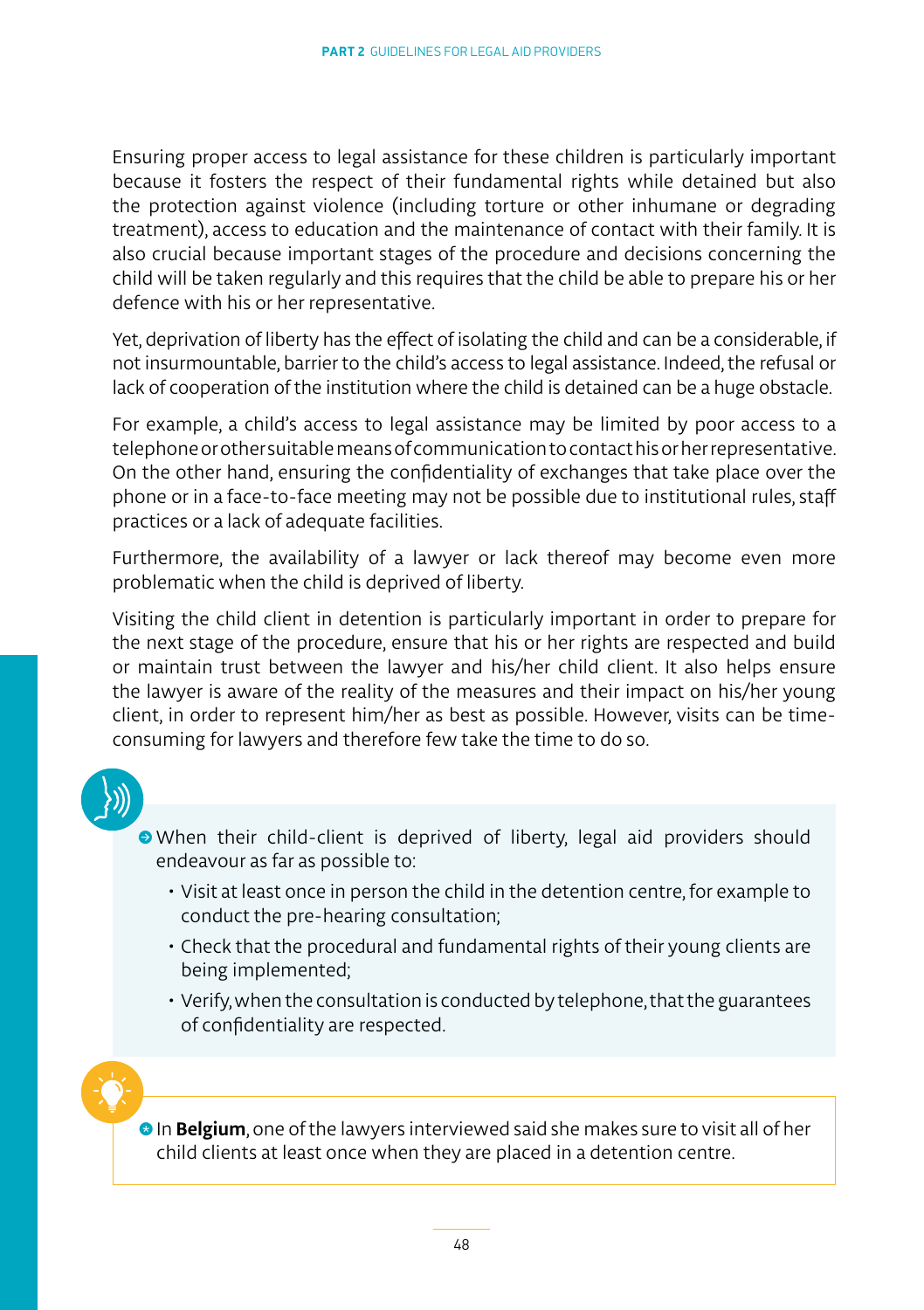"Do you visit each of your young clients in detention centres?"

"Always at least once, even if I have a busy schedule. The idea is to see how he adapts to the center, if he feels comfortable there. It's also an opportunity to go a little further in explaining his rights. This meeting is also necessary to prepare for the hearing, so that he is empowered and able to anticipate this hearing which often takes place a couple of weeks later."

Child lawyer in Belgium

### 26. Need for continuous multidisciplinary training

#### $\bullet$  **EU AND INTERNATIONAL STANDARDS**

The *Council of Europe's Guidelines on Child-friendly Justice* highlight the main needs in terms of training for lawyers: "All professionals working with and for children should receive necessary interdisciplinary training on the rights and needs of children of different age groups, and on proceedings that are adapted to them. Professionals having direct contact with children should also be trained in communicating with them at all ages and stages of development, and with children in situations of particular vulnerability" (IV, A, 4., 5). In this regard, *the Beijing Rules* specify that "for all [personnel dealing with juvenile cases], a minimum training in law, sociology, psychology, criminology and behavioural sciences would be required." (Rule 22.1) The *UN Principles and Guidelines on Access to Legal Aid in Criminal Justice Systems* specifies that legal aid providers representing children should receive "basic interdisciplinary training on the rights and needs of children" but also "ongoing and in-depth training and be capable of communicating with children at their level of understanding". (Guideline 11, §58 d)

#### $\bullet$  **BENEFITS AND CHALLENGES**

One of the main obstacles preventing lawyers from attending continuous training is that it requires time and often is not free of charge. Besides, much of the time, the training programmes are focused mostly on theoretical knowledge rather than soft skills. Additionally, it can be hard to find training that combines law, sociology and psychology, especially in initial training. Meanwhile, sometimes it is the lack of more specific training that is the major obstacle to the specialisation of legal aid providers.

In almost all the countries involved in this study, lawyers do have the option of continuous training on juvenile justice. Nevertheless, the lack of mandatory programmes might constitute a risk to the quality of legal service.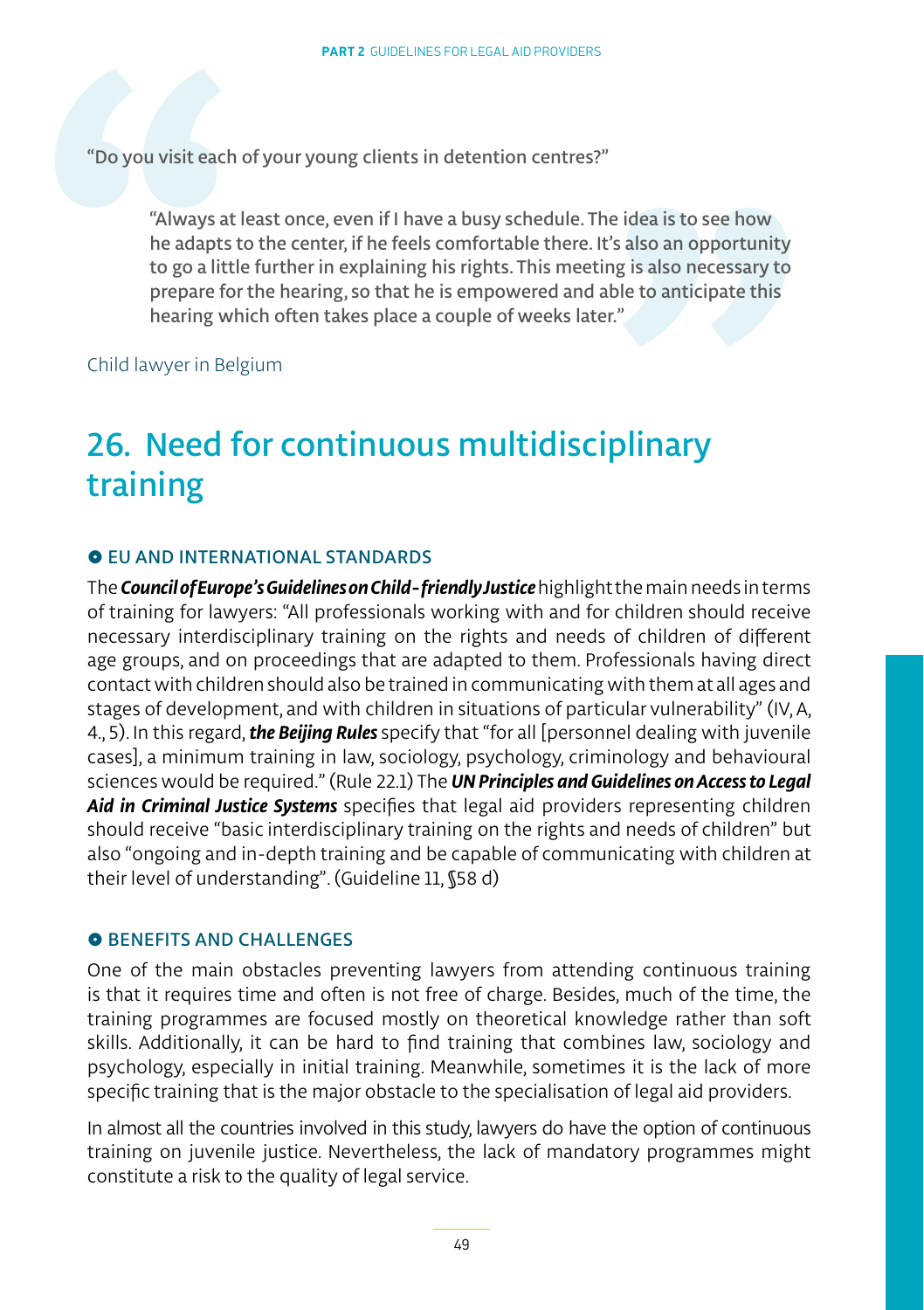Initial and regular training ensures the quality of legal aid, providing professionals with up-to-date and specialised knowledge.

#### *Multidisciplinary approach:*

The lawyers interviewed showed great interest in this type of training. Working with children requires specific skills that are not traditionally learned in law courses: how to address children, how to understand them and their situation, how to be empathetic and patient, how to really listen to them, etc.

ʺLegal aid providers should have **enough expertise** to work with children in conflict with the law. This task requires different types of interconnected skills.

The key competencies to develop during this training are theoretical knowledge (youth law, procedural rights etc.) as well as soft skills. These skills and knowledge cannot be learned in their entirety during initial training. It is not only through experience but also through continuous training that one can step back and think critically about one's own practice.

#### ʺBoth **initial** and **continuous training** should take a **multidisciplinary approach**.

Examples of training that lawyers could pursue to gain soft skills:

- the social and other causes of crime
- the social and psychological development of children, including current findings in neuroscience and child brain development
- disparities that may amount to discrimination against certain marginalised groups such as children belonging to minorities or indigenous peoples
- the culture and the trends in the world of young people
- the available diversion measures and non-custodial sentences; in particular measures that avoid resorting to judicial proceedings: restorative and reparative justice<sup>12</sup>
- Understanding the impact of the deprivation of liberty on a child's development
- Training on communication skills: how to address children, how to understand them and their situation, how to be empathetic and patient, how to really listen to them, etc.

12 An e-learning on restorative justice for children is available following this link https://childhub.org/en/online-learning-materials/ alternative-ways-address-youth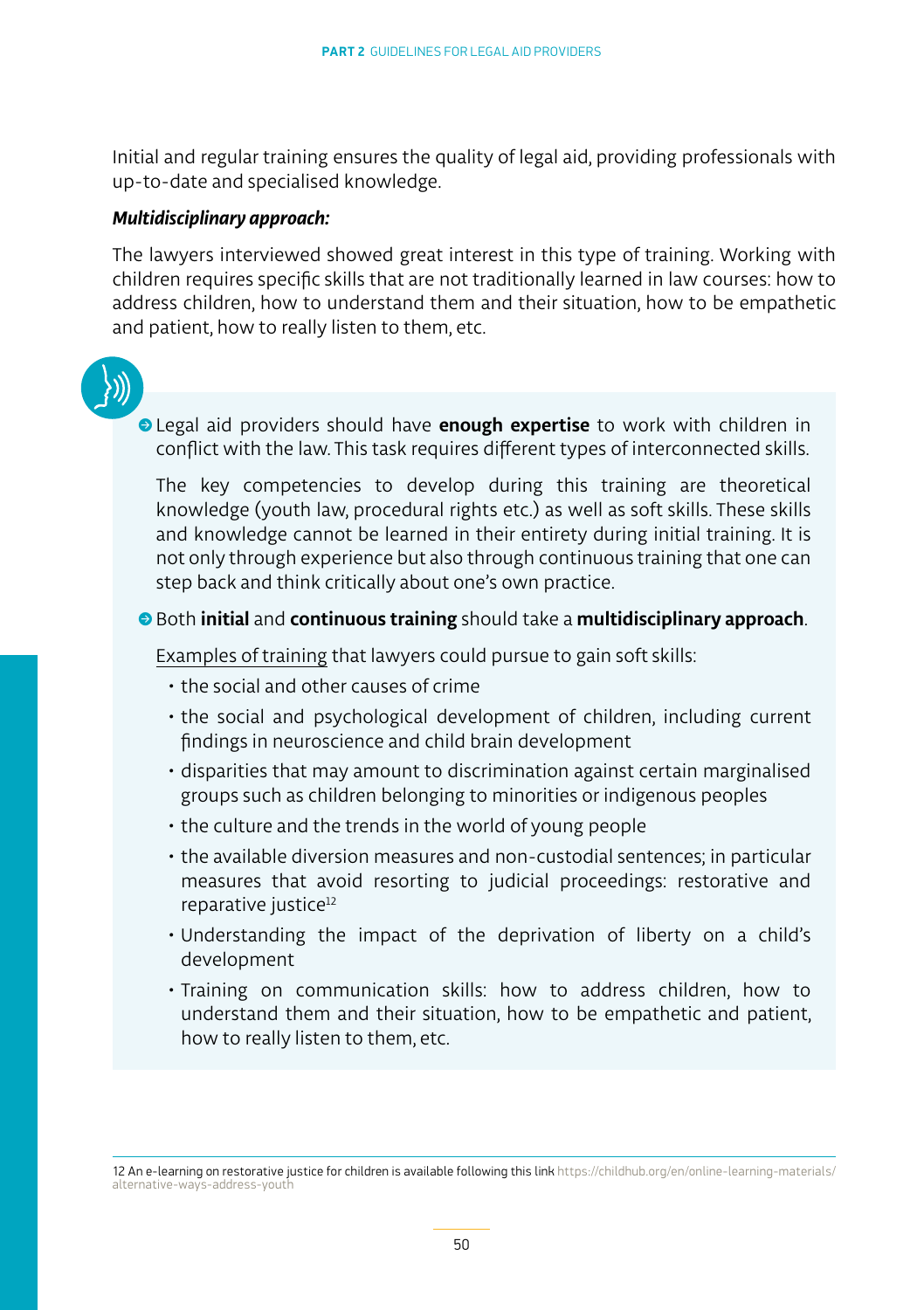

**In Belgium**, lawyers who want to join the "youth section" must first volunteer for it. After that, the initial training requirements include undergoing specific courses related to youth law. For example, the lawyers from Dutch-speaking Bars must attend a course of approximately 80 - 100 hours that is particularly interdisciplinary. It includes psychology, sociology, criminology, criminal law, public law, civil law, and communication exercises with children involving role-play. Lawyers of the French-speaking bars association also need to undergo specific initial training in order to join the "youth section" of their bar association and under this condition are allowed to represent children.

Then, if they want to continue to represent minors, they have an obligation to undertake ongoing training. They have to prove a certain number of hours of ongoing learning that is relevant to their youth law practice. Otherwise, they are removed from the Youth Lawyers list.

### 27. Child-friendly communication

A positive interaction with the child is fundamental to effective legal assistance.

#### $\bullet$  EU AND INTERNATIONAL STANDARDS

The *Council of Europe's Guidelines on Child-friendly Justice* states that "Lawyers representing children should be (…) capable of communicating with children at their level of understanding." In addition, the United Nations Committee on the Rights of the Child, *General Comment No.10 on Children Rights in Juvenile Justice* highlights that the child should be informed in a language he/she understands. This may require a "translation" of the formal legal jargon often used in criminal charges into language the child can understand.

#### **O BENEFITS AND CHALLENGES**

To communicate effectively with a child, lawyers need to adopt a different approach than the one used with adults, which very often is not easy. A child-friendly communication style contributes both to the child's emotional wellbeing and to the quality of legal assistance.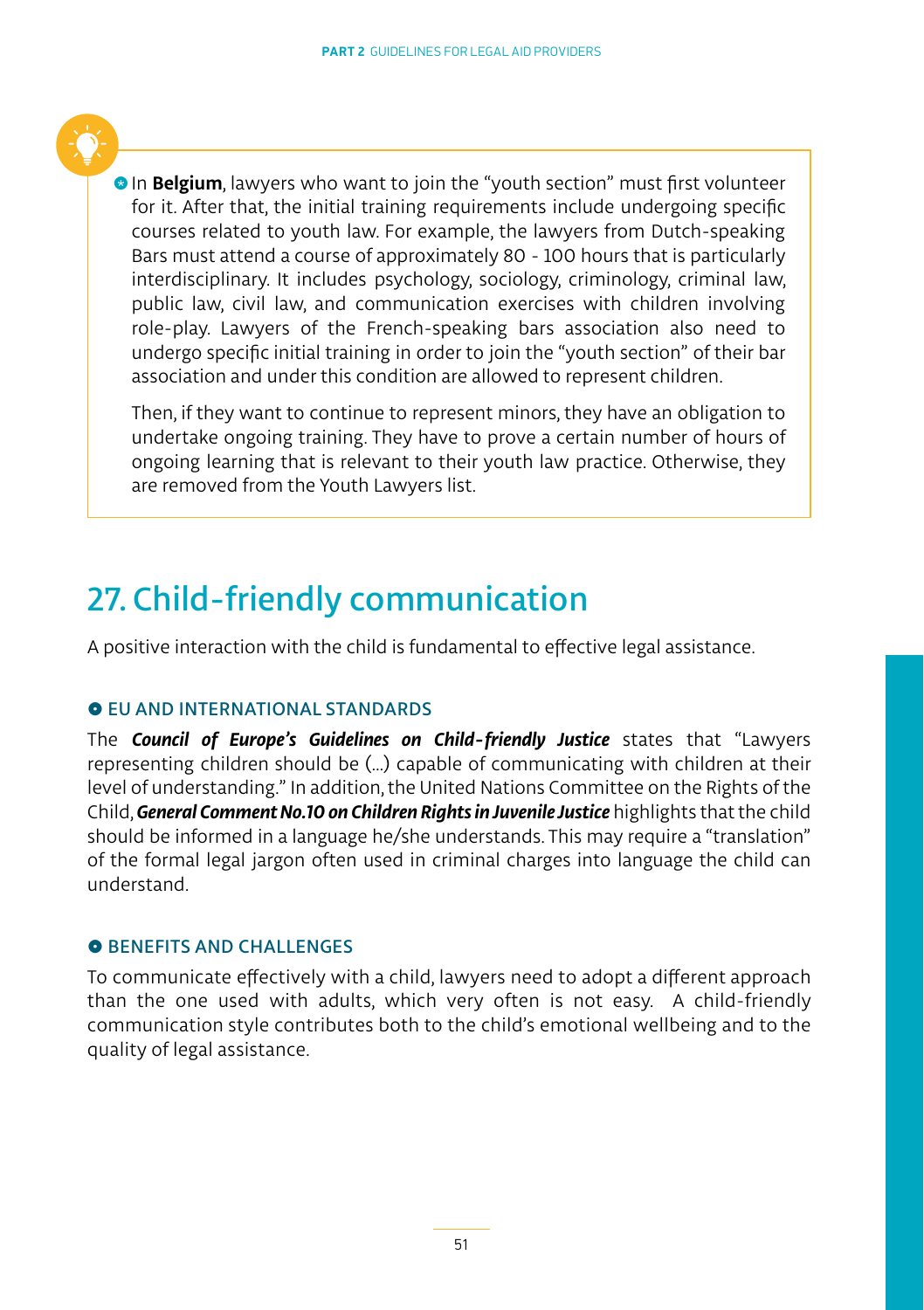- - ʺTo communicate effectively with a child, lawyers **should consider the child's age, gender, physical and/or mental ability, developmental stage, emotional state, level of education and culture**. They should also consider that a child's development is strongly affected by their experiences and relationships with significant others<sup>13</sup>.
	- It is essential that the way in which a lawyer communicates with a child does not reinforce any aspects of discriminatory or abusive experiences for the child<sup>14</sup>.
	- The best way to acquire important information from the child and help them relax is through **employing a structured interview.** A model of a structured interview is provided in the following parts of this chapter.
	- The meeting(s) with the child should take place in a comfortable and child**friendly environment that makes the child feel safe and at ease.**
	- The room should be as private as possible. Others, who are not involved in the interview process, should not be able to overhear the conversation. There should not be interruptions and other people should not enter the room during the interview. During the interview, paper and pens or pencils may be used by the child to write or draw something if he/she wishes to do so. Adolescents may prefer to write their account of what happened in their own words or even write a letter to the court. Others might feel more comfortable delivering their testimony to the legal practitioner verbally.
	- It is very important that any individual suspected of harming the child does **NOT** participate in the interview. If it is possible, a trusted adult may be present during the interview, (for example a social worker or a teacher) as he/she might support the child if needed. However, it is important that the trusted person not get involved or answer the questions instead of the child<sup>15</sup>.

"It is always necessary to smile at the beginning of the conversation and not to start it with what he has done" Child lawyer in Lithuania

<sup>13</sup> United Nations Children's Fund. (2018). Guidelines on Child-Friendly Legal Aid. Retrieved from file https://www.unicef.org/eca/ media/5171/file

<sup>14</sup> Melinder, A., Magnusson, M., & Gilstrap, L. L. (2021). What Is a Child-Appropriate Interview? Interaction Between Child Witnesses and Police Officers. https://link.springer.com/article/10.1007/s42448-020-000

<sup>15</sup> B. Mitchel. (2004). Let's Talk: Developing effective communication with child victims of abuse and human trafficking. Practical handbook for social workers, police, and other professionals. UNMIK, Government of Kosovo, UNICEF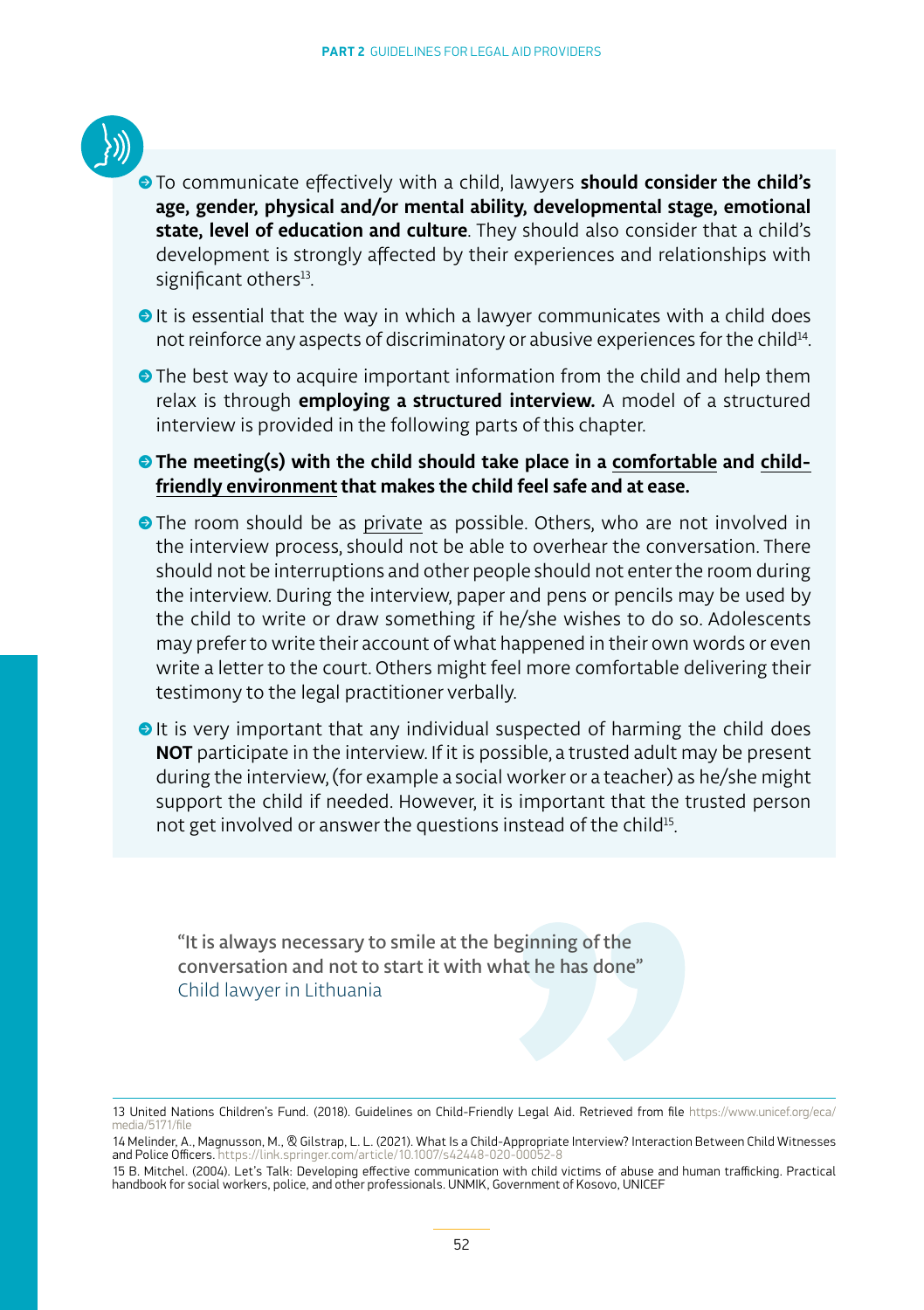### 28. Trust-based relationship

The defence lawyer must develop a trusting relationship with the child.

#### $\bullet$  **EU AND INTERNATIONAL STANDARDS**

The *Council of Europe's Guidelines on Child-friendly Justice* state that developing a relationship based on trust can help the child feel supported and understood: "Childfriendly methods should enable children to feel safe. Being accompanied by a person whom they can trust can make them feel more comfortable in the proceedings." The *UNICEF Guidelines on Child-friendly Legal Aid* also stress this as "the foundation of good quality representation and assistance." (Guideline 4) It recommends to "commit time and resources to building a trusting relationship with the child to understand what is in the child's best interests." (Guideline 2)

#### **O BENEFITS AND CHALLENGES**

Building a collaborative relationship can be challenging as very often children, particularly adolescents, are sceptical about a lawyer's loyalty or competence. In this case, it may take time for the child to gain trust in the lawyer, something that may not be available within the proceedings or to the lawyer.

A trust-based relationship decreases the child's psychological tension, motivates them to collaborate and increases the chances of a better defence<sup>16</sup>



● Before and during the interview with the child, the lawyer should try to develop a trust-based relationship with the child. He/she should explain that his/her role is different from that of other adults in the legal system, such as judges or prosecutors, and that their task is to provide him/her with the best possible representation and assistance.

 $\bullet$  As far as possible, the child should be assisted by the same defence lawyer from the beginning to the end of the legal process.

● The lawyer must be aware that each child's experience is unique and different from that of others. The nature and delivery of their account will be influenced by their character, culture and level of understanding. Therefore, the lawyer should not make assumptions about what a child means but be open to their version of facts and try to understand what exactly they want to say.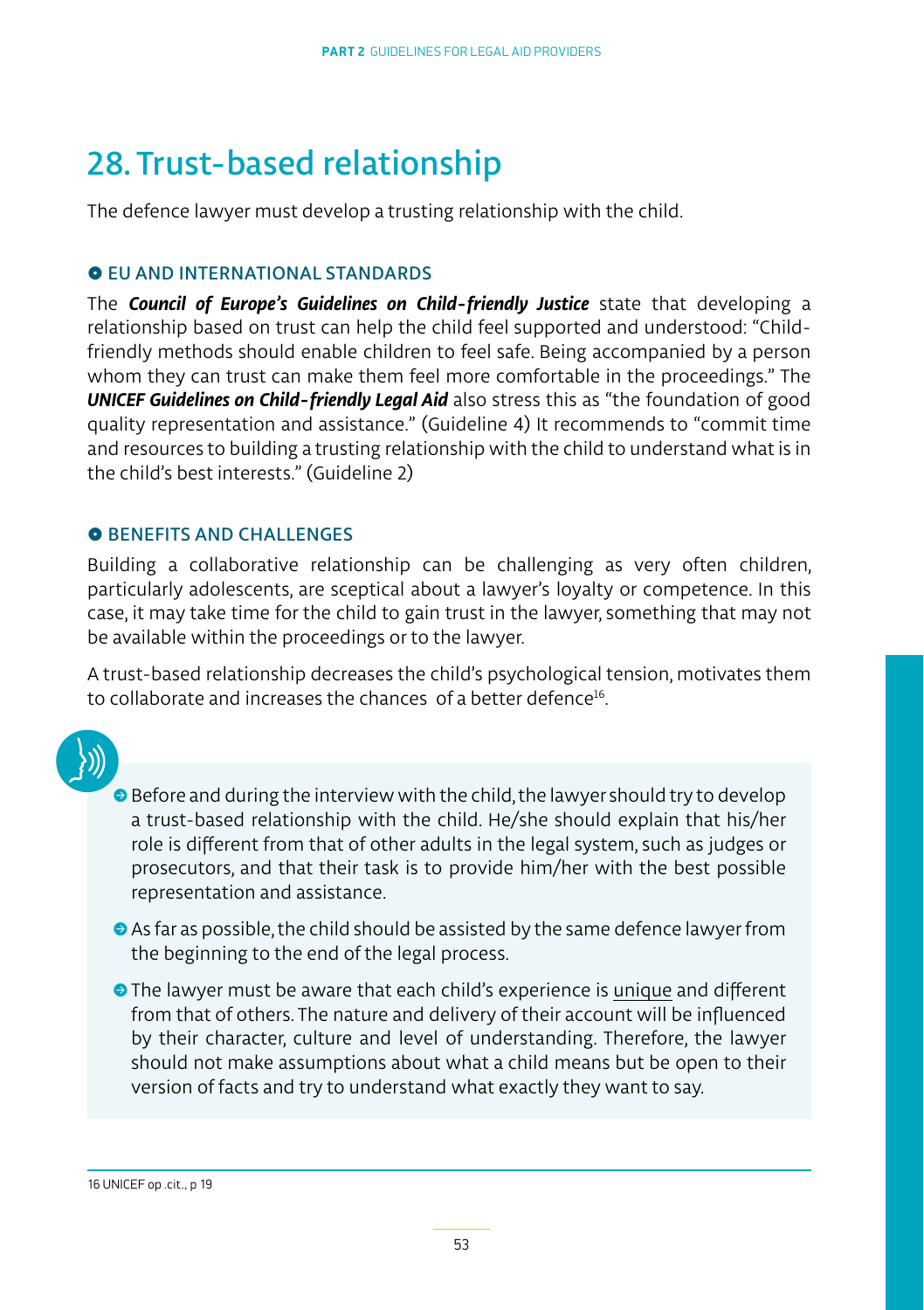

**●** A crucial component of a collaborative relationship is the **creating a sense of emotional safety**, which develops through:

- Trust: a child needs to have trust in their lawyer. Therefore, you should not lie or mislead the child, or make promises that you cannot maintain.
- Honesty: tell the child the truth in an age-appropriate way, for example when he/she wants to know what you will do with the acquired information. Be mindful that children are usually very good at reading between the lines, and they will not trust you if you evade questions.
- Clarity: if the child asks questions, (for example about friends, or family) give detailed answers in language the child can understand.
- Openness: be open to the child's experience. Children will not usually invent false details about their story but sometimes they might have various reasons to do so (e.g. to protect a friend or a family member).<sup>17</sup>

### 29. Preparation of the interview with the child

To collect detailed information about the child and the case, any interview conducted must be well planned.

#### **O FU AND INTERNATIONAL STANDARDS**

The United Nations Committee on the Rights of the Child's *General Comment 24 on*  **Children's Rights in the child justice system** provides that the child must be guaranteed legal or other appropriate assistance from the outset of the proceedings, in the preparation and presentation of the defence, and until all appeals and/or reviews are exhausted.

The United Nations Committee on the Rights of the Child's *General Comment 12 on The Right of the Child to be Heard* highlights that adequate time and resources should be made available to ensure children are adequately prepared and have the confidence and opportunity to contribute their views. Consideration needs to be given to the fact that children will need differing levels of support and forms of involvement according to their age and evolving capacities.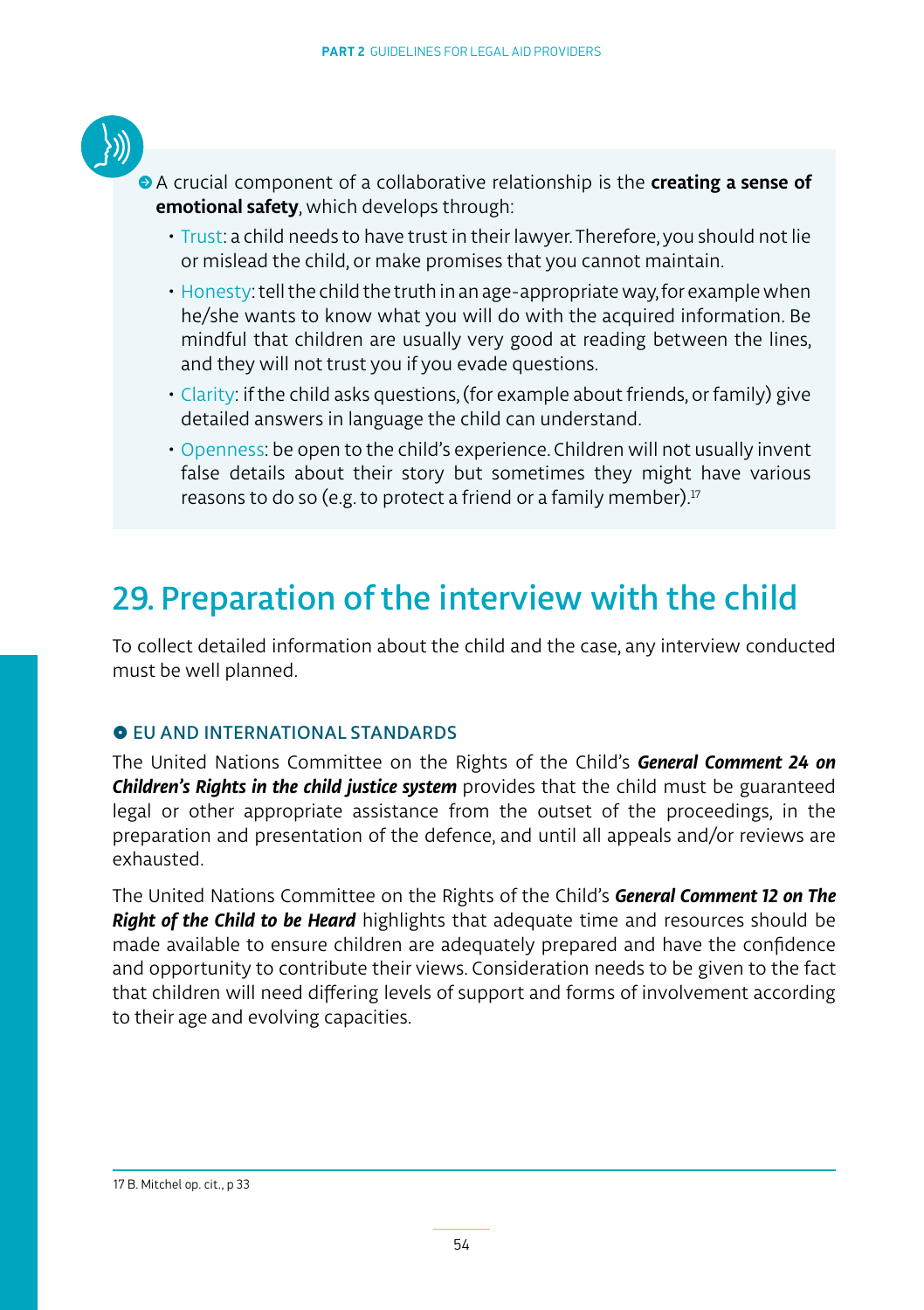#### **O BENEFITS AND CHALLENGES**

During the interview, a child's memory and suggestibility must be considered with caution. Children's ability to recall details of events can be very good but it can also easily affected by stress related to the legal process.

Another important challenge the lawyer can have is the time allocated to meet his/her child client. For example, before a police hearing they might only have 20 minutes to conduct an interview, which is not enough to get to know the child and obtain sufficient information.

Taking the time to conduct an interview with the child allows the lawyer to build up the defence step-by-step, but also reassure the child and give him/her the necessary information to understand the procedure and its next steps.

A structured interview can also help the child to disclose sensitive information at his/ r own pace.



ʺTo conduct a less stressful conversation and increase the likelihood of acquiring valuable information from the child, the legal practitioner must prepare and employ a structured interview $18$ .

#### EXAMPLE OF A STRUCTURED INTERVIEW WITH A CHILD

#### *Starting the interview*

General open questions can be very helpful to establish a relationship with the child. You can start the conversation with general questions such as:

ʺ*Tell me about…*

- *• Your favourite meal*
- *Your hobbies*

Then gradually move from the general discussion towards the issues related to the case at hand. It is important to move at the child's pace. The aim is to create a clear picture of the child story.

ʺ*Tell me about what happened to you when…*

Once the child has started to share their story, you must listen carefully and demonstrate that you are willing to understand and open to what he/she says.19

<sup>18</sup> Robins, S.P. (2018). Forensic interviewing in Maschi, T ® Leibowitz, G. S. (Eds) Psychosocial and Legal Issues Across Diverse<br>Populations and Settings, (2nd ed., pp 333-342), Springer Publishing Company LLC.

<sup>19</sup> Robins, S. P. (2018). Forensic Interviewing, in Maschi, T ® Leibowitz, G. Forensic Social Work: Psychosocial and Legal Issues Across<br>Diverse Populations and Settings (2nd ed., pp 333-342), Springer Publishing Company LL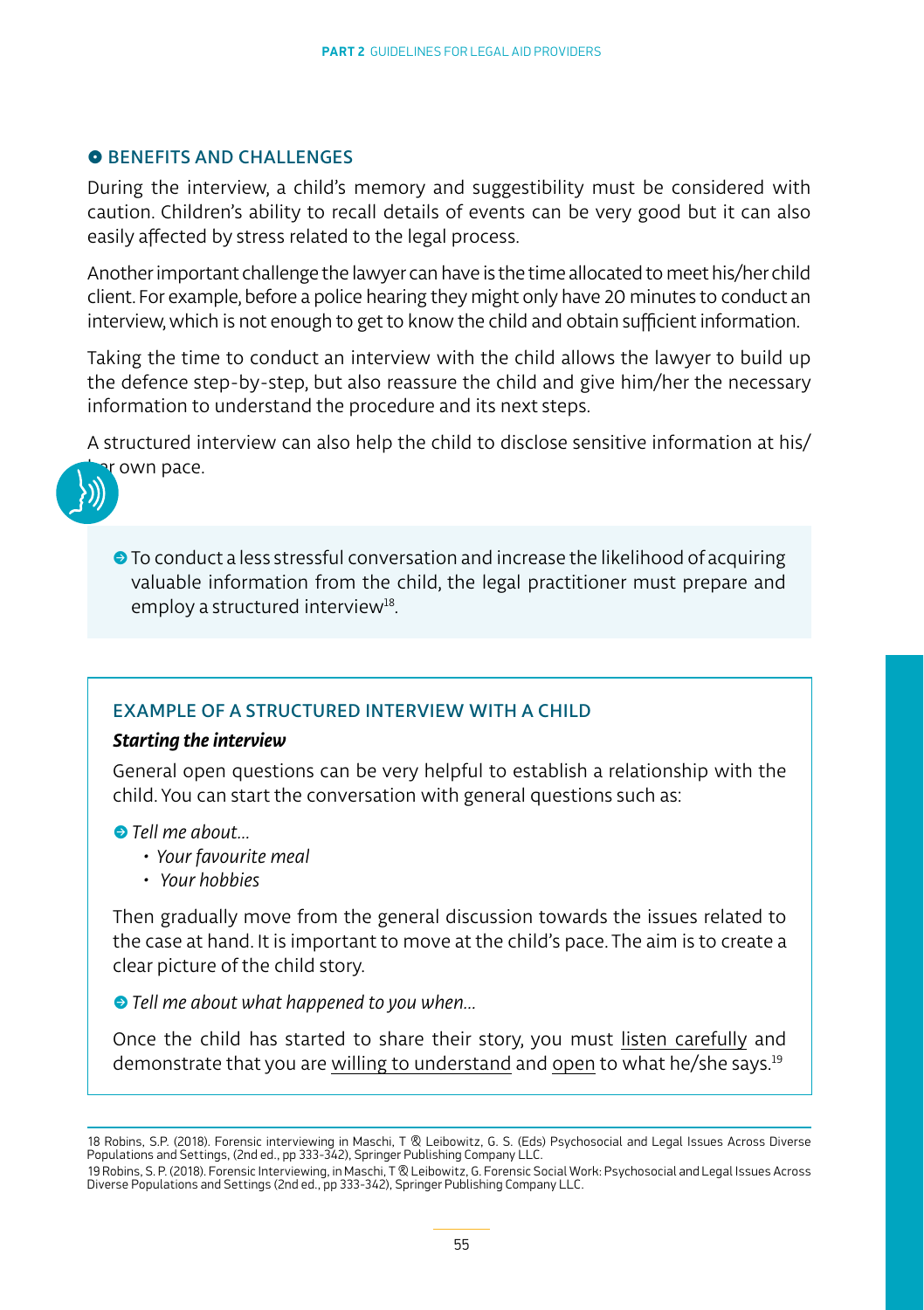Try not to interrupt the flow of facts and try to get a picture of what the child's experience is. Once the child has come to a natural stop, then specific questions may be asked to elicit more details.

Specific questions are the *'what', 'where', 'when', 'why', 'how', 'who'* questions, which are used to gain more details.

Be mindful that 'Why' questions need to be used carefully because it can happen that when you ask a person *'Why did you do that?'* it sounds like you are criticising and not simply enquiring about the reason for the action. If the child gets defensive, try to ask the question in a softer voice and a more neutral way. *'Why do you think that you did that?' 'What made you do that?'*

After asking specific questions, you can use closed questions. Closed questions should be used cautiously at the end of the interview to clarify details raised earlier in the interview. This type of question poses fixed alternatives or gets a 'yes' or 'no' answer20.

#### *Attention:*

- ʺDo not ask leading questions; *e.g. "Then you came back to see what happened, right?"*
- Do not ask multiple questions at once;
- Do not repeat the same question many times;
- Use simple, relevant questions;
- Avoid using technical/legal jargon;
- Maintain the structure of the interview, using your plan as a guide. Keep the child to the relevant topics $21$ ;

#### *Body language*

Body posture should convey positive or neutral messages to the child. To this end, keep in mind the following suggestions:

- Place yourself down at the eye-level of the child;
- $\bullet$  Avoid glowering or giving a facial expression that suggests negative judgement;
- Show an interested facial expression and keep good (but not intimidating) eye-contact;
- Take care to avoid tense body postures;

Keep in mind that the body position you adopt will provoke a certain response from the child.<sup>22</sup>

<sup>20</sup> Andrews, S. J., Ahern, E. C., Stolzenberg, S. N., & Lyon, T. D. (2016). The productivity of wh- prompts when children testify. Applied Cognitive Psychology, 30(3), 341-349

<sup>21</sup> Snow, P., & Powell, M. (2018). Interviewing juvenile offenders: The importance of oral language competence. Current Issues in Criminal Justice, 16, 2, 220-225. https://doi.org/10.1080/10345329.2004.12036317

<sup>22</sup> International Commission of Jurists. (2018). Practical Handbook for Lawyers when Representing a Child: Training materials on access to justice for migrant children, Module 6. Retrieved from https://www.icj.org/wp-content/uploads/2018/06/Europe-FAIRmodule-6-Training-modules-2018-ENG.pdf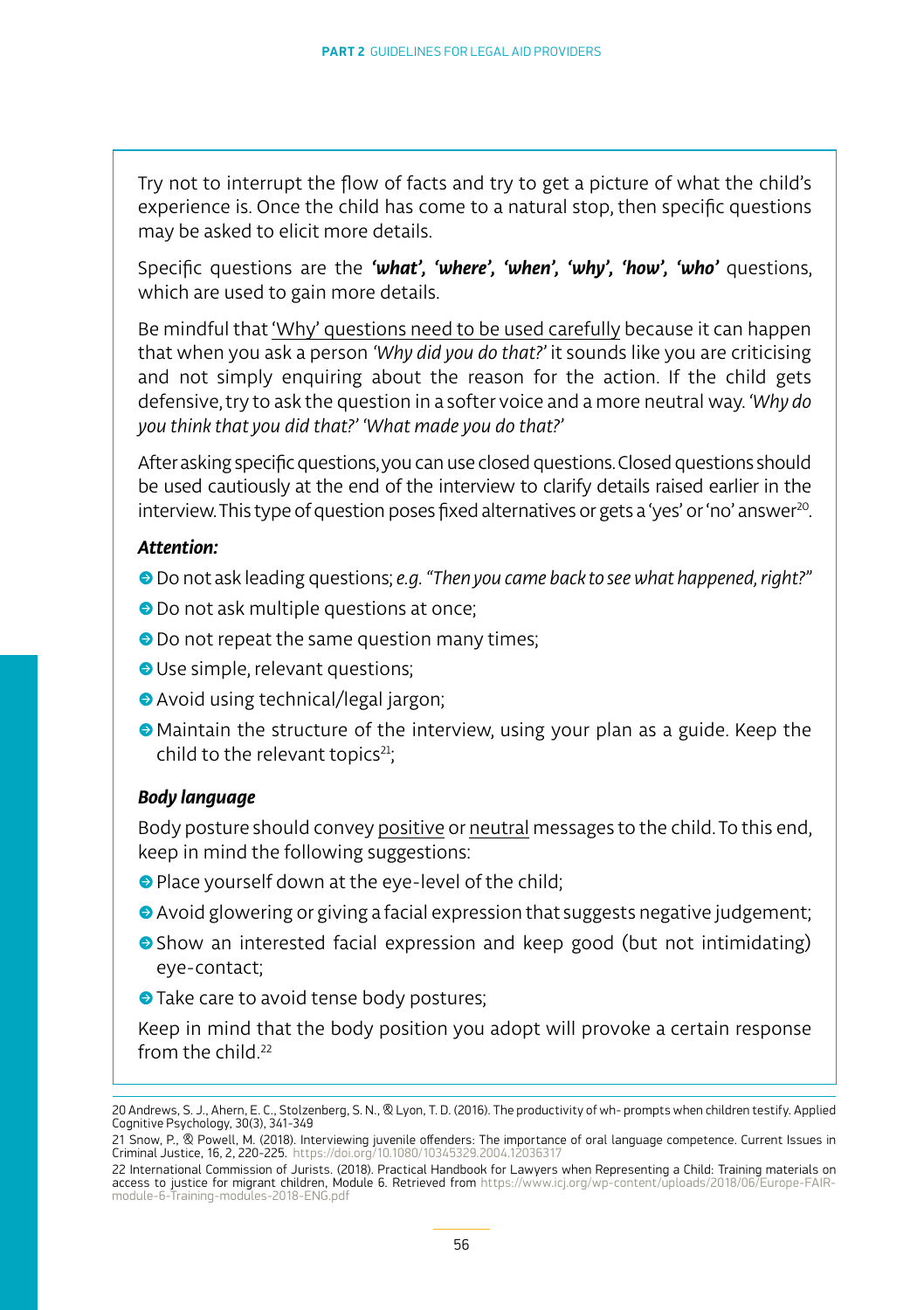#### *Closing the interview*

The closing part of the interview is as important as the opening. If the child has been trusting and shared sensitive information, it could be the first time the child has felt that an adult has listened to them. At the end of the interview, keep in mind that:

- The child should be allowed to add more information if they wish, or to correct anything they have said;
- **●** You should not prolong the proceedings and tire the child, but also not make them feel rushed;

The ending of the interview should ensure the child leaves the room feeling supported during the investigation process $23$ .

#### SOME SKILLS AND QUALITIES NEEDED WHEN WORKING WITH ADOLESCENTS

- **•** Having good knowledge of the developmental stages of adolescence;
- **Being able to establish a trusting relationship without being patronising;**
- **Being open to the adolescent's experiences;**
- **Being non-judgmental:**
- **•** Accepting the unstable emotions typical of adolescence:
- ˌUnderstanding the effects of stress-provoking thoughts for adolescents;
- **Being supportive.**<sup>24</sup>

23 Boyle, M & Vullierme, J. C. (2018). A brief introduction to investigative interviewing: A practitioner's guide. Council of Europe. Retrieved from https://rm.coe.int/guide-to-investigative-interviewing/16808ea8f9 24 B. Mitchel op. cit., p 47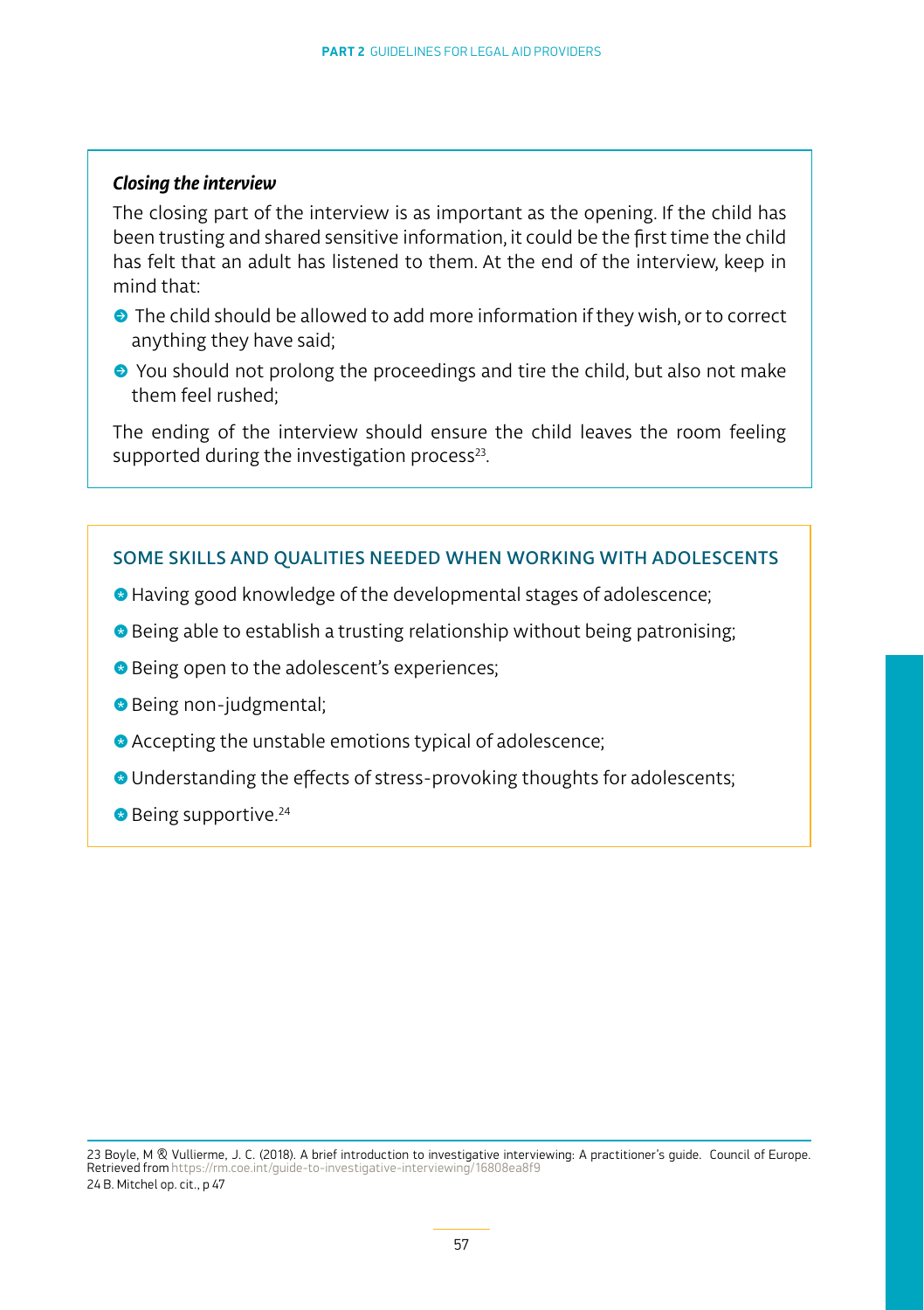### 30. Collaboration with the family and other professionals guided by the best interests of the child

The defence lawyer must collaborate closely with other professionals and family and this process must be guided by the best interests of the child.

#### **O FU AND INTERNATIONAL STANDARDS**

As stated in the *Council of Europe Guidelines on child friendly justice*, "With full respect of the child's right to private and family life, close co-operation between different professionals should be encouraged in order to obtain a comprehensive understanding of the child, and an assessment of his or her legal, psychological, social, emotional, physical and cognitive situation."(§58)

Moreover, the collaboration does not stop with other professionals. Collaboration with parents and other trusted adults is very important for the child and whether or not he/ she feels supported and safe, always taking into account whether it is indeed in his/her best interests. In this regard, the *Council of Europe's Guidelines* recommend that "Children should be allowed to be accompanied by their parents or, where appropriate, an adult of their choice, unless a reasoned decision has been made to the contrary in respect of that person" (§58)

The *UNICEF Guidelines on Child-friendly Legal Aid* states in its Guideline n°8 the need to "work with family members and other supportive adults." In that matter, it specifies that the "professional may also need to collaborate with other professionals to gain a full understanding of the child's needs and wishes, and the risks associated with the decision."

#### **O BENEFITS AND CHALLENGES**

Other professionals are known to be sceptical towards lawyers; they often get perceived as more adversarial than cooperative when representing children. Additionally, sometimes there is a conflicting relationship between the child and the parents or other important adults.

Although specialised institutions are involved in the legal process, their function remains formal, and there is not a great deal of active participation. Moreover, specialists are insufficiently available to take part in every proceeding.

The collaboration between professionals is sometimes restricted by the judge's decision, who will not always accept it.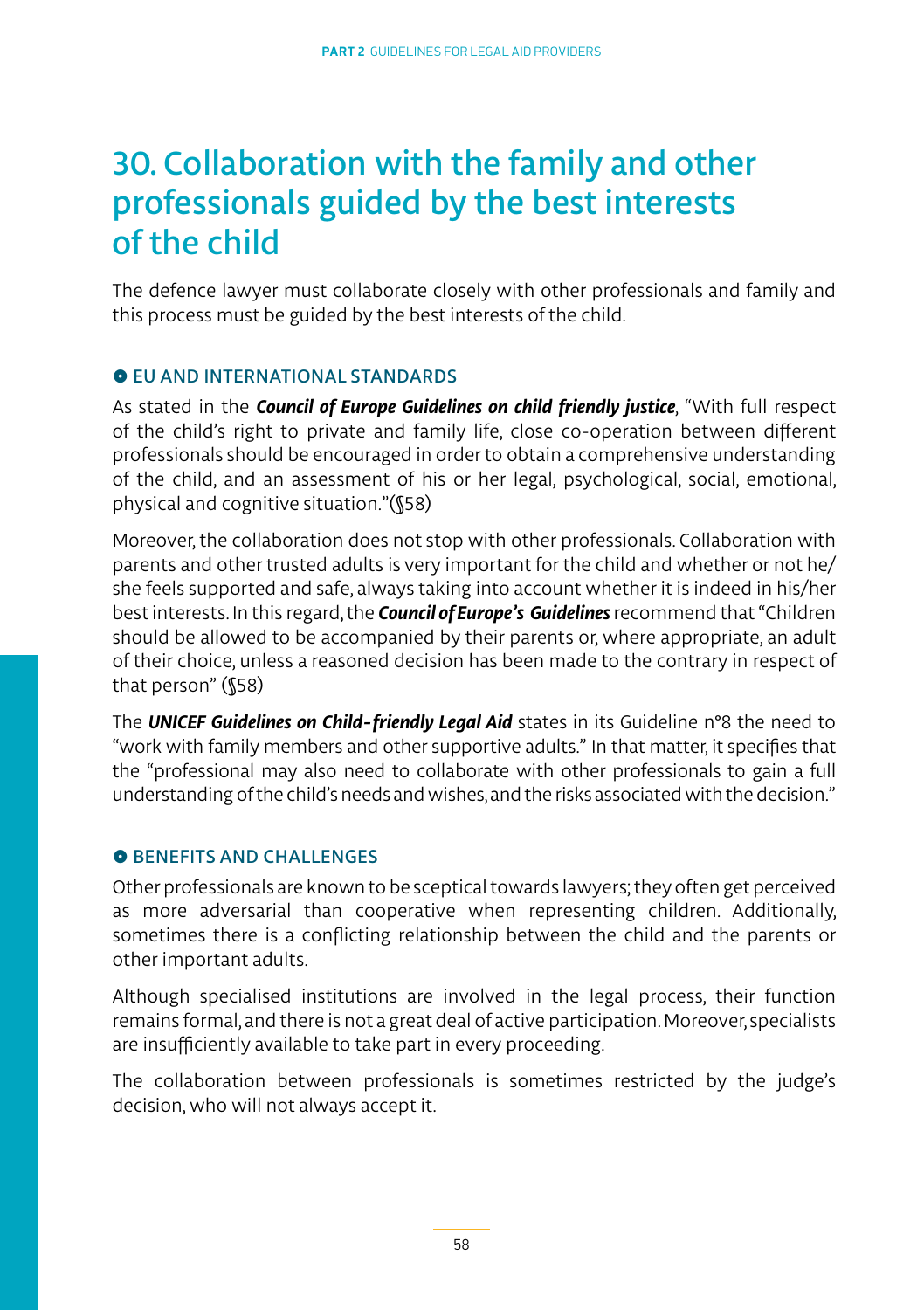Collaboration with other professionals such as police, prosecutors, judges, interpreters, social workers, psychologists, court officials, teachers and medical staff as well as family members contributes to the respect of the right of a child in a legal process.

Collaborative arrangements may also help to reduce strain on the lawyer during the legal process.



ʺLegal practitioners have an important role in **encouraging collaboration between different professionals** in order to develop a proper and comprehensive understanding of the child's situation and meet the child's needs from a multidisciplinary approach. This is particularly important in the case of vulnerable children (e.g. children in street conditions or victims of human trafficking) who have a myriad of problems affecting their legal situation. These problems often require different forms of assistance rather than just legal expertise. Therefore, to facilitate this process the defence lawyers should:

- 1. Be well informed on how different professionals work within the legal system in order to be able to explain to the child their role and the level of engagement
- 2. Have an updated list of all service providers that may be relevant to a particular case
- 3. Facilitate the interaction between the child and other professionals
- 4. Regularly attend training sessions on having a multi-disciplinary approach to the treatment of a child's case. This would aim to create a comprehensive understanding of the role of various professionals during the legal process<sup>25</sup>.
- **•**The lawyer must also **establish a collaborative relationship with family members and other supporting adults** as they play an important role in ensuring the child is supported properly during the legal process. They can also make a significant contribution in the child's reintegration after conviction<sup>26</sup>.
- At the same time, the lawyer must be aware of how the relationship between the child and adult might change, increasing the **risk of the child being manipulated**. It is crucial that the interests of other people such as parents or supportive adults do not prevail over the interest of the child<sup>27</sup>.

<sup>25</sup> UNICEF op .cit., p 29

<sup>26</sup> Young, M. C. (2000). Providing Effective Representation for Youth Prosecuted as Adults, Bureau of Justice Assistance, NCJ 182502 27 Sterling, R. W. (2009). Role of Juvenile Defense Counsel in Delinquency Court. National Juvenile Defender Center. Retrieved from<br>Role of Juvenile Defense Counsel in Delinquency Court (wa.gov) http://www.opd.wa.gov/docum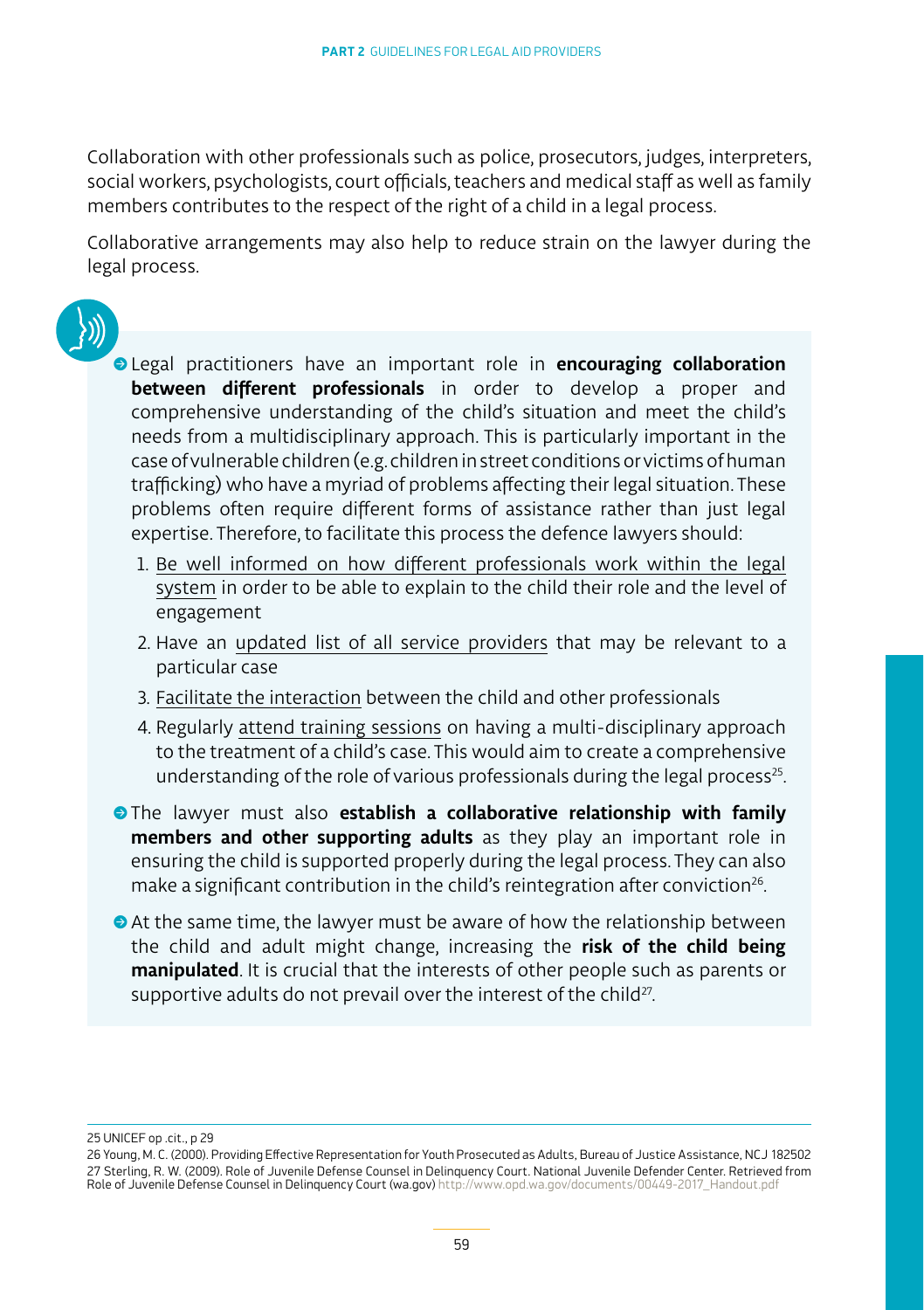For children who get involved in criminal proceedings, most European countries have in place a system of protection that guarantees the respect of children's rights. Therefore, legal practitioners have access to different professionals who can contribute to the case.

**• In Lithuania**, when a child is involved in criminal proceedings, the Child Rights Protection Agency staff can be requested to participate in the interrogation session. Their role is to ensure that the rights of the child are not violated.

### 31. Collaboration with an interpreter

When the child doesn't understand the language of criminal proceedings, an interpreter must be present.

#### **O EU AND INTERNATIONAL STANDARDS**

The *Directive (EU) 2010/64* focuses on the right to interpretation and translation in criminal proceedings. It states in its article 2 that "suspected or accused persons who do not speak or understand the language of the criminal proceedings concerned are provided, without delay, with interpretation during criminal proceedings before investigative and judicial authorities, including during police questioning, all court hearings and any necessary interim hearings. " Paragraph 2 specifies that "interpretation (must be) available for communication between suspected or accused persons and their legal counsel (…).".

#### **O BENEFITS AND CHALLENGES**

The interpreter allows the child to understand the reason why he/she is involved in a legal proceeding as well as inform him/her about everything related to the legal process.

Interpreters are often not easily available: there is a great risk that it slows down the procedure and the legal aid.

In interviews from the LA Child research, lawyers often said that the translation given to children wasn't sufficiently accurate in terms of legal vocabulary and principles, and a tone suitable for children wasn't always used. If the interpreter is not properly qualified to work with children, he/she might intimidate the child or make inappropriate interpretations of his/her words. It can also greatly inhibit the development of trust between the lawyer and his/her child client.

Another challenge identified in interviews from the LA Child research is that when the child understands and speaks little of the language of the proceedings, the lawyers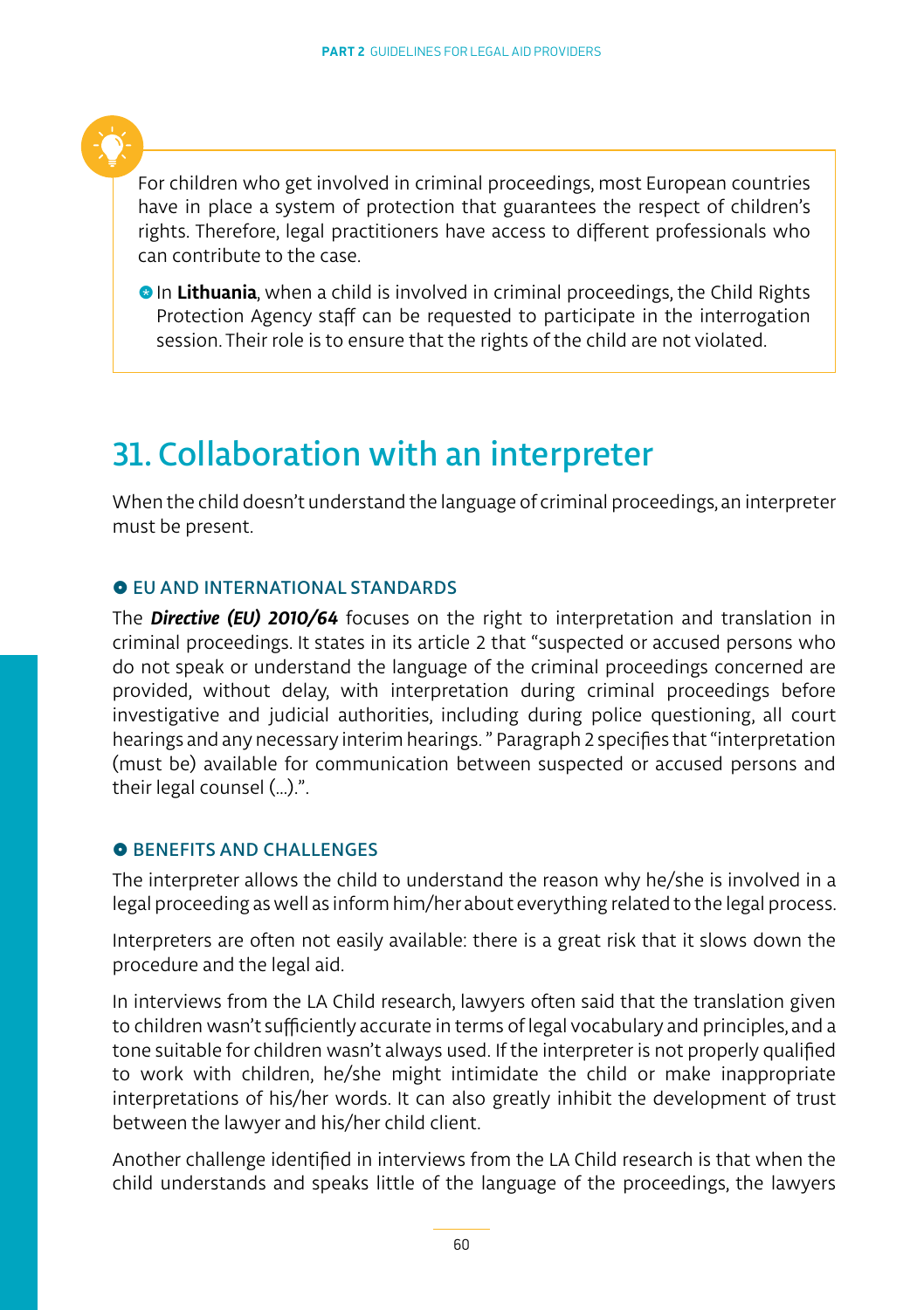observe a tendency on the part of these children not to ask for or to agree to go without an interpreter even though their poor command of the language should make an interpreter's presence necessary. The lawyers interviewed observed a desire on the part of these young people to appear more cooperative if they do without one.

#### *Interpretation*

When the child does not understand the language of the criminal proceedings, he/she must be assisted by an interpreter during all of the legal procedures. Therefore, the lawyer should **collaborate closely** with the interpreter.

To guarantee that this service is duly provided, the lawyer should focus on the following points:

- $\bullet$  Make sure to have interpreter from the first meeting with police authorities
- Request to have interpreter in all meetings that include the child and other professionals related to the case such as social workers or psychologists<sup>28</sup>
- Request to have interpreter for the parents of the child also
- **•** Ensure the interpreter has the necessary qualifications and knowledge to interpret in legal procedures
- ʺMake sure that the interpreter does not influence the child
- Make clear to the interpreter that he/she must translate only what the child says, adding no unnecessary interpretations
- ʺMake sure that the interpreter does not change the child's words to improve the sentence or provide more detail
- Make sure that the interpreter does not take initiative during the interview and start to ask the child questions themselves. Be mindful that the role of the interpreter must be neutral
- $\bullet$  Explain to the interpreter that he/she must show no personal emotions such as fear or anger. These emotional reactions can influence the child.
- Instruct the interpreter to speak with a calm voice and be non-judgmental toward the child<sup>29</sup>.

<sup>28</sup> Fontes, L. A., (2010). Interviewing migrant children for suspected child maltreatment. The Journal of Psychiatry and Law, 38, 3. https://doi.org/10.1177%2F00931853

<sup>29</sup> Fontes, L. A. (2009). Interviewing Immigrant Children and Families for Suspected Child Maltreatment. American Professional<br>Society on the Abuse of Children (APSAC). Retrieved from https://brycs.org/wp-content/uploads/20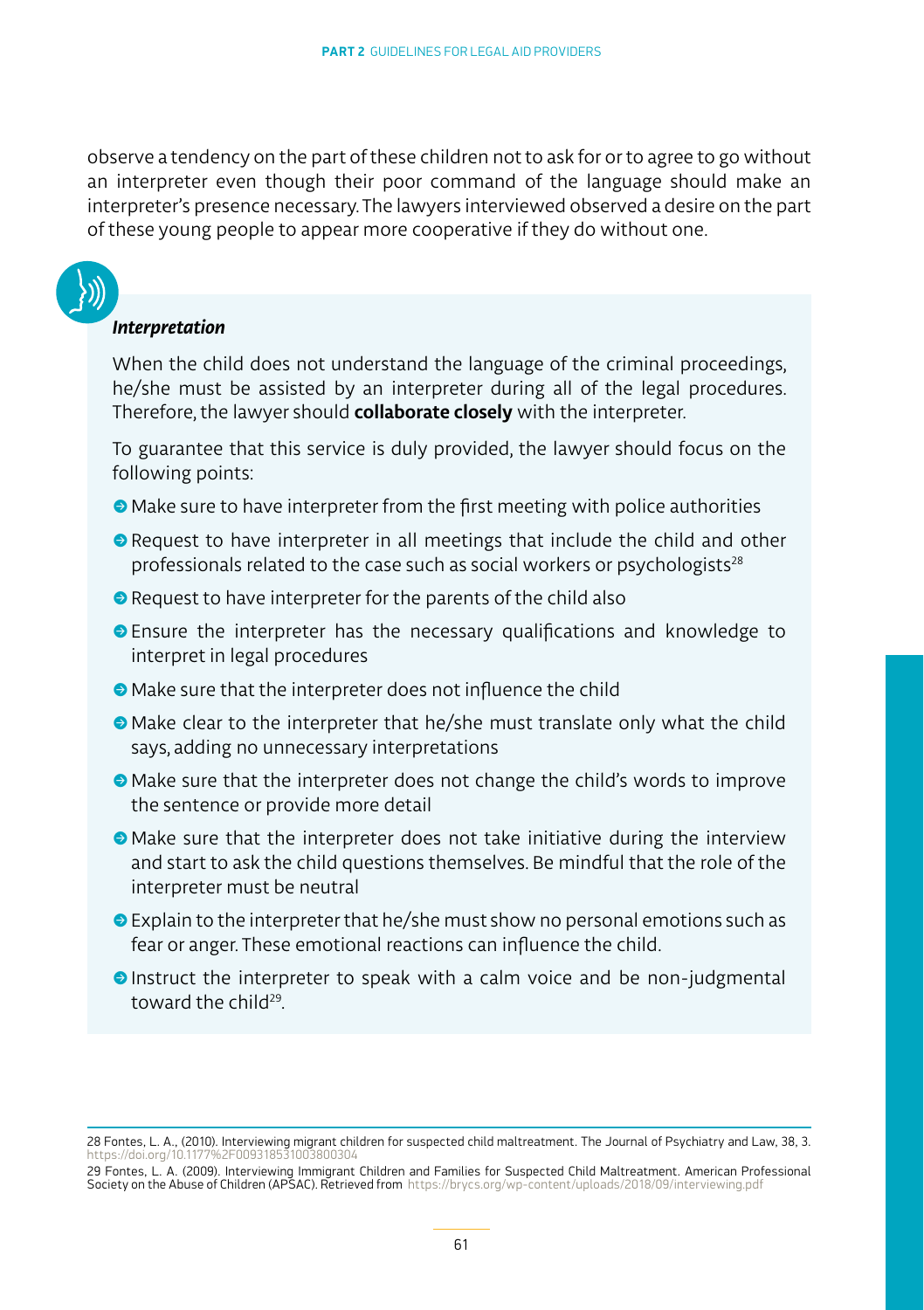ˌIn **France**, in relation to the right to have an interpreter, the Code of Criminal Procedure provides that, if the suspected or accused person does not understand French, he or she has the right to be assisted by an interpreter during the hearings and for the translation of documents relevant to the legal defence until the end of the proceedings, unless he or she expressly and knowingly waives this right. If this service is provided within the framework of legal aid, it is free of charge.

**Similarly, a free interpretation service throughout the legal proceedings is** available in **Hungary, Austria, the Check Republic, Finland** and most other European countries.

### 32. Children in need of specialised legal assistance in various legal areas

Children in conflict with the law may need legal assistance in several areas of law. This is for example the case for children in migration situations who are also in conflict with the law.

#### $\bullet$  **EU AND INTERNATIONAL STANDARDS**

The *2012 UN Principles and Guidelines on Access to Legal Aid in Criminal Justice Systems* provide for the principle of equity (principle 10) "Special measures should be taken to ensure meaningful access to women, children and groups with special needs, including but not limited to, (…) **minorities**, (…), **indigenous and aboriginal people, stateless persons, asylum-seekers, foreign citizens, migrants, refugees and internally displaced persons**. Such measures should address the **special needs of these groups**, including gender-sensitive and age-appropriate measures." (§32).

The *Council of Europe's Guidelines on Child-friendly Justice* states that "Specific protection and assistance may need to be granted to more vulnerable children, such as **migrant children, refugee, and asylum-seeking children, unaccompanied children**, (…)." (III, D, 2) The Guidelines also highlights the need for training on these issues in its Explanatory Memorandum, specifying that "children's rights could and should be part of the curriculum in schools and in specific fields of higher education (law, psychology, etc.). This should cover the specifics of children's rights and legislation pertaining to children's issues, such as family law, juvenile justice, **asylum and immigration law**, etc. Member States are encouraged to set up specific training courses." (§68).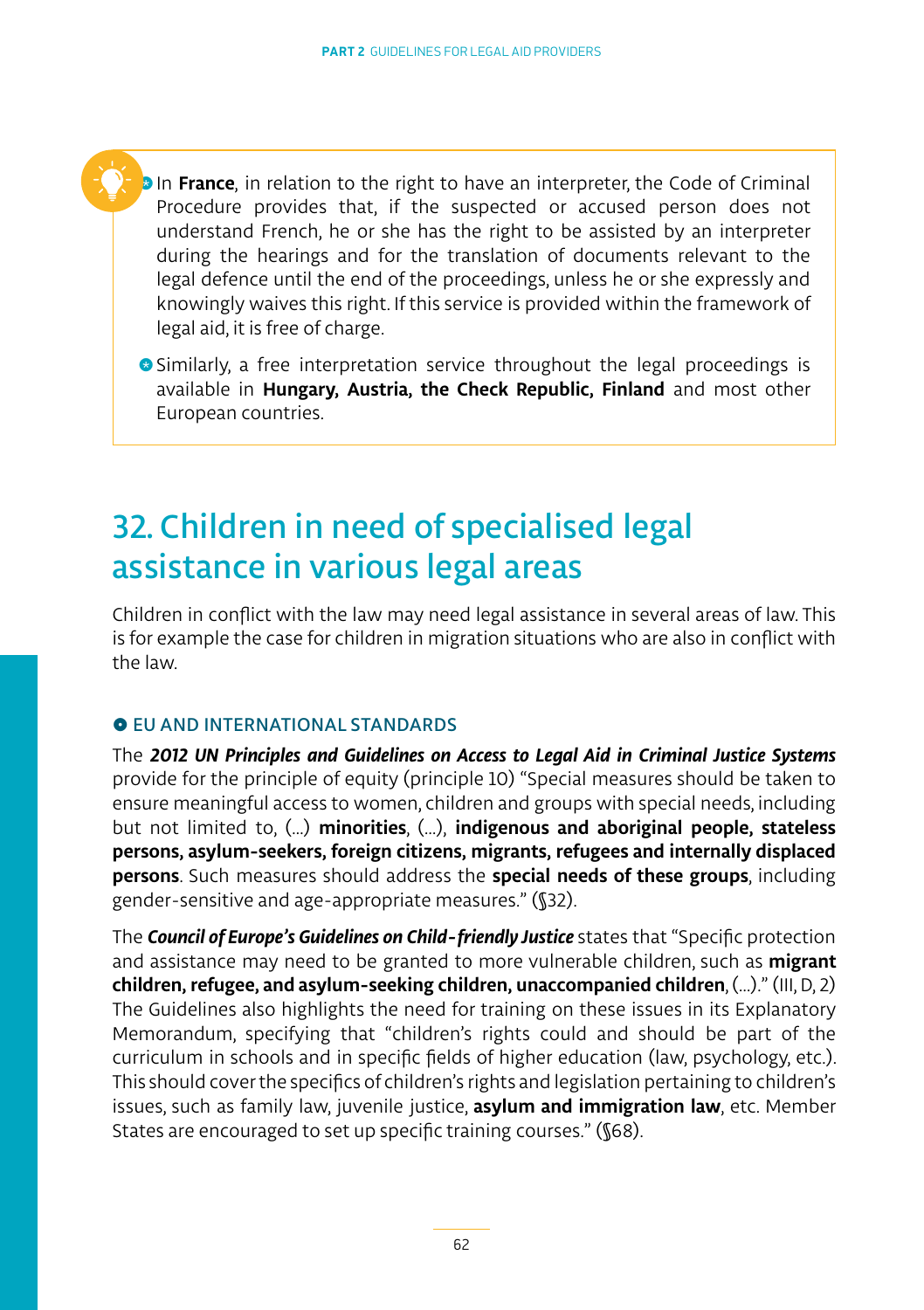#### **O BENEFITS AND CHALLENGES**

When a child is in conflict with the law and appointed a lawyer for this purpose, the lawyer could also be of great help to the child who needs assistance in other types of proceedings, for example in migration-related proceedings. However, these types of proceedings are usually very specific and require highly specialised lawyers. For a child with legal aid needs in one or more different areas of law, having a lawyer who is competent in all areas would allow him or her to be adequately accompanied in the different proceedings. This would also avoid the multiplication of lawyers and thus foster trust. Moreover, a child involved in several types of proceedings will in fact meet many different actors whose role and function he or she will not always fully understand. A single lawyer can serve as a guide for the child and direct him or her appropriately. However, in practice, it is quite rare to find lawyers who specialise in both immigration law and criminal procedure law for children, for example.

• The lawyer appointed to a child in conflict with the law should consider the administrative status of the child and whether he or she needs legal assistance in more than one area. If this is the case and the lawyer initially appointed is not competent in both or all areas, they should take the necessary steps to ensure the child can be properly represented in the other area/s as well.

**If the child has more than one lawyer, they should work together collaboratively.** 

**In Belgium**, several lawyers involved in the LA Child research decided to specialise both in youth protection law (children in conflict or at risk of being in conflict with the law) and in migration law. In this way, they are able to accompany their young clients in a comprehensive way during the different procedures and defend their rights accordingly.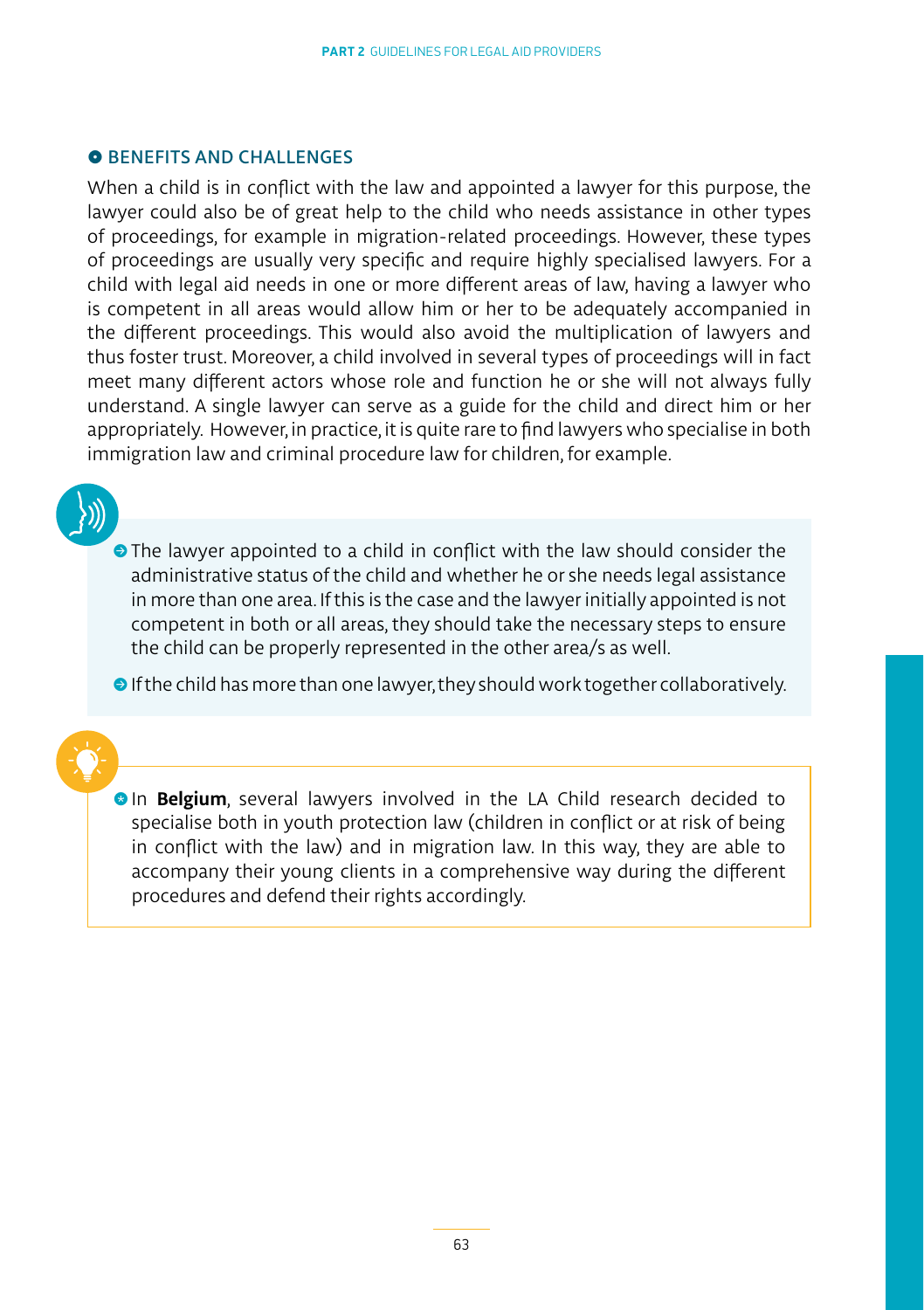### **MAIN INTERNATIONAL AND EUROPEAN STANDARDS REGARDING LEGAL AID FOR CHILDREN IN CONFLICT WITH THE LAW**

There is a significant number of international texts, both binding and non-binding, which provide standards for legal aid for children in conflict with the law. The present Guidelines are intended to be a practical tool for stakeholders to implement. The following is a list of these regional and international standards.

In addition, the report Legal aid for children in conflict with the law in international and European instruments provides a good overview of the international standards, therefore presenting some essential requirements for national legal aid systems to be accessible and adapted<sup>30</sup>.

### Hard Law

#### UNITED NATIONS

- International Covenant on Civil and Political Rights, UN General Assembly, 1966
- Convention on the Rights of the Child, UN General Assembly, 1989

#### COUNCIL OF EUROPE

• European Convention on Human Rights, Council of Europe, 1950

#### EUROPEAN UNION

- Directive 2010/64/EU on the right to interpretation and translation in criminal proceedings, European Parliament and the Council, 2010
- Directive 2012/13/EU on the right to information on criminal proceedings, European Parliament and the Council, 2012
- Directive (EU) 2016/800 on procedural safeguards for children who are suspects or accused persons in criminal proceedings, European Parliament and Council, 2016

<sup>30</sup> The report is available in the website of the LA Child project: https://lachild.eu/the-projects/la-child/european-report/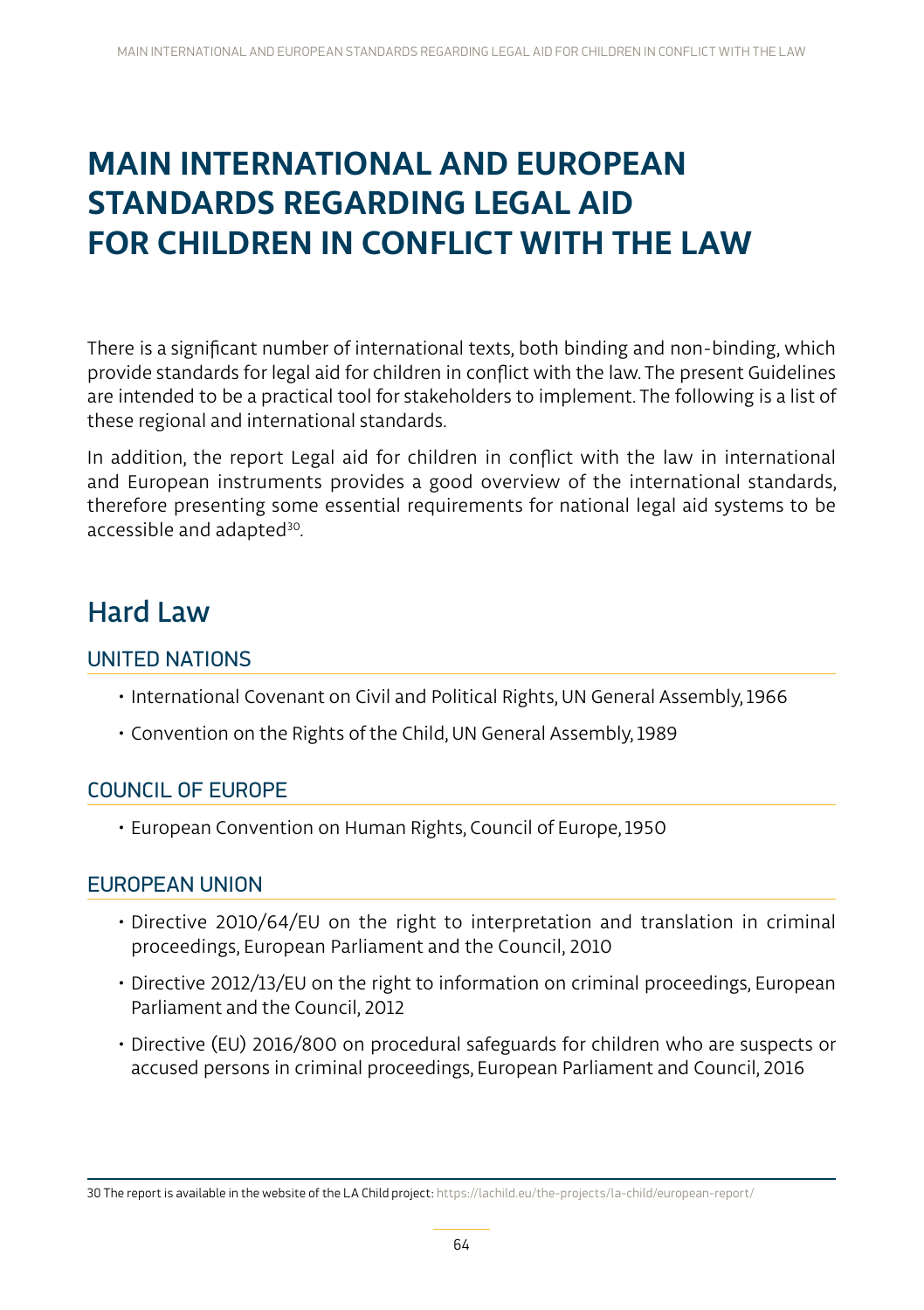### Soft Law

#### UNITED NATIONS

- United Nations Principles and Guidelines on Access to Legal Aid in Criminal Justice Systems, United Nations Office on Drugs and Crime, 2012
- General comment No. 24 on children's rights in the child justice system, Committee on the rights of the child, 2019, CRC/C/GC/24

#### COUNCIL OF EUROPE

• Guidelines of the Committee of Ministers of the Council of Europe on child-friendly justice, Council of Europe, 2010

### Other resources

- Guidelines on child-friendly legal aid, UNICEF ECARO, 2018
- Handbook on Ensuring quality of legal aid services in criminal justice processes, United Nations Office on Drugs and Crime, 2019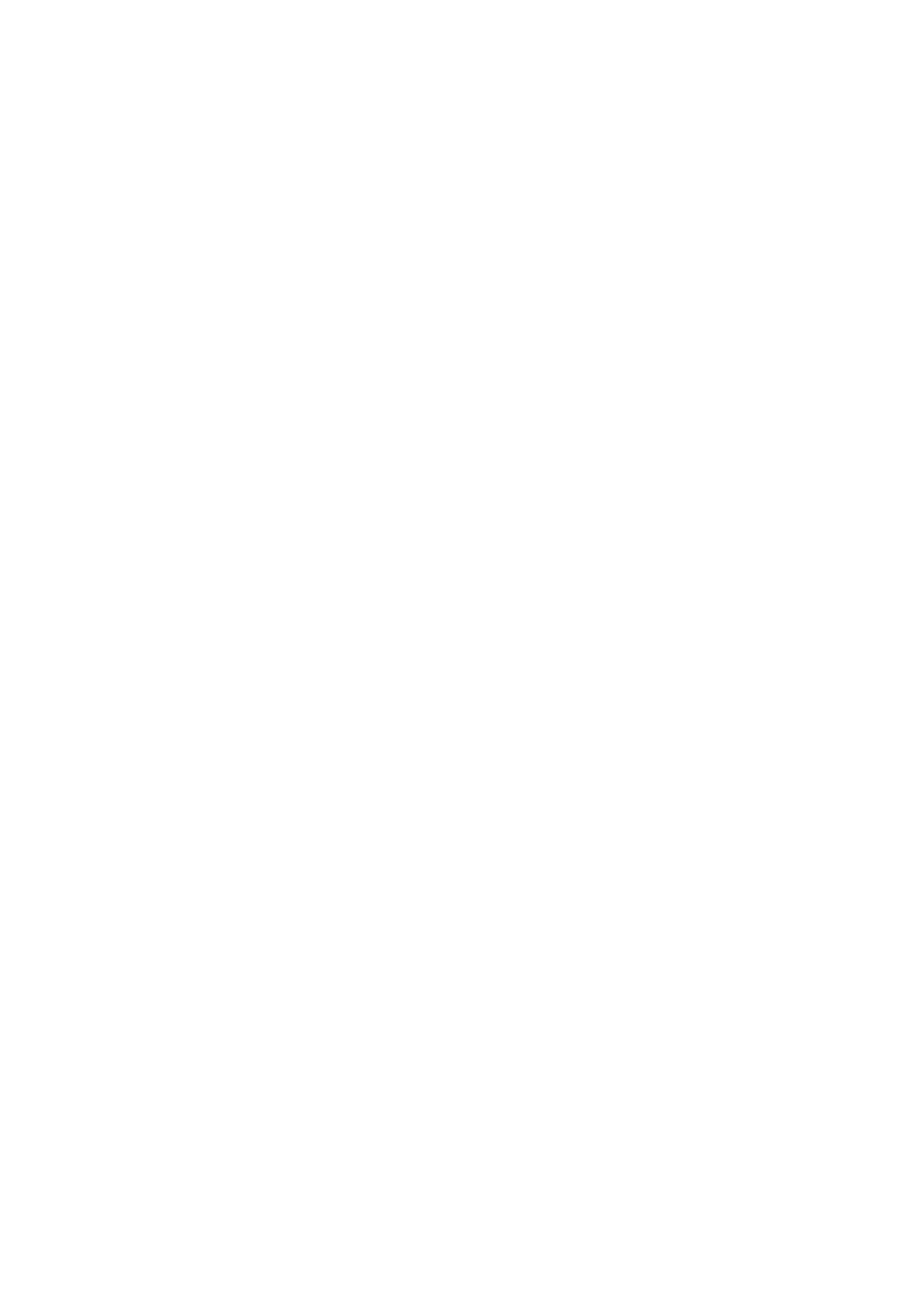Cover illustration: ©Squarefish